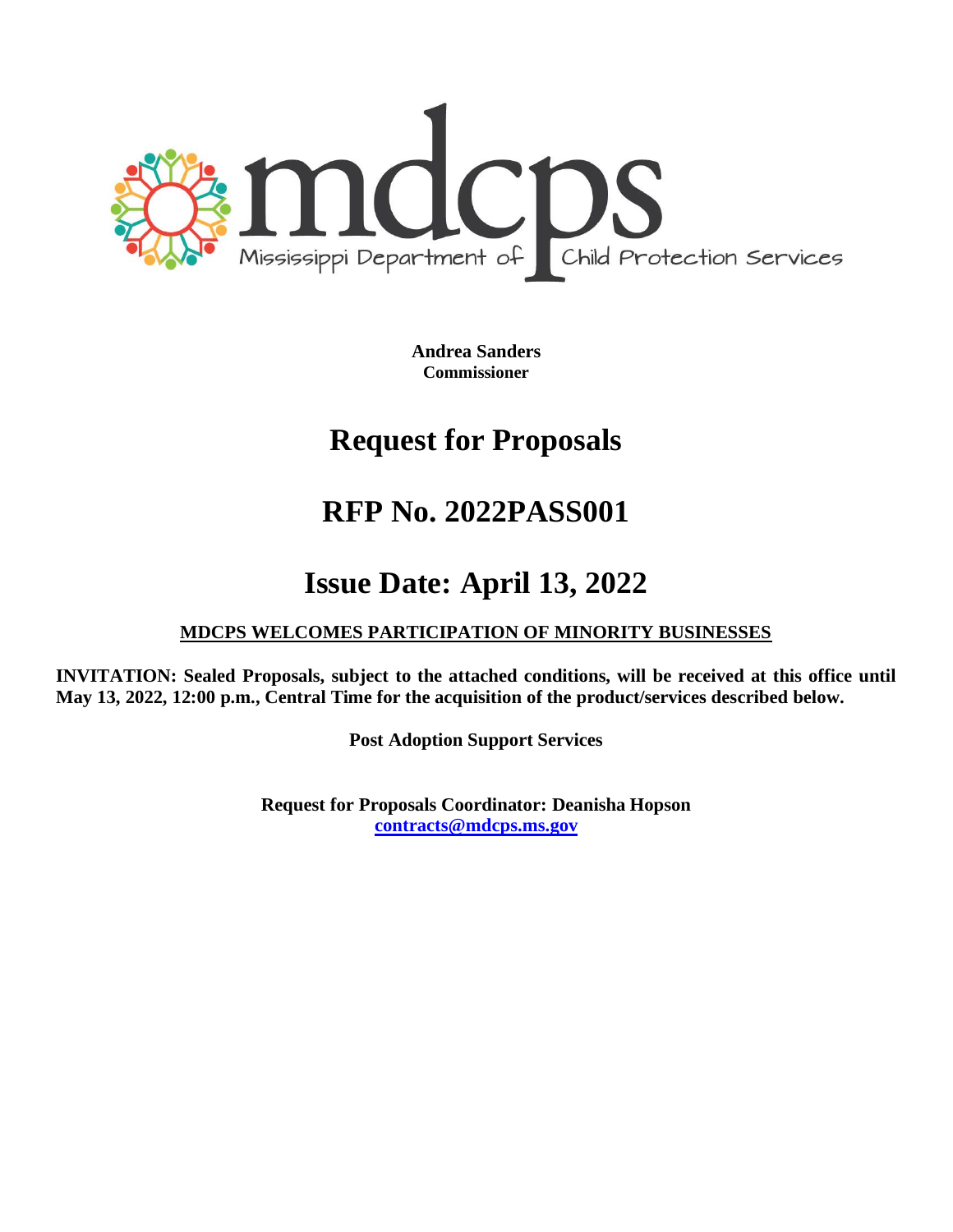**MDCPS reserves the right to amend the contents of this RFP as it deems necessary. It is the Proposer's sole responsibility to monitor MDCPS' website for amendments to this RFP to ensure that their response is pursuant to the amended RFP, if applicable. If applicable, the acknowledgement of amendment(s) must accompany the Proposal immediately following the Proposal Cover Sheet (Exhibit A).**

**MDCPS RESERVES THE RIGHT TO REJECT ANY AND ALL PROPOSALS WHERE THE PROPOSER TAKES EXCEPTION TO THE TERMS AND CONDITIONS OF THE RFP AND/OR FAILS TO MEET THE TERMS AND CONDITIONS AND/OR IN ANY WAY ATTEMPTS TO LIMIT THE RIGHTS OF MDCPS AND/OR THE STATE OF MISSISSIPPI, INCLUDING BUT NOT LIMITED TO, THE REQUIRED CONTRACTUAL TERMS AND PROVISIONS SET FORTH IN THIS RFP.**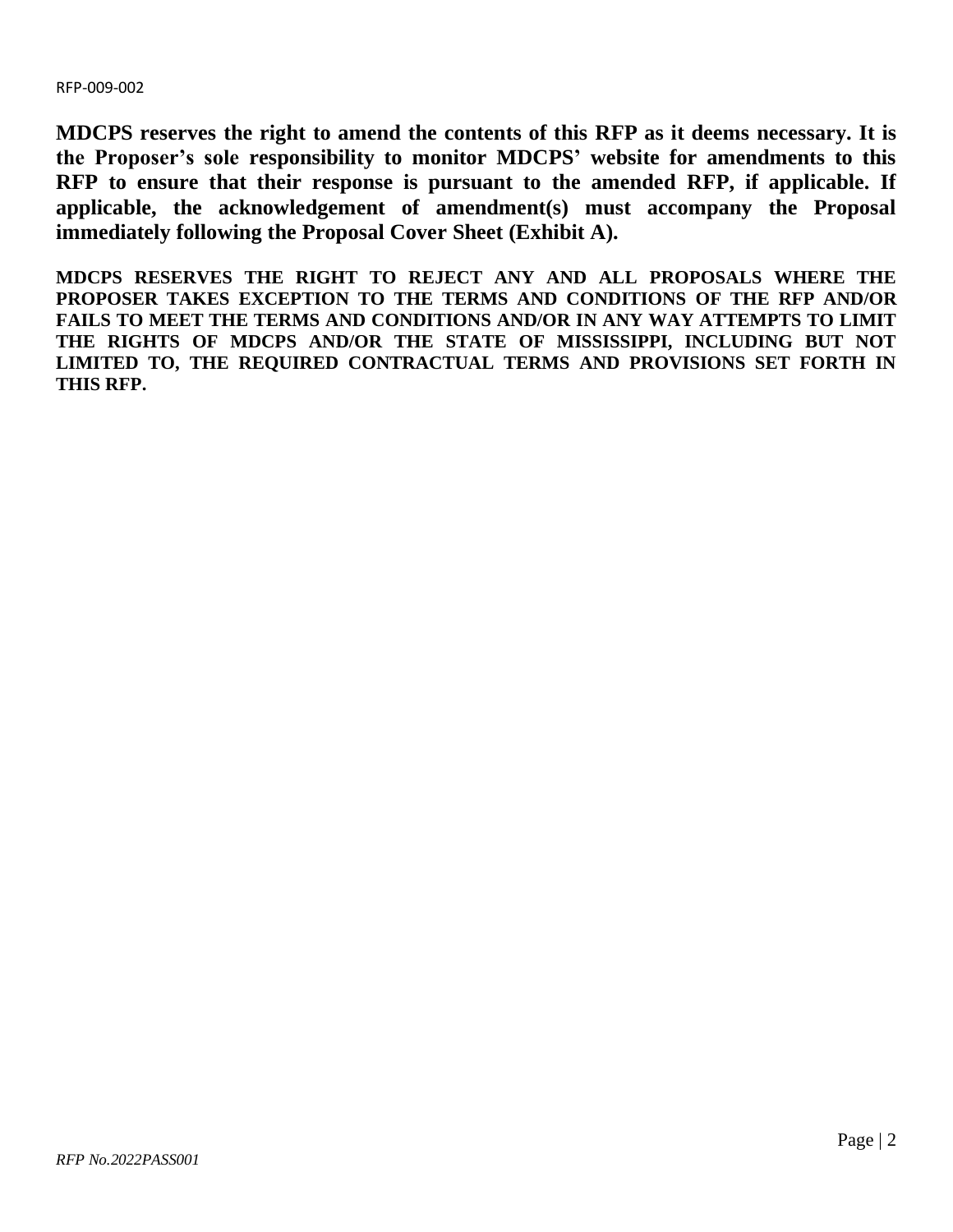# **Table of Contents**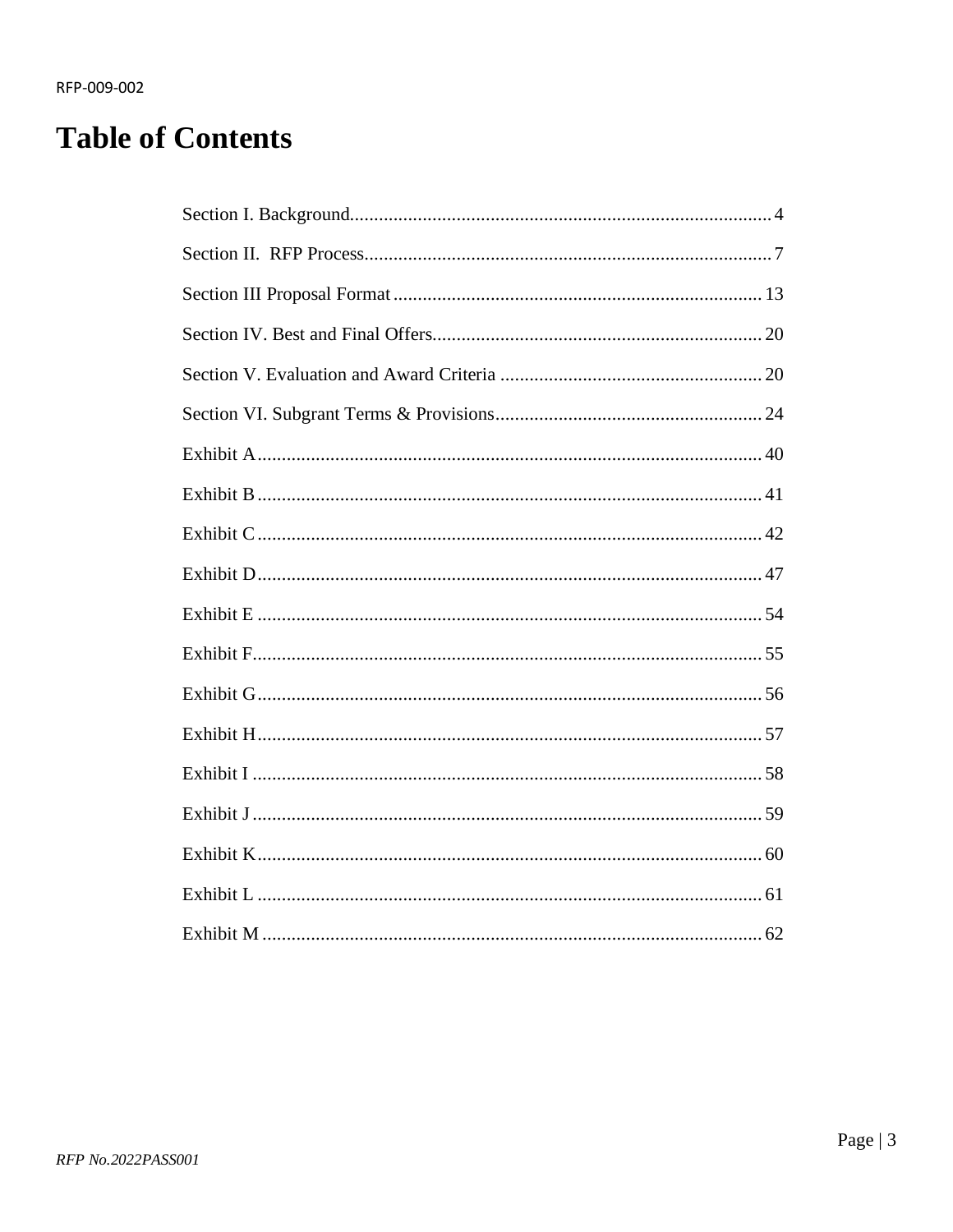# <span id="page-3-0"></span>**Section I. Background**

The Mississippi Department of Child Protection Services was created as the state's lead child welfare agency by the 2016 Mississippi Legislature, separating it from the Mississippi Department of Human Services. The mission of MDCPS is to lead Mississippi's efforts in keeping children and youth safe and thriving by:

- strengthening families;
- preventing child abuse, neglect and exploitation; and,
- promoting child and family well-being and permanent family connections

# **Use of Terms**

As used in this RFP, the words "proposal" and "application" shall be used interchangeably to refer to the response of this RFP. Parties responding to this RFP will be referred to as "Proposers". The successful Proposers to whom a subgrant will be awarded will be referred to as "Subgrantee."

# **Description of Services**

The purpose of this Request for Proposal (RFP) is to solicit proposals from interested parties who can most effectively and cost-efficiently administer and coordinate Post Adoption Support Services. MDCPS is seeking to award a subgrant to coordinate Post Adoption Support Services that are designed to support families who have adopted children through foster care and internationally. Additionally, the Department seeks to provide interested applicants with sufficient information to enable them to prepare and submit proposals for consideration per the following criteria:

• Organizational capacity to develop, manage and coordinate a statewide network of direct services and subcontracts.

• Has a history and philosophy of providing family support and adoption-competent services within the context of a strength-oriented service model.

- Experience in providing services to linguistic and ethnically diverse populations.
- A Program Director who has significant experience in providing and managing adoption services.
- Experience in coordinating and/or providing wrap-around services including, but not limited to, counseling, mental health treatment, crisis intervention, family preservation and stabilization services, peer support, and respite.
- Ability to partner with other adoption-competent providers.
- Experience in leveraging other funding sources to increase program capacity.
- Adoption-competent staff who can quickly and efficiently implement this program.
- Experience in interagency planning and coordination.

# **Description of Services**

All services provided shall comply with all applicable Federal and State laws, regulations, and MDCPS policy, as now existing and as may be amended or modified. MDCPS policy is available online at [www.mdcps.ms.gov.](http://www.mdcps.ms.gov/)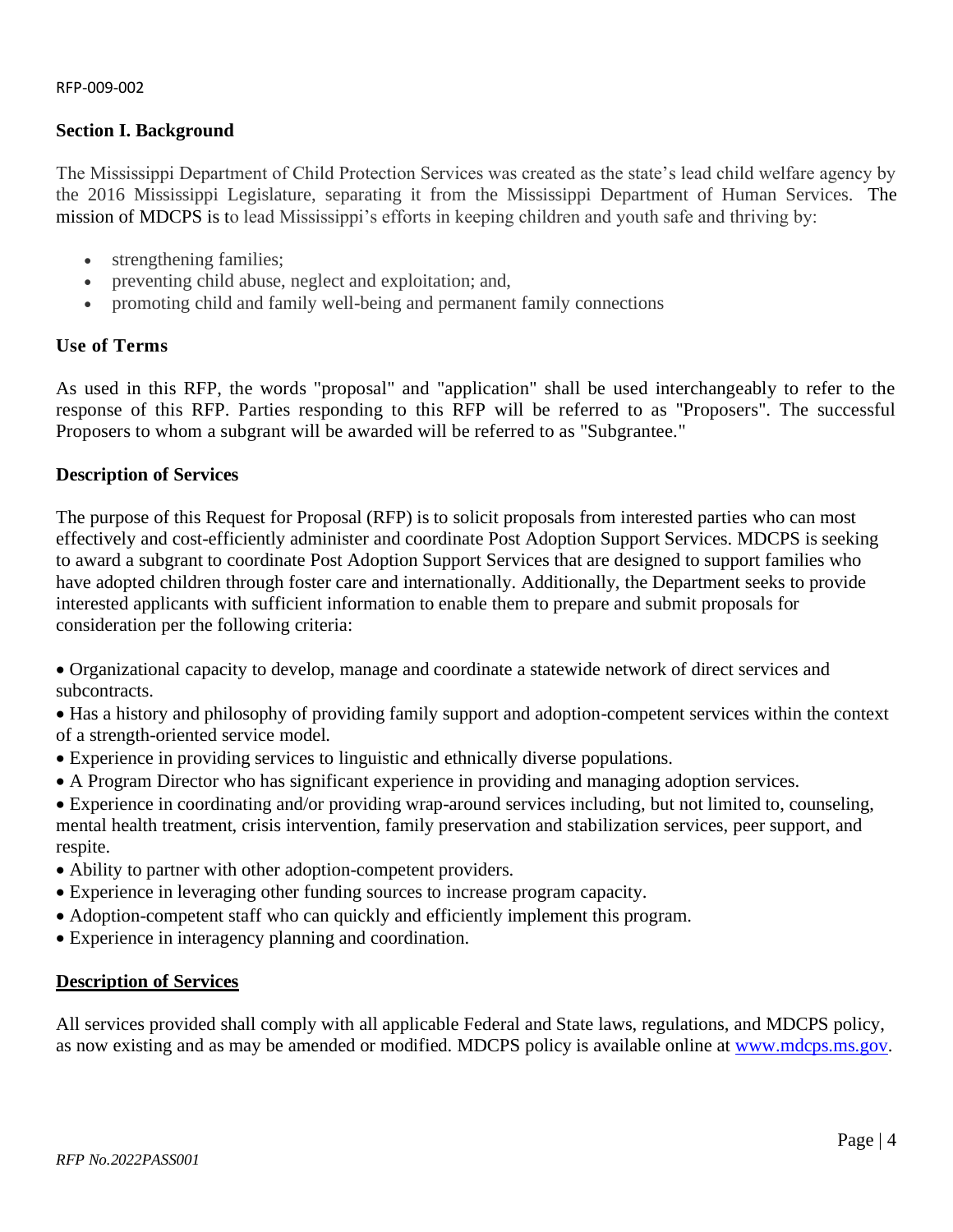# **Description of Program/Services**

**Adoption Support Services** shall include a broad network of adoption competent support services. The Subgrantee shall maintain a system of post adoption support services to stabilize and maintain adoptive placements. Services shall be available to any adoptive family eligible for an adoption subsidy throughout the child's development when adoption related issues surface and impact the child and family. Additionally, services are available to children who are adopted internationally. Services shall include access to counseling, mental health treatment, family preservation and stabilization, crisis intervention, management, peer support, and respite.

Services shall be rooted in best practices with families and children, be open and inclusive, recognize the importance of the adoption triad, family driven and culturally respectful, community based, nonadversarial, and strengths based.

All support services provided will be evaluated to determine if this service has been instrumental in stabilizing the placement, maintaining the child in the family setting, and preventing dissolutions.

## **Activities the Subgrantee shall perform:**

o The Subgrantee shall maintain a system that not only provides adoptive families with needed services, but also follows their progress and tracks their outcomes. The system must include the following services: counseling, mental health treatment, family preservation and stabilization, crisis intervention and management, peer support, and respite.

o The Subgrantee shall develop and provide an extensive array of Respite Services for prospective adoptive parents/adoptive families without relying on currently licensed MDCPS foster homes. Respite shall include training and certification of individuals, group care such as "parents' day out," in-home caregivers, and out of home caregivers. Other creative forms of respite may also be considered. Respite should NOT be used for crisis intervention but as support service to all prospective adoptive parents/adoptive families to assist in alleviating the day-to-day stress of parenting a child. Respite should be provided upon request up to once per month for prospective adoptive parents/adoptive families. Respite care should be matched appropriately with the child and provider to minimize risk of any type of abuse in the respite setting.

#### **Measurable Objectives:**

MDCPS has developed the following list of performance measures to reflect the level of funding available and the scope of services. These measures may change depending on knowledge gained from the program evaluation and/or additional funding that might become available in future years. All changes are subject to the approval of the MDCPS.

o The Subgrantee will track all services provided and will submit a monthly report detailing services provided to prospective adoptive parents/adoptive families. The report should include the adoptive parent names, children's names, service providers, services provided, and progress and outcomes. In addition, the monthly report should include a summary of adoptive parent evaluations completed each month on services rendered.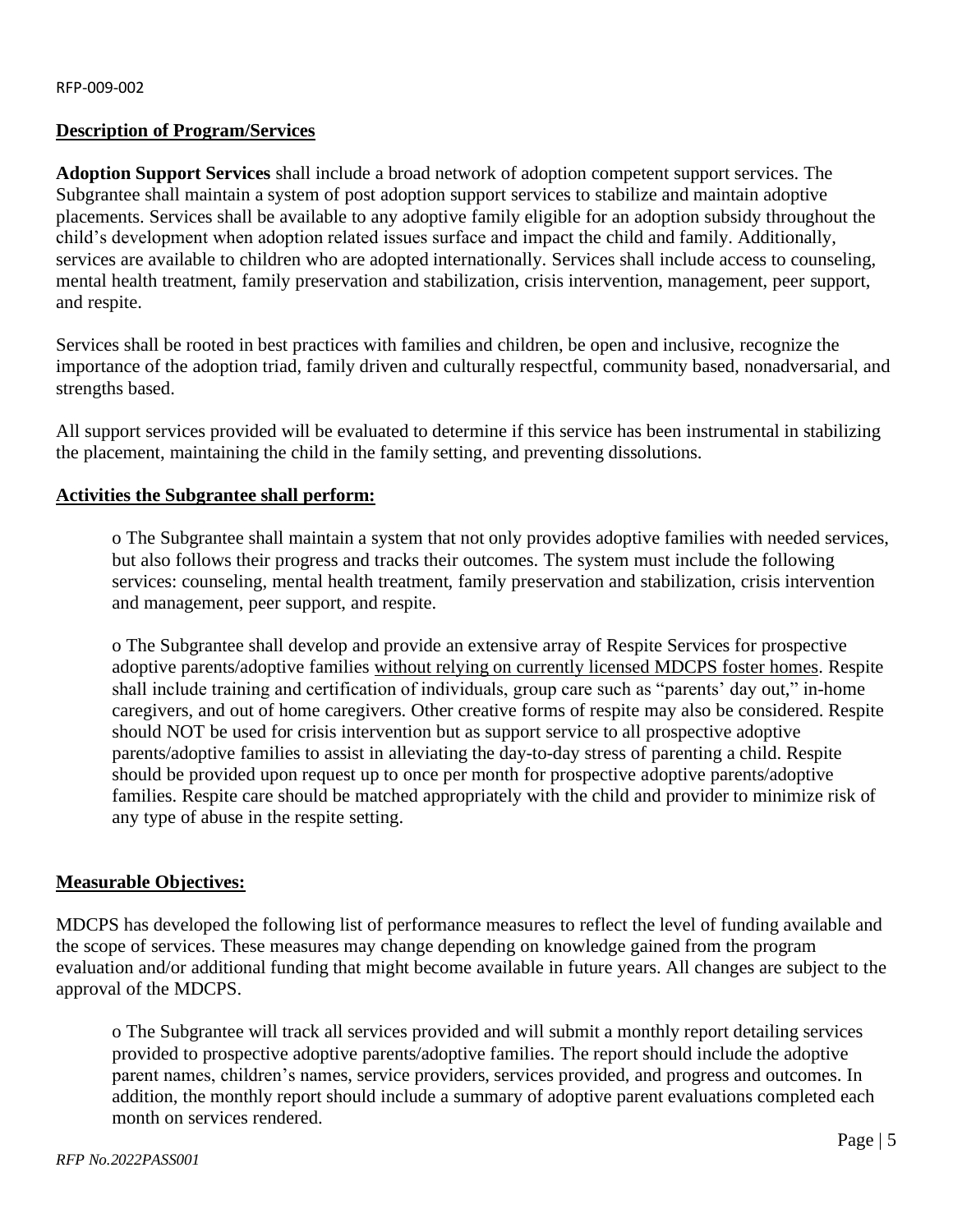o The Subgrantee shall submit a list of all names of prospective adoptive parents/adoptive families and children/youth provided respite care each month. Prospective adoptive parents/adoptive families shall complete an evaluation of their respite experience after each use of respite services. The Subgrantee shall provide a summary of the evaluations each month having the evaluation forms available, if requested.

#### **Funding**

MDCPS will determine the project award date(s) and duration. MDCPS plans to award a subgrant not to exceed \$750,000 for the proposed funding year.

# **Proposal Content**

The proposer's written proposal shall contain the following minimum information:

- **1)** Name of the proposer, location of the proposer's place of business, and the place of performance of the proposed subgrant;
- **2)** Age and size of the proposer's business;
- **3)** Evidence of the proposer's experience and abilities in the specified area and other disciplines related to the scope of services and any other information that clearly demonstrates the proposer's expertise in the area of this solicitation for proposals.
- **4)** Organization chart and resumes' listing abilities, qualifications, and experience of all individuals who will be assigned to provide the required services on behalf of the proposer;
- **5)** A listing of three (3) contracts or projects under which services similar in scope, size, or discipline were performed or undertaken. Listing shall include the names and addresses of the projects, the scope of the projects, and the names and telephone numbers of the project clients for reference purposes;
- **6)** Acknowledgement that the proposer is or will become registered/licensed to work in the State of Mississippi; that the proposer will comply with the Mississippi Employment Protection Act;
- **7)** A service plan giving as much detail as is practical explaining how the services will be performed;
- **8)** An evaluation plan explaining how the outcomes will be evaluated and measured; and
- **9)** A budget narrative and estimate of price to provide the services solicited in this RFP.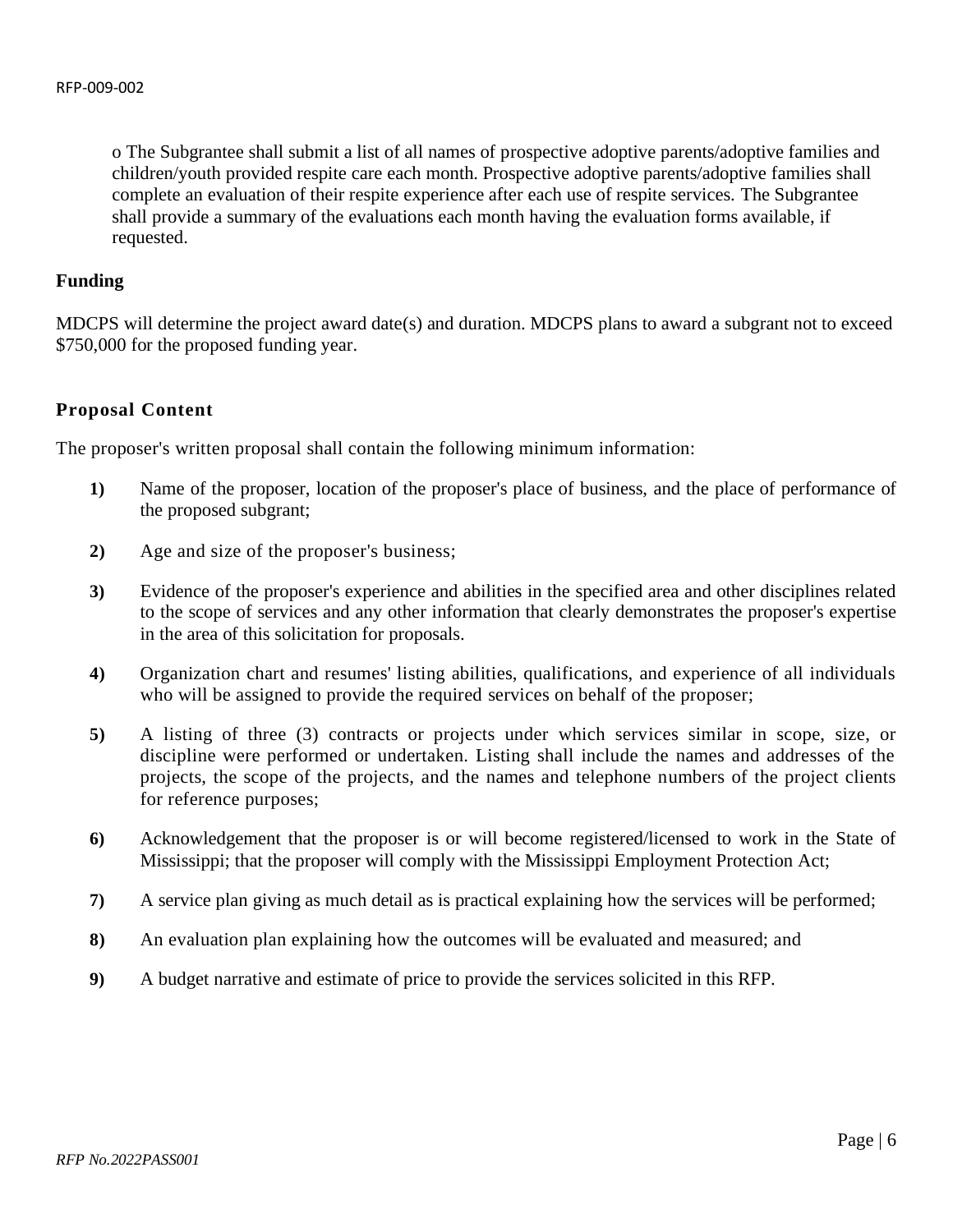# **Funding**

MDCPS will determine the project award date(s) and duration. The number of awards issued under this RFP is dependent upon the amounts requested in the proposals submitted to MDCPS in response to this request and availability of funding. MDCPS may issue multiple contracts under this award if multiple proposals qualify and funding is available.

MDCPS reserves the right to reject any or all proposals, or to cancel the RFP in its entirety. MDCPS reserves the right to negotiate potentially fundable proposals, including requirements of additional information or clarification, or to request revisions.

Subgrants will be restricted to direct service activities and reasonable administrative costs directly related to the successful accomplishment of all elements of Section I of this document.

MDCPS reserves the right to terminate any contract at any time, subject to current subgrant provisions, and avail itself to any and all remedies available to protect its interests.

Payment for services will be on **a cost reimbursement basis only.** Payment will be requested by submission of a claim form documenting services of any negotiated subgrant provided. Any request for payment shall comply with MDCPS and State of Mississippi accounting system requirements. MDCPS intends to make subsequent subgrant negotiations dependent upon available funding.

Proper record-keeping is required of all subgrantees to ensure that documentation used to accomplish their assigned tasks is available for monitoring purposes. The Subgrantee shall ensure that MDCPS is satisfied with the services being provided.

# **Renewal of Subgrants**

The term of the subgrant shall be for a period of October 1, 2022 through September 30, 2023. The contract may be renewed at the discretion of MDCPS upon written notice to the Subgrantee at least ninety (90) days prior to the contract anniversary date for a period of one (1) successive year under the same prices, terms, and conditions as in the original subgrant., assuming the subgrantee meets the need and performance measures of the agency and funding remains available. The total number of renewal years permitted shall not exceed four (4). The renewal options shall end on September 30, 2027.

# <span id="page-6-0"></span>**Section II. RFP Process**

This RFP provides background information and describes the subgrant services desired by MDCPS. It delineates the requirements for this procurement and specifies the contractual conditions required by MDCPS.

Parties responding to this RFP will be referred to as "Proposers." The successful Proposer to whom the contract will be awarded will be referred to as "Subgrantee."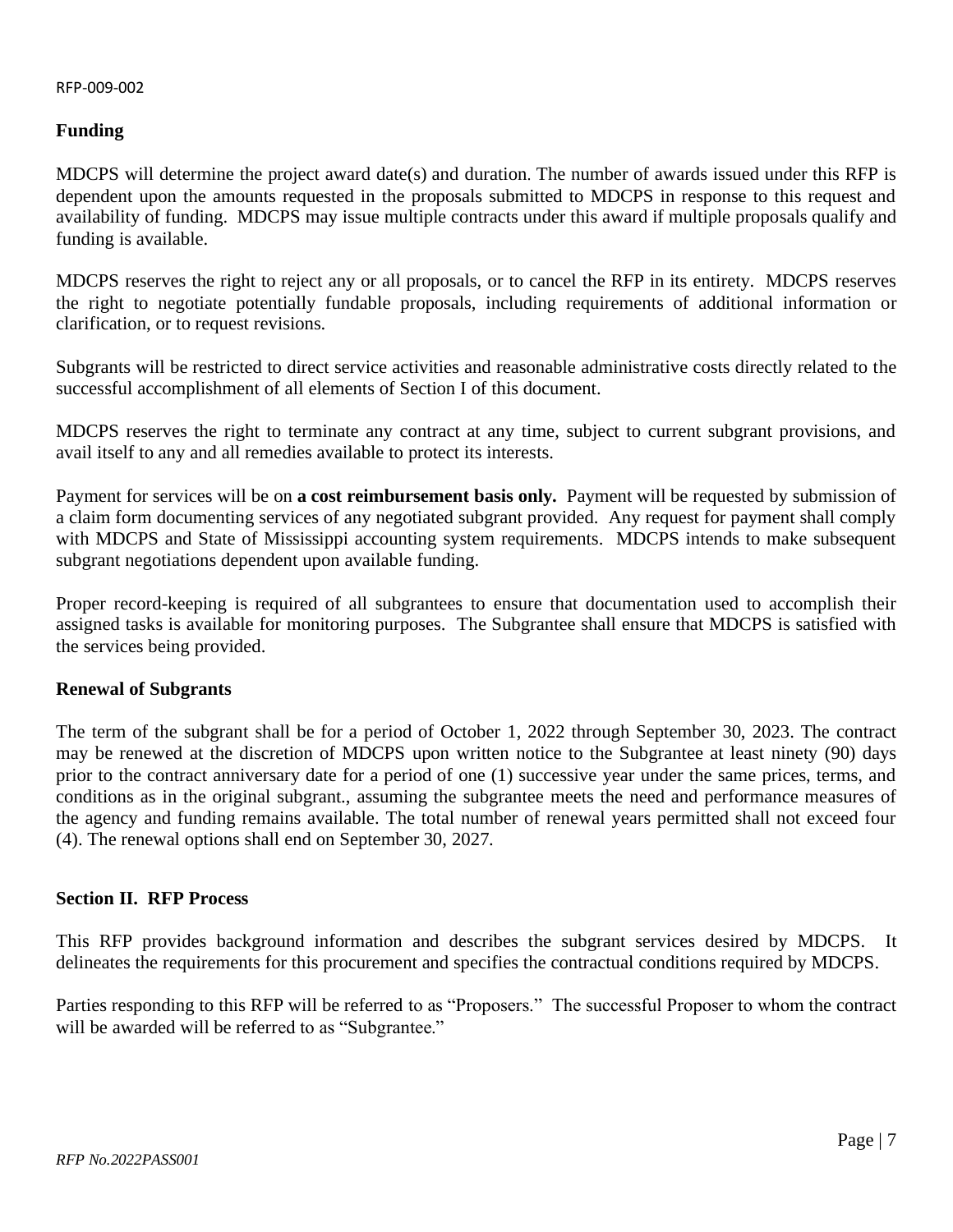# **A. Procurement Schedule**

| <b>Task</b>                                            | Date                                 |
|--------------------------------------------------------|--------------------------------------|
| Advertisement                                          | April 13, 2022; April 20, 2022       |
| Receive Questions for Clarification Deadline           | April 27, 2022, 12:00 p.m., CT       |
| Respond in Writing to Clarification (www.mdcps.ms.gov) | May 3, 2022                          |
| Required Letter of Intent Deadline                     | May 6, 2022, 12:00 p.m., CT          |
| Proposal Deadline                                      | May 13, 2022, 12:00 p.m. CT          |
| Proposal Opening                                       | May 13, 2022                         |
| <b>Evaluation of Proposal</b>                          | May 17, 2022, or later               |
| Written Notification to Proposer(s)                    | June 1, 2022 or later                |
| Proposed Period of Performance                         | October 1, 2022 - September 30, 2023 |

# **B. Response to Proposers' Questions**

Questions related to services shall be submitted in writing to Marcus Davenport at [Contracts@mdcps.ms.gov](mailto:Contracts@mdcps.ms.gov) no later than April 27, 2022, 12:00 p.m., Central Time. Questions concerning the technical portions of the Request for Proposals should be directed to Deanisha Hopson at [contracts@mdcps.ms.gov](mailto:contracts@mdcps.ms.gov) no later than April 27, 2022, 12:00 p.m., Central Time. Proposers are cautioned that any statements made by the contact or technical contact person that materially change any portion of the Request for Proposals shall not be relied upon unless subsequently ratified by a formal written amendment to the Request for Proposals. All questions and answers will be published on MDCPS' website [\(www.mdcps.ms.gov\)](http://www.mdcps.ms.gov/) in a manner that all respondents will be able to view by May 3, 2022.

# **C. Debarment**

By submitting a proposal, the proposer certifies that it is not currently debarred from submitting proposals for subgrants issued by any political subdivision or agency of the State of Mississippi and that it is not an agent of a person or entity that is currently debarred from submitting proposals for contracts issued by any political subdivision or agency of the State of Mississippi. (Exhibits G and H - FDVR and PDV Forms, respectively)

# **D. Required Letter of Intent**

Proposers shall notify MDCPS of their intention to submit a Proposal. The letter of intent **(**Exhibit I**)** shall be submitted via email at [contracts@mdcps.ms.gov](mailto:contracts@mdcps.ms.gov) by May 6, 2022, 12:00 p.m. Central Time. The letter of intent shall include the title of this request for proposals, the proposer's organizational name and address, one (1) to two (2) sentences stating that the proposer's organization intends to submit a proposal for this service, location of the service area, and the contact person's name, title, phone number, fax number, Tax I.D. number, DUNS number, address and email address**.** [Contracts@mdcps.ms.gov](mailto:Contracts@mdcps.ms.gov) shall acknowledge receipt of letter of intent via email. **A NON-- ACKNOWLEDGEMENT is a NON-RECEIPT of required letter of intent.**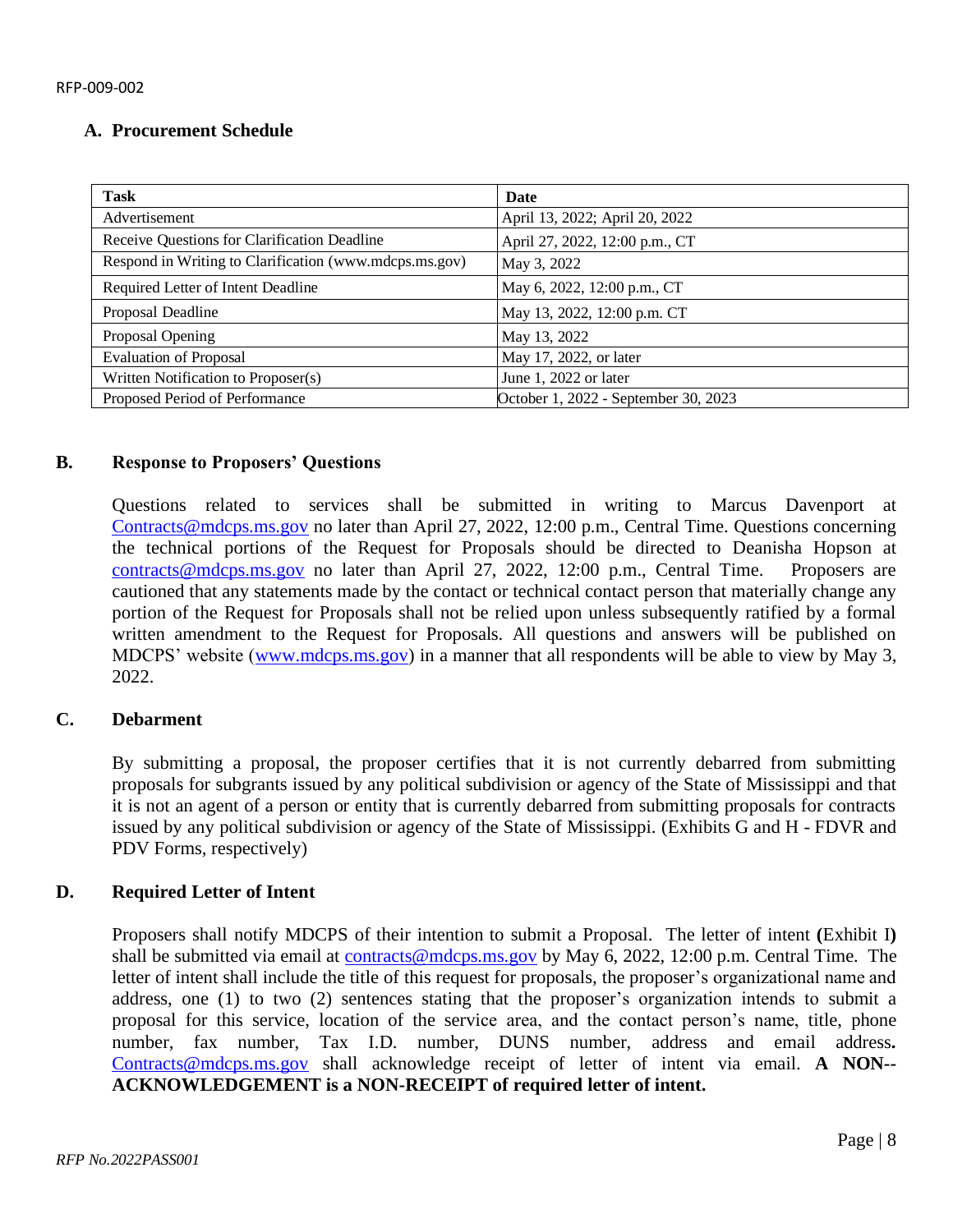# **E. Proprietary Information**

The proposer should mark any and all pages of the proposal considered to be proprietary information which may remain confidential in accordance with Mississippi Code Annotated §§ 25-61-9 and 79-23-1 (1972, as amended). Any pages not marked accordingly will be subject to review by the general public after award of the contract. Requests to review the proprietary information will be handled in accordance with applicable legal procedures.

## **F. Proposal Submission**

Proposals shall be received by MDCPS no later than the official deadline of:

## May 13, 2022, 12:00 p.m. Central Time

Respondents shall submit **one (1) original, signed hard copy proposal** and **one (1) USB flash drive copy proposal** in a **sealed** envelope or package to the following (mailed or hand-delivered), no later than the time and date specified for receipt of proposals:

# **PLEASE MARK YOUR ENVELOPE: Request for Proposals for Post Adoption Support Services RFP No. 2022PASS001 Opening Date: May 13, 2022 Mississippi Department of Child Protection Services 750 North State Street Jackson, Mississippi 39202 SEALED PROPOSAL PACKAGE \*\*\*DO NOT OPEN\*\*\***

**The proposal packet submission MUST meet the following requirements:** 

- o **One (1) hard copy of the original signed proposal in a binder; and**
- o **One (1) USB flash drive containing an electronic copy of the original signed proposal in searchable Adobe Acrobat (PDF) format.**

# **NOTE: MDCPS will NOT accept proposals submitted via either electronic mail or facsimile.**

Proposals are due no later than May 13, 2022, 12:00 p.m. Central Time. MDCPS accepts no responsibility for equipment or user errors and will not accept late submissions. Proposals shall be received by the above named party by the official deadline to be considered for funding.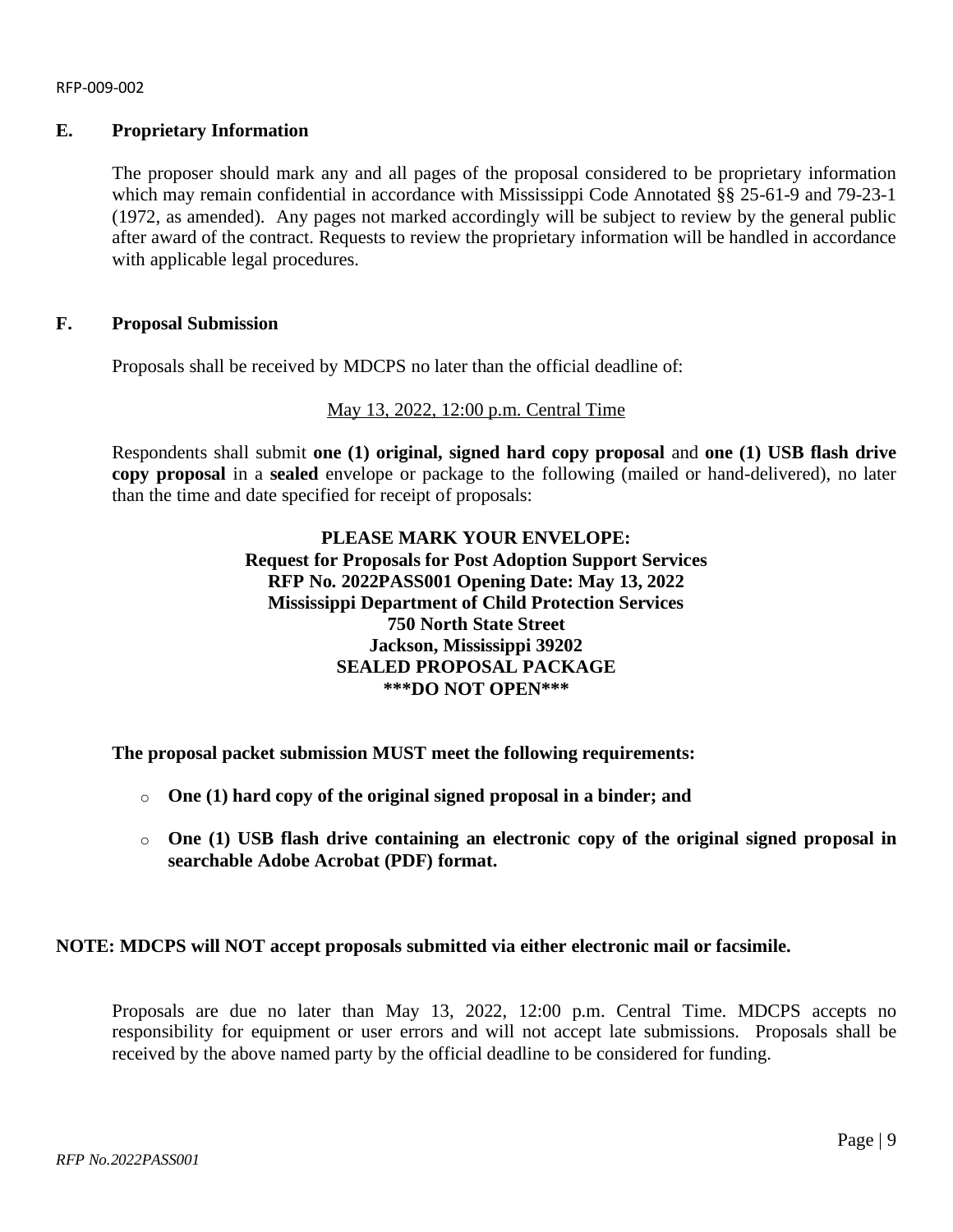Proposals shall be written following all of the directives contained in this document. The proposal shall be typed with 12 Point Font, double spaced and indexed and divided by sections to allow ease of handling and review by MDCPS.

Any proposals received after the deadline will be marked LATE and will not be evaluated. All proposals received by MDCPS are deemed to be the property of MDCPS and may be used as MDCPS sees fit. MDCPS will not be responsible for non-delivery or late delivery of proposals.

**Agencies of the State of Mississippi shall adhere to extremely strict guidelines concerning Procurement, Bidding and RFP processes. Lapses in protocol or deviations from the published standards can result in formal objections, legal challenges and delays in the overall award process, which will ultimately result in failure to provide the necessary services to the citizens of Mississippi.** 

**MDCPS reserves the right to reject any and all proposals where the proposer takes exception to the terms and conditions of the RFP and/or fails to meet the terms and conditions and/or in any way attempts to limit the rights of MDCPS and/or the State of Mississippi, including but not limited to the required contractual terms and provisions set forth in this RFP.**

# **G. Cost of Proposal**

Costs for developing proposals are entirely the responsibility of the Proposer and are not chargeable to MDCPS or the State of Mississippi.

## **H. Oral Presentation**

Proposers submitting proposals in response to this RFP **may** be required, at MDCPS' discretion, to make an oral presentation of their proposals. The objectives of such presentations will be to clarify any questions MDCPS may have regarding proposed services and costs to assist MDCPS in arriving at a final selection. Toward this end, Proposers shall have employees selected for key management positions available for attendance if a presentation is required. MDCPS will schedule the time and location of these presentations. These oral presentations are an option of MDCPS and may not be conducted.

# **I. RFP Modifications**

Any changes deemed necessary by MDCPS to this RFP will be submitted as an addendum to the RFP. If MDCPS shall amend any segment of the RFP after submission of proposals and prior to announcement of the successful subgrant, the dates for submission of revised proposals will be announced at that time. All responding Proposers will be afforded ample opportunity to revise their proposals to accommodate the RFP amendment. All proposals, including revisions, will be considered confidential until a final determination has been made by MDCPS.

#### **J. Addenda/Revisions to Proposals**

Unless requested by MDCPS, MDCPS will not accept any addenda, revisions or alterations to proposals after the proposal due date. However, MDCPS reserves the right to request clarifications or corrections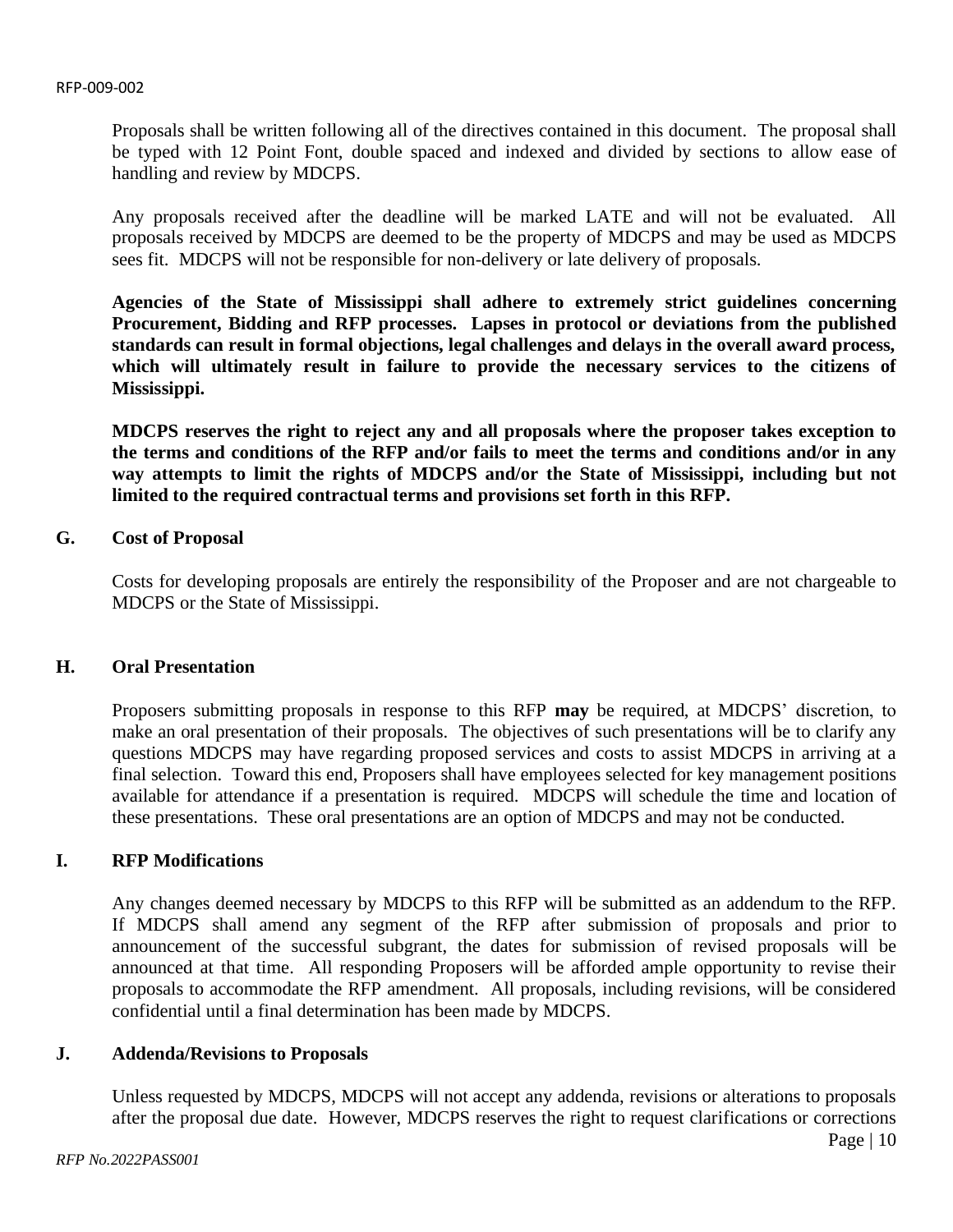to proposals, to reject any and all proposals or to cancel the RFP in its entirety at MDCPS's sole discretion. Any application or proposal received which does not comply with these general instructions will be considered to be nonresponsive, and the proposal will be rejected.

# **K. Proposer/Subgrantee Disclosure Data**

Ownership of all data, materials and documentation originated and prepared for MDCPS pursuant to the RFP shall belong exclusively to MDCPS and be subject to public inspection in accordance with the Mississippi Public Records Act, Sections 25-61-1 et seq. of the 1972 Mississippi Code Annotated, as amended. Trade secrets or confidential commercial or financial information submitted by a Proposer may not be subject to public disclosure under the Act. However, the Proposer shall invoke the protections of Section 25-61-9 before or at the time the data is submitted. The written notice shall specifically identify the data or materials to be protected and state the reasons why protection is necessary. The confidential information or trade secret material submitted shall be identified by some distinct method such as, but not limited to, highlighting or underlining and shall indicate the specific words, figures, or paragraphs that constitute trade secret or confidential information. The classification of an entire proposal document, line item prices and/or total proposal price as confidential or trade secrets is not acceptable and will result in rejection and return of the proposal.

# **L. MDCPS' Rights Reserved**

Notwithstanding anything to the contrary, MDCPS reserves the right to:

- i. Reject any and/or all proposals received in response to this RFP.
- ii. Respond to inquiries for clarification purposes only and/or to request clarification, if necessary.
- iii. Waive minor irregularities if MDCPS determines that waiver would be in its best interest and would not result in an unfair advantage for other proposers and potential proposers.
- iv. Select for subgrants or for negotiations, a proposal other than that with the lowest cost.
- v. Consider a late modification of a proposal if the proposal itself was submitted on time and if the modifications were requested by MDCPS and the modifications make the terms of the proposal more favorable to MDCPS, and accept such proposal as modified. MDCPS will allow all eligible Proposers to submit late modifications, similar in scope, if MDCPS chooses to exercise this right with regard to any one Proposer's proposal.
- vi. Negotiate as to any aspect of the proposal with any Proposer and negotiate with more than one Proposer at the same time.
- vii. If negotiations fail to result in a contract or agreement within five (5) working days of the evaluation completion date, terminate negotiations and take such other action as MDCPS deems appropriate.

# **M. Subgrantee Acceptance of RFP Content**

The contents of this RFP and the accepted proposal of the successful Proposer will become part of the final subgrant, if a subgrant is awarded. Each Proposer's proposal shall include a statement of acceptance of all terms and conditions stated within this RFP or a detailed statement of exception for each item excepted by the Proposer. Any proposal which fails to comply with this requirement may be disqualified as nonresponsive.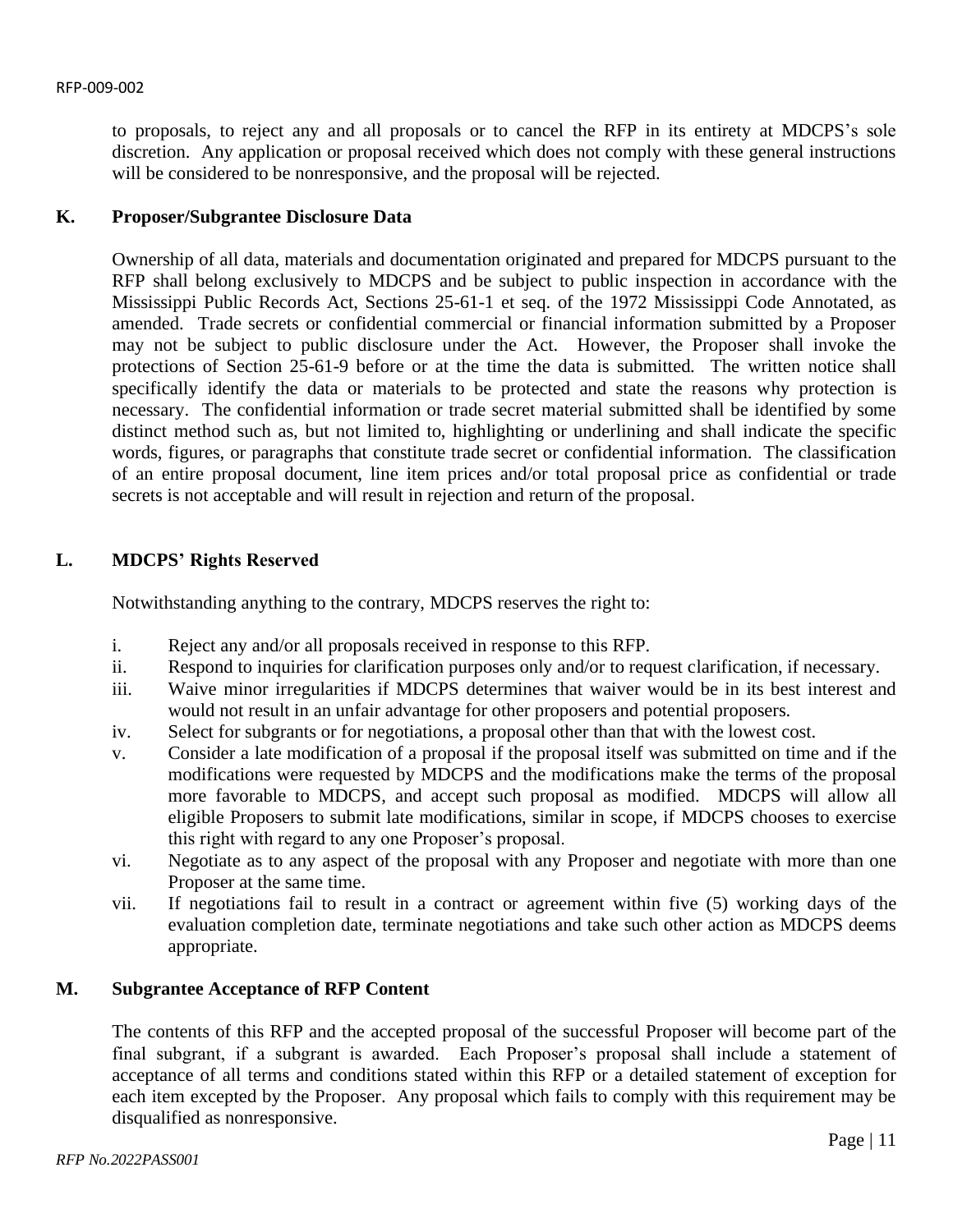# **N. Proposal Acceptance by MDCPS**

MDCPS will accept proposals and award subgrants to the RFP. Determination of proposal acceptance will be based on, but not necessarily limited to, conformity to the RFP requirements, cost, capability, experience, quality of service and Proposer's ability to provide the required services, with final determination to be made by MDCPS.

#### **O. Legal Requirements**

All Proposers shall be willing to comply with all provisions of the Mississippi Department of Human Services Subgrant Agreement Manual and with all state and federal legal requirements regarding the performance of the subgrant. The existing requirements are set forth throughout this RFP but are subject to change and/or interpretation throughout the term of any resulting subgrant.

As provided in Other Required Statements, Section III, Item B, Number 6G. Proposers shall take exception to each provision of the required contractual terms they would like to change. Failure to do so will be deemed an acceptance of all the terms and conditions not specifically excepted.

## **P. Protest Bond**

Requirement. As a condition precedent to filing a protest, the protestor shall provide a Protest Bond as described in this Section. The protestor shall procure, submit to MDCPS with its written protest, and maintain in effect at all times during the course of the protest or appeal thereof, a Protest Bond in a sum equal to the amount of the protestor's proposal for the services required by this RFP.

The Bond shall be issued by a company licensed or authorized to do business in the State of Mississippi and acceptable to MDCPS. The Bond shall be accompanied by a duly authenticated or certified document evidencing that the party executing the Bond is a licensed Mississippi agent for the bonding company. This certified document shall identify the name and address of the person or entity holding the Protest Bond and shall identify a contact person to be notified in the event that MDCPS or the State of Mississippi takes action against the Bond. The Protest Bond shall not be released to the protestor until the protest is finally resolved and the time for all appeals has expired.

The Protest Bond shall be procured at the protestor's expense and made payable to MDCPS. Prior to approval of the Protest Bond, MDCPS reserves the right to review the Bond and require the protestor to substitute an acceptable bond in such form as MDCPS may require.

Subject of Protest. Any actual or prospective Proposer who is aggrieved in connection with this solicitation or the outcome of this RFP may file a protest with the Commissioner of MDCPS. The protest shall be submitted within seven (7) calendar days following award date, in writing after such aggrieved person or entity knows or should have known of the facts giving rise thereto. All protests must be in writing, dated, signed by the proposer or an individual authorized to sign contracts on behalf of the protesting proposer, and contain a statement of the reason(s) for protest, citing the law(s), rule(s) and regulation(s) or procedure(s) on which the protest is based. The written protest letter shall contain an explanation of the specific basis for the protest. The protesting proposer must provide facts and evidence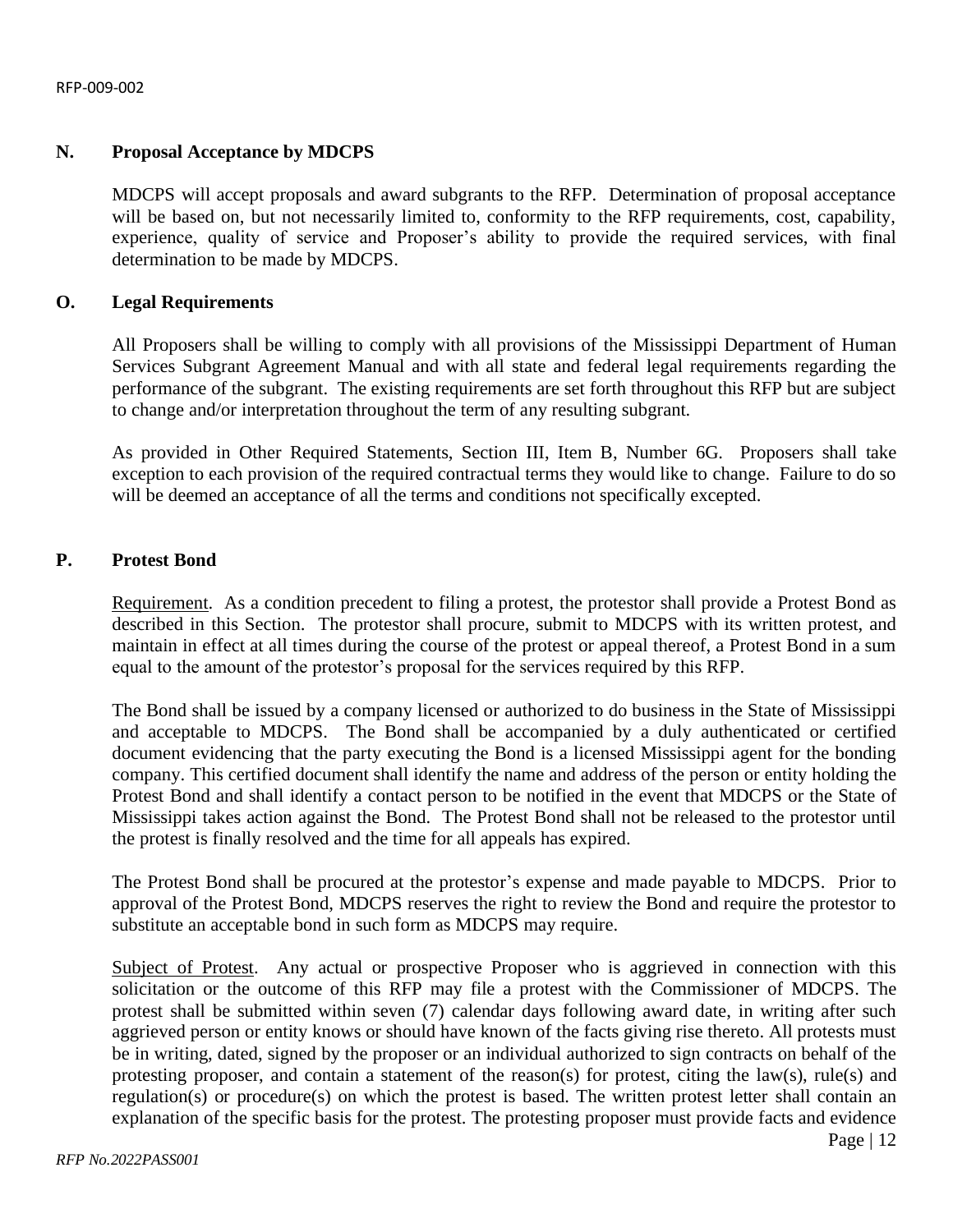to support the protest. A protest is considered filed when received by the Commissioner of MDCPS via either U.S. mail, postage prepaid, or by personal delivery. Protests filed after seven (7) calendar days following award date will not be considered.

Protests not based on the above described criteria will be rejected.

Resolution of Protests. Protests allowed by this Section shall follow MDCPS' procedures for hearing contested cases, which will be made available upon request.

## **Q. Fidelity/Dishonesty Bond**

Within three (3) business days of notification of an award, the Subgrantee shall submit to MDCPS a Fidelity/Dishonesty Bond in favor of MDCPS with surety or sureties satisfactory to MDCPS for the term of the subgrant. The amount of the Bond will equal 25% of the total subgrant award. Failure to provide the Fidelity/Dishonesty Bond within the stated time period may result in the Subgrantee being deemed as nonresponsive and the proposal may be immediately disqualified with no further consideration given for potential awarding of the contract to said Subgrantee.

The Bond shall be secured from a company authorized to transact business in the State of Mississippi. The Bond shall be made payable to MDCPS.

The Bond shall become effective upon written notification that a subgrant has been awarded to the Subgrantee. The Bond shall remain in full force and effect for the duration of the subgrant. Any action by the Subgrantee and/or the bonding company to revoke and/or cancel the Bond prior to the expiration of the subgrant will constitute a breach of subgrant and will result in immediate cancellation of the subgrant. Shall this occur the Subgrantee will be held liable for any additional costs incurred by MDCPS in seeking replacement services.

# **R. Publicity**

Any use or reference of this RFP by the Subgrantee/Proposer to promote, solicit or disseminate information regarding the award of the Subgrant or the services being provided is prohibited, unless otherwise agreed to in writing by MDCPS.

#### **S. Rights to Data**

MDCPS will retain custody of and have primary rights to any data developed under this award. The subgrantee shall make reasonable efforts; however, to provide MDCPS and other researchers' appropriate and speedy access to research data from this project and establish public use files of research data developed under this award.

#### <span id="page-12-0"></span>**Section III Proposal Format**

Acceptable proposals shall offer all services identified in Section I, and agree to the contract conditions specified in Section VI, Subgrant Terms and Provisions.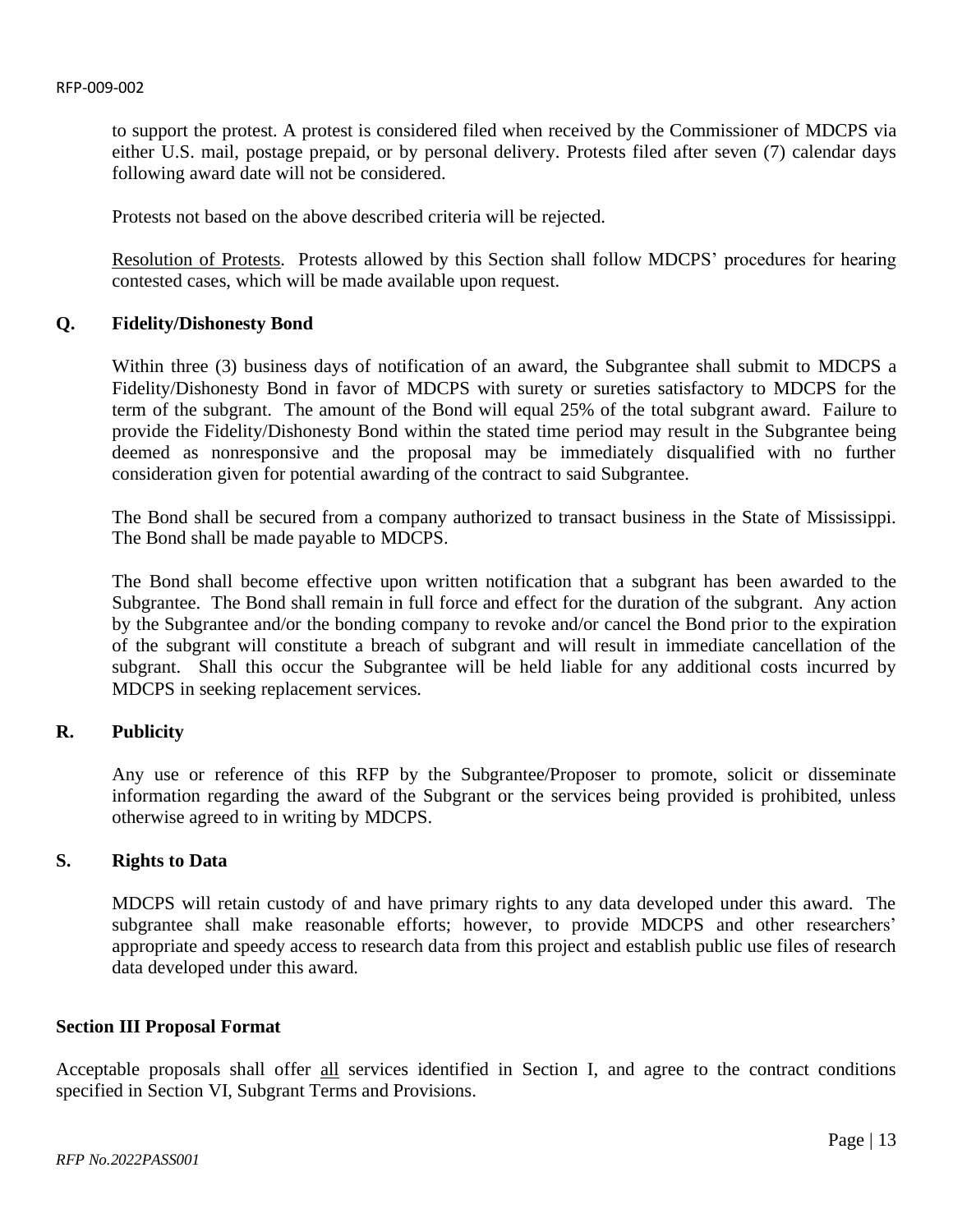# **A. Proposal Preparation**

Proposals shall be signed by an authorized representative of the Proposer. All information requested shall be submitted. Proposals which lack key information discussed in Section II, will be rejected by MDCPS.

Proposals shall be organized in the order in which the requirements are presented in the RFP. All pages of the proposal shall be numbered. Each paragraph in the proposal shall reference the paragraph number or letter of the corresponding section of the RFP. If the response covers more than one page, the paragraph number and/or letter shall be repeated at the top of the next page. Information which the Proposer desires to present that does not fall within any of the requirements of the RFP shall be inserted at an appropriate place or be attached at the end of the proposal and designated as additional material. *Proposals that are not organized in this manner risk elimination from consideration if the evaluators are unable to find where the RFP requirements are specifically addressed.*

Proposals shall be written following all of the directives contained in this document. The proposal shall be typed with 12 Point Font, double spaced and indexed and divided into the sections described below to allow ease of handling and review by MDCPS.

## **B. Required Proposal Contents**

Responses to this RFP shall consist of the following components and be presented in the order below. Each of these components shall be separate from the others and uniquely identified in an index or table of contents. All required elements from Section I shall be included. All elements requested in this document shall be submitted and conform to the format specified below:

# 1. **Table of Contents**

Proposals shall contain an index or table of contents with page/section/subsection headings and page numbers identifying where this information can be located for review.

# 2. **Proposal Cover Sheet**

Proposals shall contain the enclosed cover sheet in Exhibit A, identifying the document as a proposal to respond to this RFP. The organization submitting the proposal shall be identified and the date of submission of the proposal shall be noted.

#### 3. **Transmittal Letter**

Each proposal submitted in response to this RFP shall include a transmittal letter addressed to Deanisha Hopson, RFP Coordinator which includes the following:

- A. A statement that the proposal is being submitted in response to this RFP.
- B. A statement indicating the areas of service in the State for which the response is being submitted.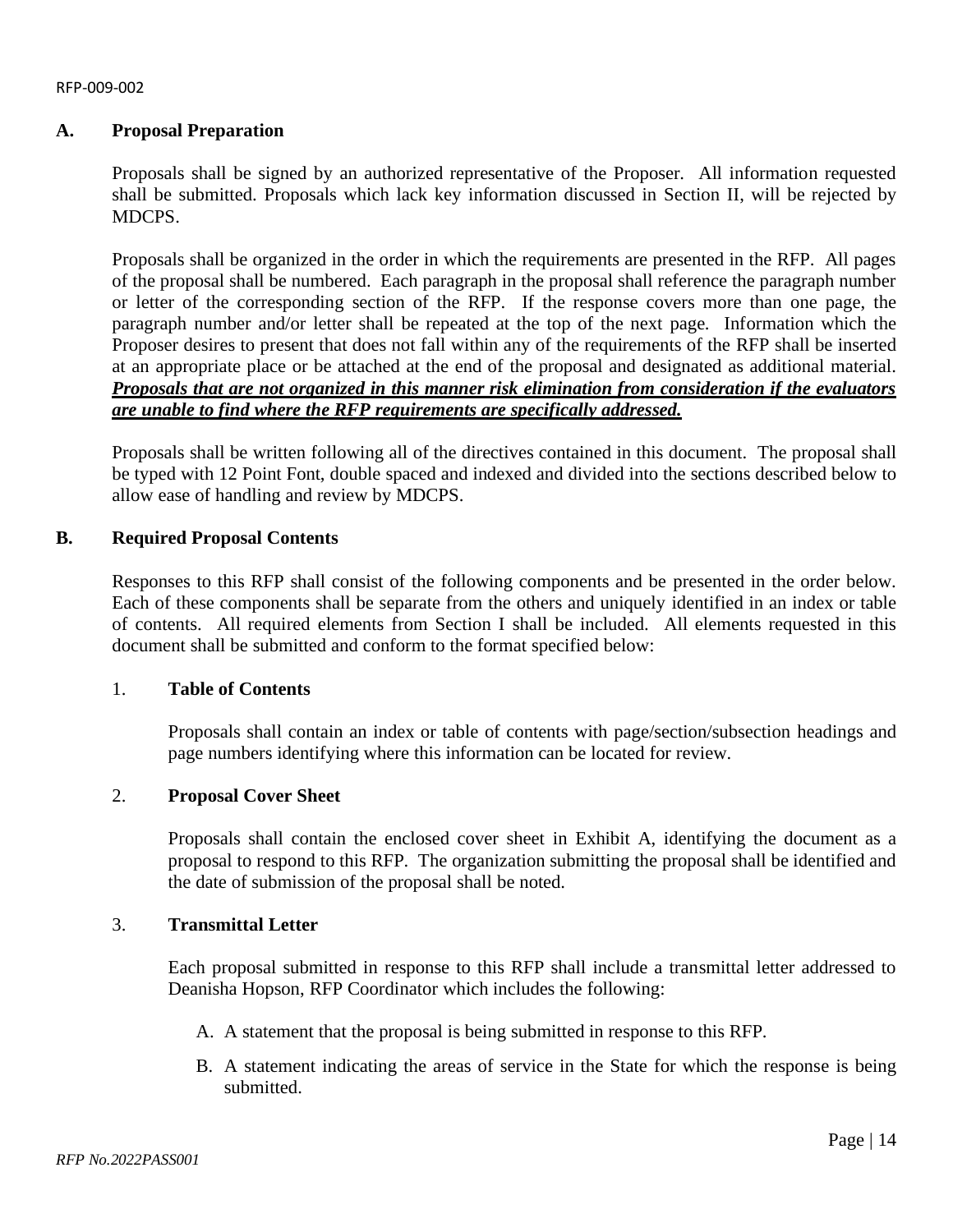- C. A statement that the individual who signed the letter is authorized to legally bind the proposer.
- D. The letter shall list the name of the project and the name, telephone number and fax number of a contact person with authority to answer questions concerning the proposal.

#### 4. **Verification of Local Match Funds**

If applicable, a letter from the source of local match funds must be inserted into the proposal at this point. Letter must include an original signature from the funds sourcing agency representative. This letter must describe the total amount of **actual dollars** that will be available to the proposer, if awarded.

#### 5**. Proposal Elements:**

The proposal shall include the elements requested on the program information for a wide range of comprehensive services for **Post Adoption Support Services** for MDCPS.

A. In addition, the proposer shall provide a narrative description of the need for services that is in their area and the proposer's plan to use this opportunity to address this need. Proposer must also describe how they will comply with each element included under Description of Services previously described in this document.

All required elements described in Section I shall be included. NOTE: The agency that will be named as the fiscal agent will be considered the Proposer. Proposers will provide a description of other agencies that will be collaborating under this award, if applicable.

This narrative section shall be written in a manner that is self-explanatory to outside reviewers unfamiliar with Mississippi Department of Child Protection Services.

#### 6**. Financial Component**

#### A. Financial Stability

Proposers, including the parent corporation of any subsidiary corporation submitting a response, shall include in their proposal evidence of financial responsibility and stability for the performance of the subgrant.

At a minimum, the proposal shall include an independent audit for Fiscal Year 2021; however, if the FY 2021 audit has not been completed at the time the proposal is submitted, the FY 2020 audit may be submitted along with a certified statement from the Proposer's Certified Public Accounting (CPA) firm verifying that the FY 2021 audit will not be completed by the proposal submission deadline and stating the projected date of its completion. **A compiled financial statement is unacceptable.** If the audit is posted on a website, a working web address for submission is acceptable.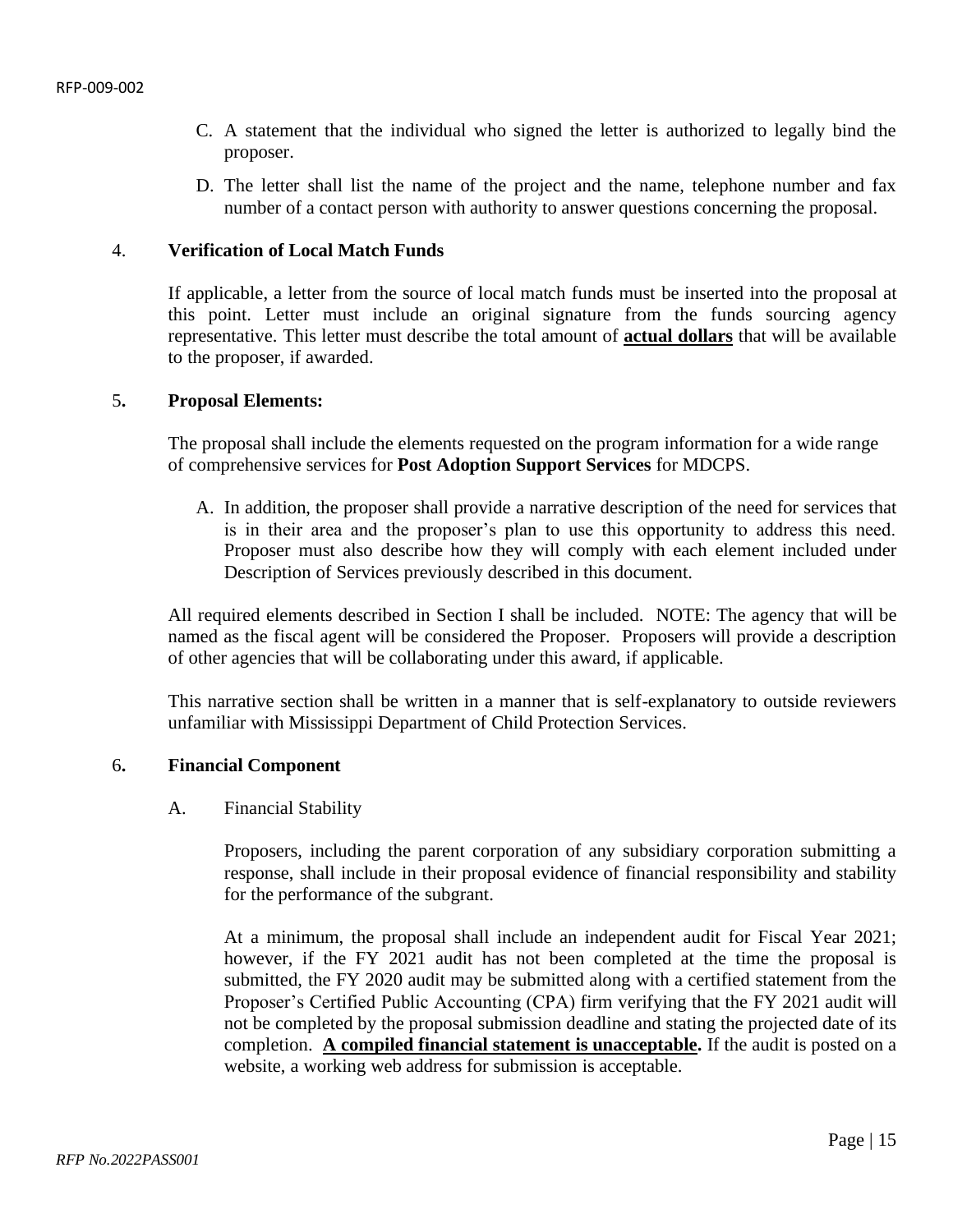The Proposer shall obtain and submit a letter from the Certified Public Accountant who conducted audit(s) stating the proposer's accounting system is adequate to safeguard funds received from MDCPS. MDCPS reserves the right to request any additional information to assure itself of a Proposer's financial status.

In the event a Proposer is either substantially or wholly owned by another corporate entity, the proposal shall also include an independent audit for Fiscal Year 2021 for the parent organization. If the FY 2021 audit is not completed, refer to the instructions above in providing the FY 2020 audit and CPA certification. **A compiled financial statement is unacceptable**. If the audit is posted on a website, a working web address for submission is acceptable. There shall also be a written guarantee by the parent organization that it will unconditionally guarantee performance by the Proposer of each and every term, covenant, and condition of such contract as may be executed by the parties.

Non-Federal entities that expend less than \$750,000 a year in Federal awards are exempt from Federal audit requirements for that year, but records shall be available for review or audit by appropriate officials of the Federal agency, pass-through entity, and General Accounting Office.

B. Budget and Budget Narrative

The Proposer shall include an itemized list of expenditures for the services and activities covered by the proposal. Further, the proposal shall contain a written justification (Budget Narrative; Exhibit D) adequately explaining the Proposer/Subgrantee's funding needs. This narrative shall relate funding needs to the operation of individual activities. Sufficient detail within each line item of expenditure and each activity shall be used to clearly explain the funding needs of the operation. Each major budget category shall be justified with detail about how the funds will be used.

- Describe how the one-year, or less, proposed budget supports the administrative and programmatic activities necessary to manage the program and to accomplish the activities described in the Section I
- Describe, if applicable, how the purpose, scope, and projected cost of any subcontracts, support programmatic and administrative activities to accomplish the proposed goals and objectives over the project period.
- A budget and budget narrative shall be attached for any subcontracted services involved in the operation of the proposed program.
- Provide a cost summary of the key personnel, including the program personnel and any sub-contracted personnel.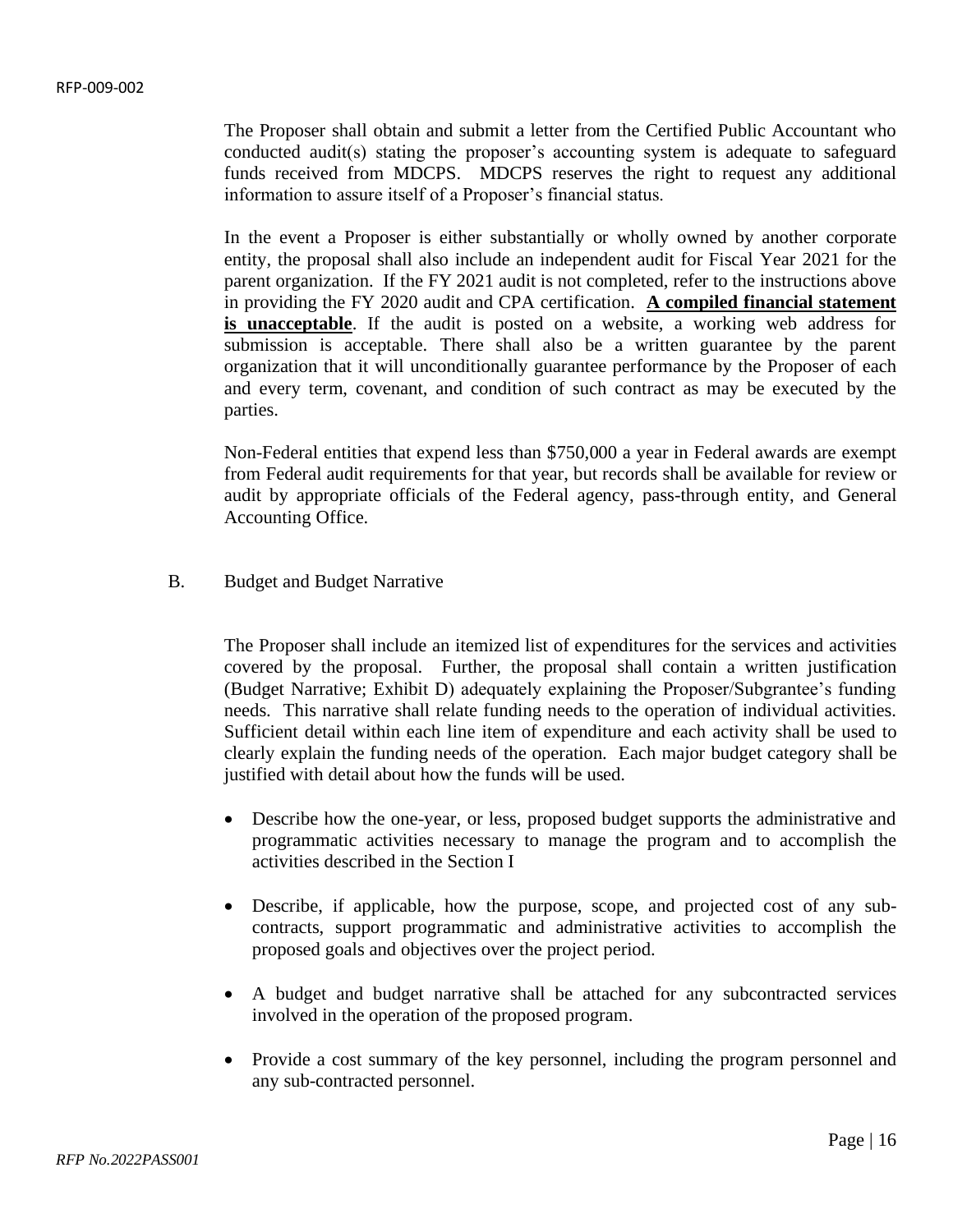**Proposer will be responsible for a 25% match requirement stipulated by the federal grant funding these services. The match requirement may be cash or in-kind and must be utilized for Post Adoption Support Services (refer to the Subgrant/Agreement Manual on the MDHS website:** (Part 8: MDHS Subgrant Manual) [https://www.mdhs.ms.gov/solicitation/subgrantee-manual/.](https://www.mdhs.ms.gov/solicitation/subgrantee-manual/)

# **NO MORE THAN 10% OF THE TOTAL AMOUNT REQUESTED MAY BE BUDGETED FOR ADMINISTRATIVE COSTS.**

# C. Examination of Records

At the time a proposal is submitted, the Proposer shall include a statement of whether there is a reasonable expectation that it is or would be associated with any parent, affiliate, or subsidiary organization in order to provide any service to comply with the performance requirements under the resulting subgrant of the RFP. This statement is required whether the association is a formal or informal arrangement. If an association may exist, the Proposer will also be required to submit with the proposal written authorization from the parent, affiliate or subsidiary organization granting the right to MDCPS to examine directly, pertinent books, documents, papers, and records involving such transactions that are related to the resulting subgrant.

If, at any time after a proposal is submitted and a subgrant has been awarded, such an association arises, as described in the paragraph above, the Proposer will be required to obtain a similar certification and authorization from the parent, affiliate, or subsidiary organization within ten (10) working days after forming the relationship. Failure to submit such certification and authorization will constitute grounds for termination of the subgrant at the option of the State.

D. Conflict of Interest

Proposer shall disclose any contractual relationship or other contract with any State personnel, contractor or subcontractor involved in the development of the RFP. Any real or potential conflicts of interest may, at the sole discretion of MDCPS, be grounds for rejection of the Proposer's proposal or termination of any contract awarded. All proposals shall include the following:

- i. A statement identifying those individuals who were involved with the preparation of the proposal.
- ii. A statement identifying all Proposer personnel currently under contract with the State who participated, either directly or indirectly, in any activities related to the preparation of the Proposer's proposal, and a statement identifying in detail the nature and extent of such activities.
- iii. A statement certifying that the Proposer's personnel have not had any contacts with any MDCPS personnel involved in the development of the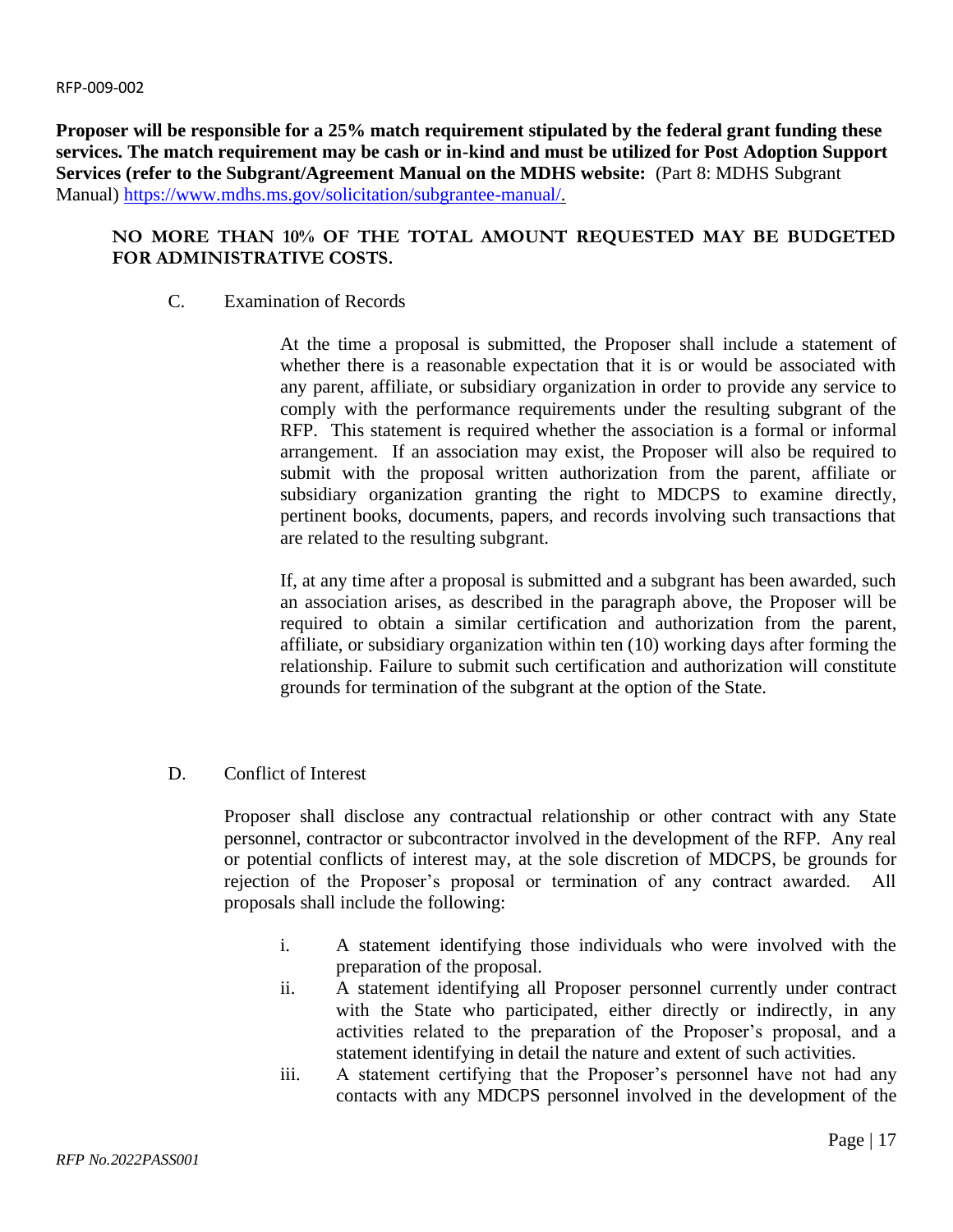RFP, or, if such contacts have occurred, a statement identifying in detail the nature and extent of such contacts and the personnel involved.

- E. Proposer shall furnish MDCPS with certified copies of its Articles of Incorporation, Bylaws, Resolutions, and any other documentation that evidence both the authority of the signatory to execute a binding contract on behalf of the proposer, and documentation that would prove that the organization offering the proposals is a legal entity.
- F. Standard Assurances and Certifications. The Proposer shall sign and date Standard Assurances and Certifications documents attached hereto.
- G. The following required statements shall be included as a separate appendix in the proposal:
	- i. A statement of acceptance of all terms and conditions stated within the RFP or a detailed statement of exception for each item excepted by the Proposer (Exhibit  $K$ ).
	- ii. A statement identifying all proposed subcontractors and indicating the exact amount of work to be done by the Proposer and each subcontractor.
	- iii. A statement that no attempt has been made or will be made by the Proposer to induce any other person or firm to submit or not to submit a proposal.
	- iv. A statement of acceptance, without qualification, of all terms and conditions stated in this RFP or clearly outline any exceptions (Exhibit K).
	- v. A statement that the Proposer has sole and complete responsibility for the completion of all services provided under the contract, except for those items specifically defined as State responsibilities.
	- vi. A statement that the Proposer certifies that, in connection with this procurement, the prices proposed have been arrived at independently, without consultation, communication, or agreement, for the purpose of restriction of competition, as to any other party or with any competitor; and that unless otherwise required by law, the prices quoted have not knowingly been disclosed by the Proposer prior to award, either directly or indirectly, to any other proposer/contractor or competitor.
	- vii. A statement that costs quoted in the proposal will remain in effect through the term of the contract.
	- viii. A statement from all Proposers that they will not discriminate in their employment practices with regard to race, color, religious beliefs/practices, creed, age, national origin, sex, or mental or physical disability. If the Proposer is a religious organization, the prohibition as to religious discrimination shall be deleted from the Proposer's discrimination statement/certification.
	- ix. A statement from each subcontractor, signed by an individual authorized to legally bind the subcontractor, stating the general scope of the work to be performed by the subcontractor, the subcontractor's willingness to perform the work indicated, and that the subcontractor does not discriminate in its employment practices with regard to race, color, religious beliefs/practices, creed, age, national origin, sex, or mental or physical disability. If the subcontractor is a religious organization, the prohibition as to religious discrimination shall be deleted from the subcontractor's discrimination statement/certification.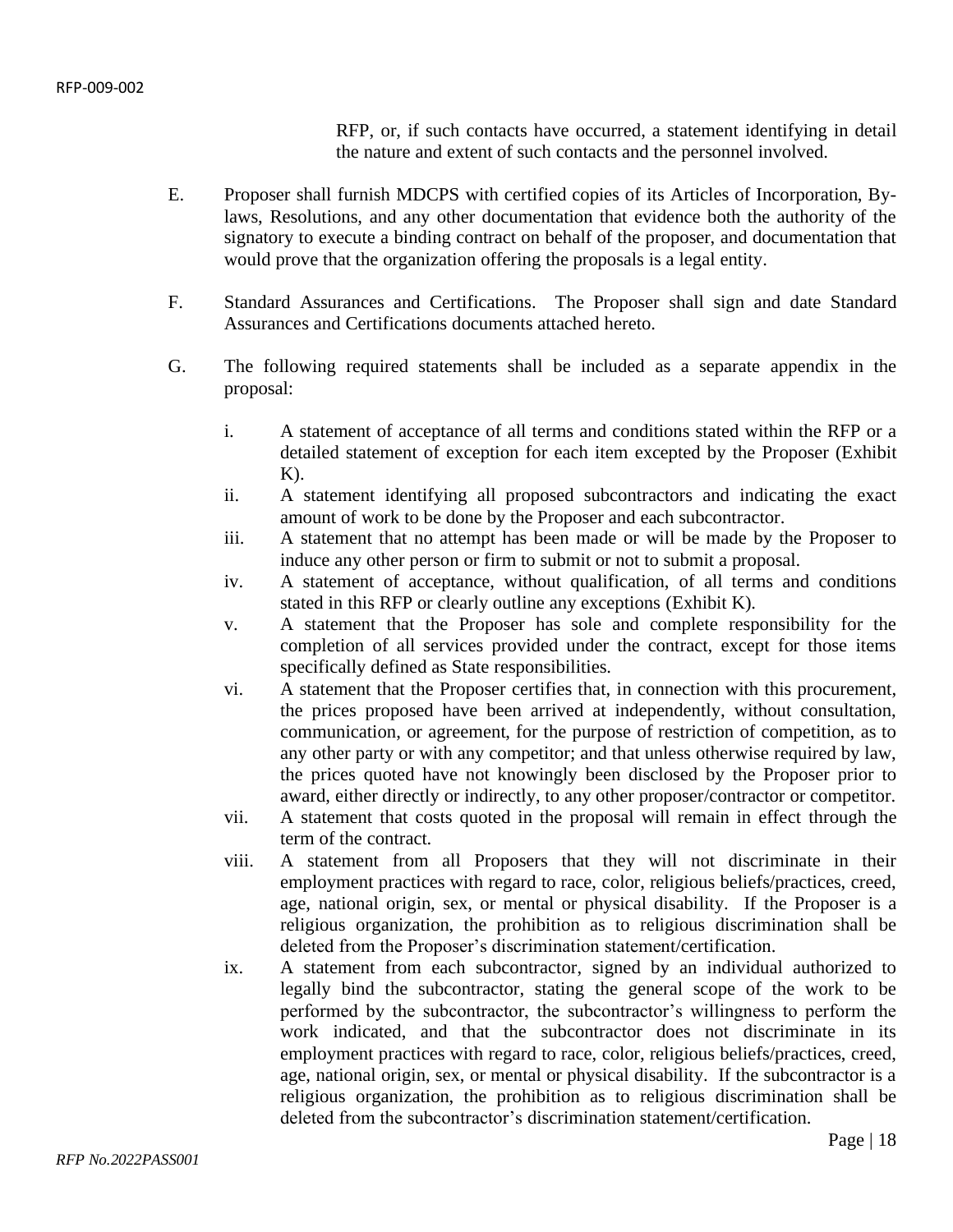- x. A statement of assurance that federal funds will not be expended for sectarian instruction, worship, prayer or proselytization purposes.
- xi. A statement that services will be provided to all eligible persons, regardless of a potential participant's race, color, religious beliefs/practices, creed, age, national origin, sex, or mental or physical disability. The Proposer and subcontractor cannot, on the basis of race, color, religious beliefs/practices, creed, age, national origin, sex, or mental or physical disability, treat one person differently from another in determining eligibility, benefits or services provided, or applicable rules.
- xii. A statement certifying to MDCPS that no federal funds or State funds have been used or will be used to influence any government official.
- xiii. A statement certifying that the Proposer has not been debarred or prohibited from performing, or offering to perform, any of the services requested in this RFP, either by the Federal government, or by any state or territory of the United States (Exhibits G and H).
- xiv. A statement certifying that the proposal will be valid for sixty (60) days after the proposal opening date.
- xv. A statement certifying all records of the Proposer, which may subsequently be subject to audit and evaluation by MDCPS, will be located in the State of Mississippi.
- xvi. A statement certifying that the Proposer and each subcontractor will not duplicate services. The Proposer shall ensure that expenses incurred for **Post Adoption Support Services** provided for another funding source/grant will not be charged to this grant. Individuals receiving **Post Adoption Support Services** under another funding source/grant will not be included in the count for the number of participants served in this grant.
- xvii. Certification that each person signing this proposal is the person in the Proposer's organization responsible for, or authorized to make, decisions regarding prices quoted and that no person has participated and will not participate in any action contrary to those requirements stated above.
- xviii. A statement certifying all records of the Proposer, which may subsequently be subject to audit and evaluation by MDCPS, will be located in the State of Mississippi.
- xix. A statement that the proposer agrees to provide all **Post Adoption Support Services** at the level necessary to accomplish the goals and intent of the project.

# **7. Taxpayer identification number and certification (W-9)** [https://www.irs.gov/pub/irs](https://www.irs.gov/pub/irs-pdf/fw9.pdf)[pdf/fw9.pdf](https://www.irs.gov/pub/irs-pdf/fw9.pdf)

**8. E-verify registration documentation** [https://www.uscis.gov/e-verify/e-verify- enrollment](https://www.uscis.gov/e-verify/e-verify-%20%20%20enrollment-page)[page](https://www.uscis.gov/e-verify/e-verify-%20%20%20enrollment-page)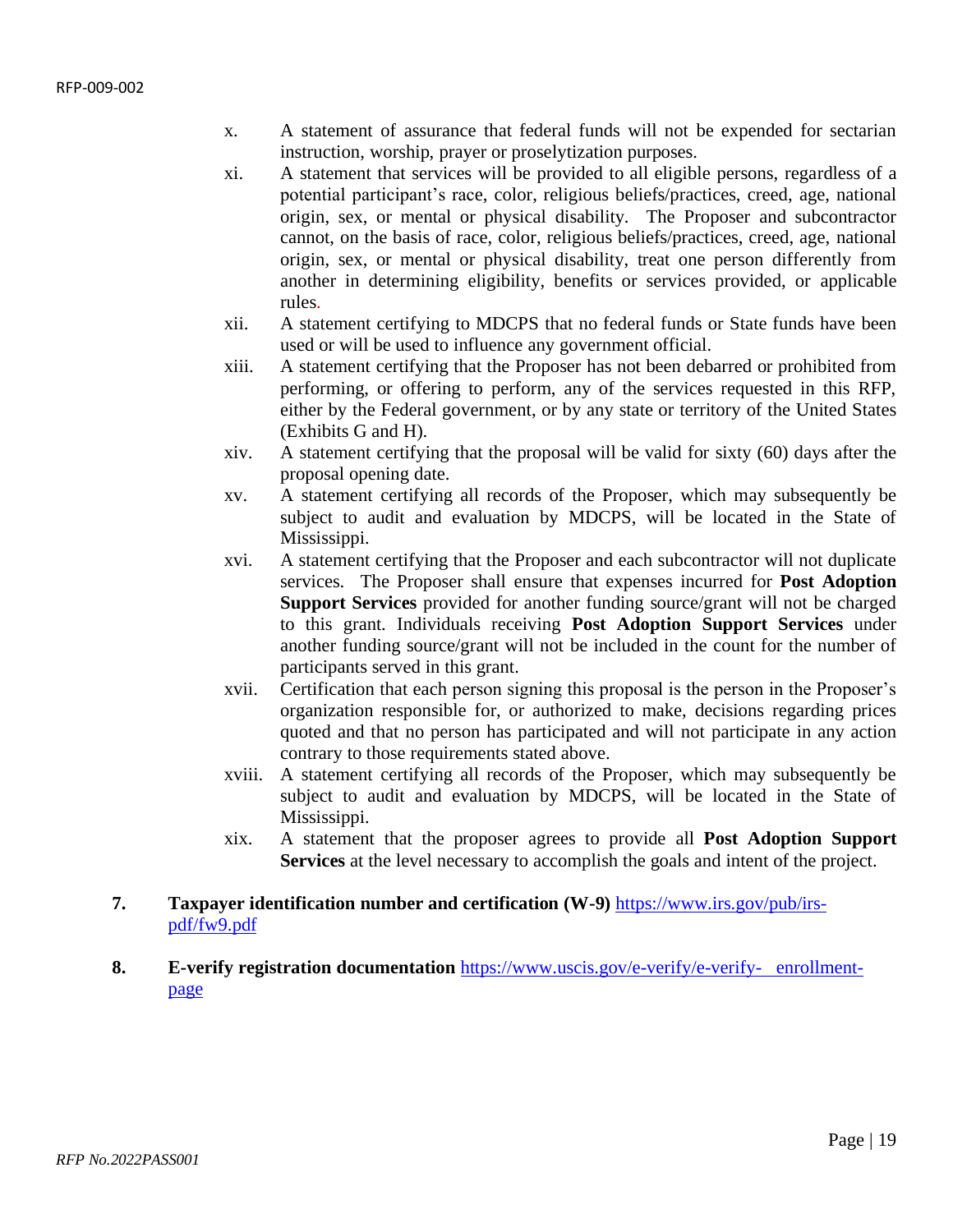# <span id="page-19-0"></span>**Section IV. Best and Final Offers**

After the initial evaluation of proposals, a Best and Final Offers (BAFO) **may** be requested when proposals submitted are unclear, have minor deficiencies when additional information is needed in order to make a decision, or when all cost proposals are too high.

All proposers determined to be reasonably susceptible for award will be given a fair opportunity to submit revised proposals. If only one proposer needs to provide additional information about the proposed solution, all other proposers must be given an opportunity to submit additional information.

A. The BAFOs shall:

- i. Provide instructions for preparing the BAFO.
- ii. Indicate which areas of the RFP must be addressed.
- iii. Establish a deadline for submission of BAFOs.
- iv. Indicate whether BAFOs will be accepted by sealed envelope or email.
- v. Indicate how the revised proposals will be evaluated
- vi. Conduct additional discussions, if necessary, at MDCPS' discretion

<span id="page-19-1"></span>If a proposer does not submit a BAFO, its most current proposal will be considered as its BAFO.

# **Section V. Evaluation and Award Criteria**

# **A. PROPOSAL (MAXIMUM 70 POINTS)**

The proposal includes all elements requested in this document and describes a thorough and reasonable plan for service provision, if awarded.

The evaluation of the responses will be based on the following criteria:

- **A.** Proposal provided a service plan that demonstrated the ability to provide a wide range of comprehensive services for **Post Adoption Support Services** for MDCPS. This should demonstrate the proposer's Understanding of the project and an Implementation Plan. **35 points**
- **B.** Proposal provided an evaluation plan and tools that will measure service outcomes. **10 points**
- **C.** Proposal included a record of past performance including the ability to form strong partnerships with family members, local schools, county MDCPS offices, juvenile justice systems, area mental health programs, local health departments and other partners that focus on child safety, permanency, well-being, and self-sufficiency. Describe and list the collaborations with local agencies and organizations. Identify any organizations that will act as partners in funding, managing, or providing services for this program and the specific roles that each shall play in executing the Scope of Services. At least **three** letters of collaboration must be included in the proposal. It is recommended that applicants include letters of collaboration from the agencies as applicable to the proposed program. **15 points**
- **D.** Proposal included organization chart, personnel, qualifications, and staff duties demonstrating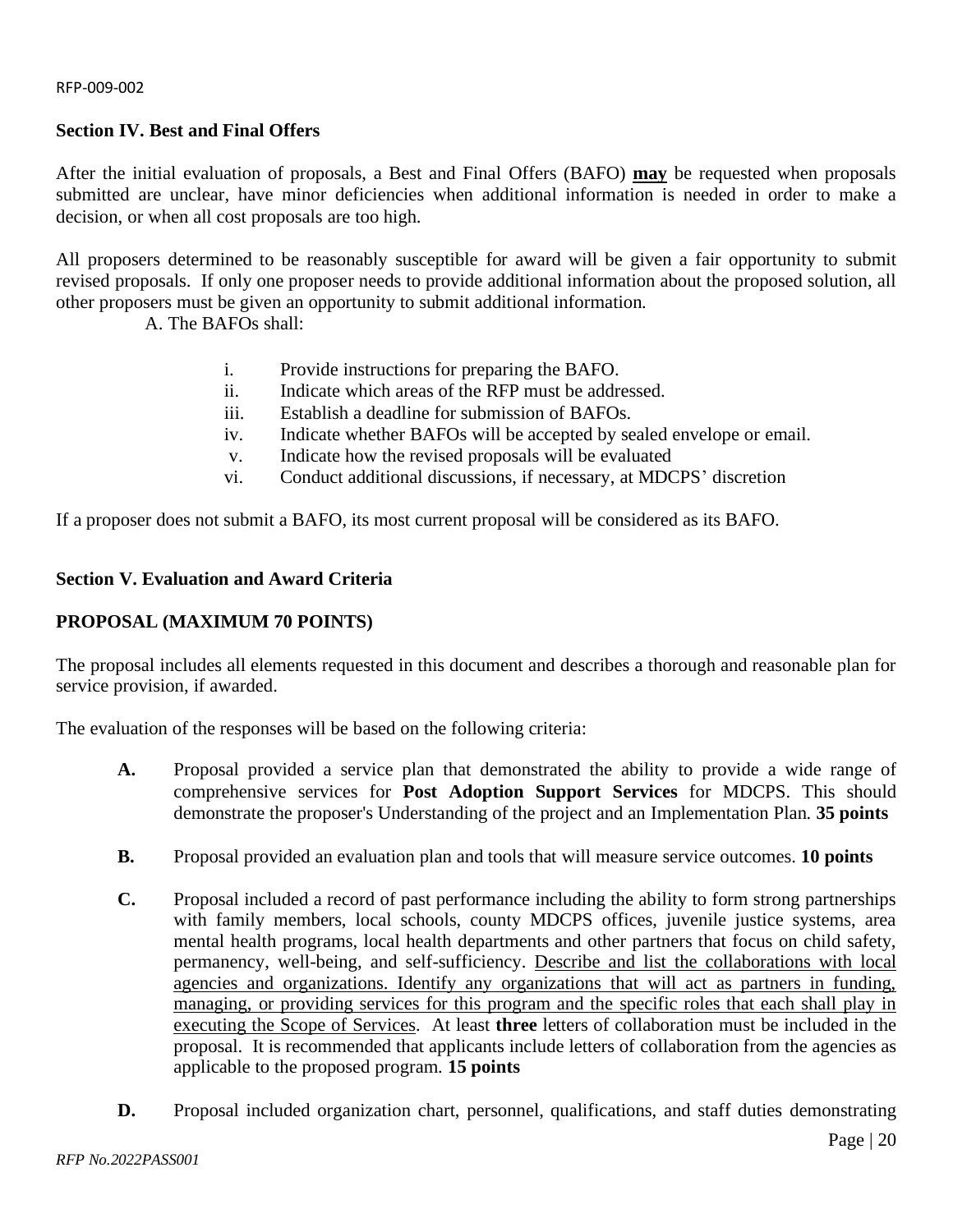the ability to provide the services as outlined in Section I., Proposal Content #4. **10 points**

# **BUDGET AND BUDGET NARRATIVE (MAXIMUM 30 POINTS)**

The 12-month (more or less, if applicable) budget request is reasonable for the proposed scope of services and the areas to be served. Emphasis is placed on deliverable products and services versus administrative costs. The applicant is expected to submit its best and lowest budget, and MDCPS reserves the right to reject any proposal with an unreasonable budget. Applicant shall be willing to negotiate a lower Indirect Cost Rate (ICR), and fringe benefit rate. The Budget Narrative shall provide a brief description justifying each requested budgeted amounts for each budget line item.

Administrative costs are subject to a 10% limitation, and indirect services cost is limited to 10%. Administrative costs include costs related to the direct oversight of the funded project and shall not include costs related to personnel performing services offered as a result of the funding. Administrative costs shall include a portion of the administrator's salary, fringe, travel, equipment costs, etc. To assist in creating the budget narrative, a sample budget may be reviewed in the MDHS Subgrant/Agreement Manual online at [https://www.sos.ms.gov/adminsearch/ACCode/00000325c.pdf.](https://www.sos.ms.gov/adminsearch/ACCode/00000325c.pdf)

# **SUBCONTRACTOR BUDGET (IF APPLICABLE) (NO POINTS)**

A budget and budget narrative shall be attached for any subcontractor services involved in the operation of the program(s).

# **TOTAL POINTS POSSIBLE: 100**

# **(75 POINTS OR ABOVE IS CONSIDERED A PASSING SCORE IN PHASE II.)**

# **G. OVERVIEW OF EVALUATION METHODOLOGY**

- 1. At any time during the evaluation, MDCPS may request a Proposer to provide explicit written clarification of any part of the Proposer's proposal.
- 2. At its discretion, MDCPS may perform an appropriate cost and pricing analysis of a Proposer's proposal.
- 3. If a subgrant is awarded, the award will be made to that financially responsible and technically responsive Proposer whose proposal conforms to the conditions and requirements of this RFP, and which is most advantageous to MDCPS with price and other factors considered. MDCPS will notify the successful Proposer in writing of the award of the subgrant. MDCPS will notify the unsuccessful Proposers in writing that their proposals have not been accepted.
- 4. The evaluation will be conducted in three phases:
	- a. Phase I In House Review Process
	- b. Phase II Evaluation and Rating of Proposals
	- c. Phase III Selection of the Successful Proposer(s)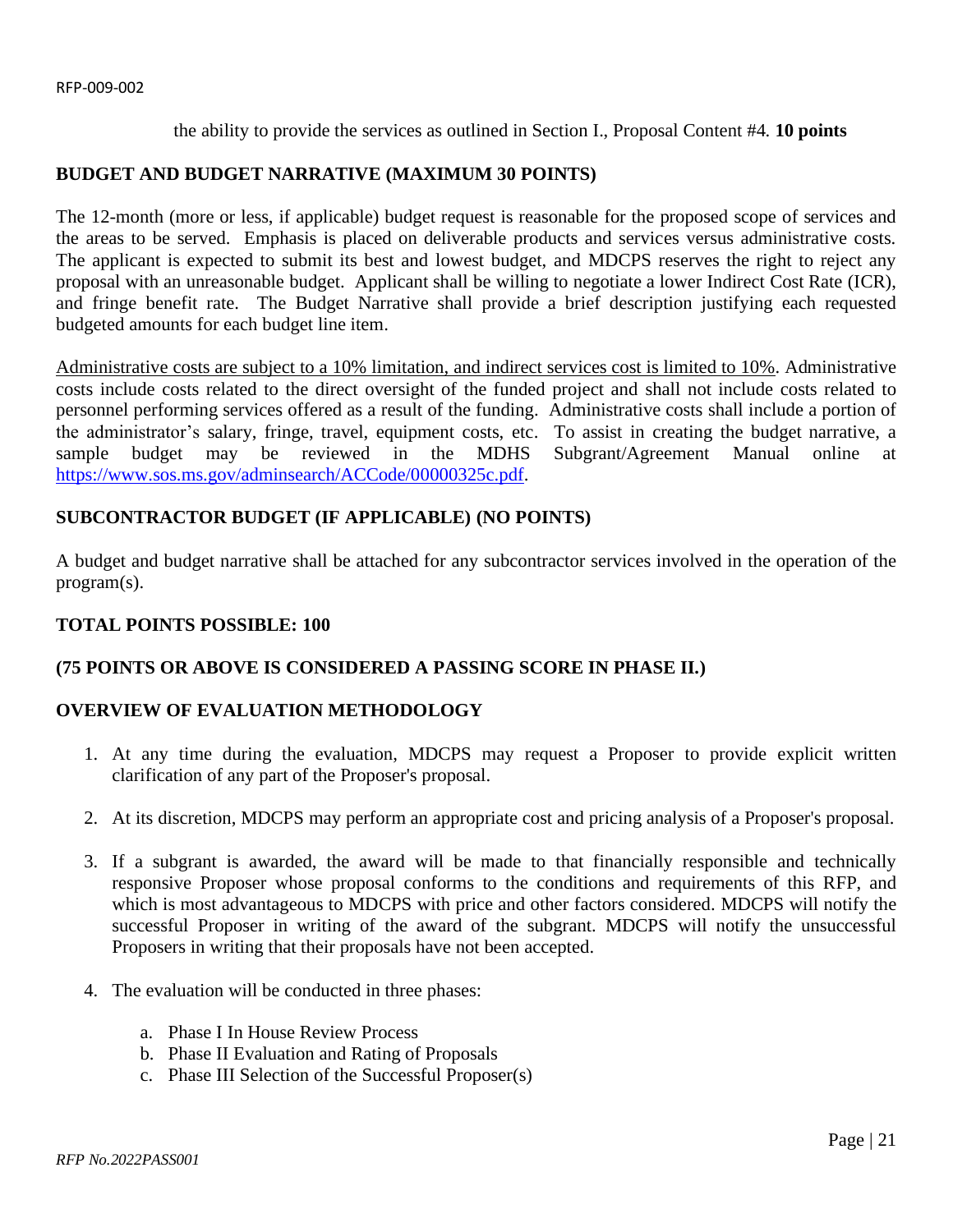# **PROPOSAL REVIEW COMMITTEE**

- 1. A committee will be selected to evaluate and rate proposals. Members of the Evaluation committee will be from pertinent MDCPS programmatic and administrative personnel.
- 2. Other professional staff and consultants may also assist in the evaluation process.
- 3. MDCPS reserves the right to alter the composition of the Evaluation Committee and their specific responsibilities.

# **I. PROPOSAL REVIEW PHASES**

- A. Phase I In-House Reviews
- 1. A responsive proposal shall comply with the instructions listed in this RFP and follow the format defined in Section III. This phase will entail the review and confirmation of the mandatory technical, format, and content requirements contained in Section III (Proposal Format) and Section II. At the deadline to submit the proposal, MDCPS staff will review proposals for eligibility of review. In order to be eligible for review, *ALL* of the following elements shall be present/included with the proposal submission:
	- Table of Contents
	- Transmittal Letter
	- Proposal Cover Sheet (Exhibit A)
	- Narrative description of the need for services that is in their area and the proposer's plan to use this opportunity to address this need, an evaluation plan to measure service outcome, a record of past performance, resumes and organizational charts, etc. (Please see Section V)
	- Completed and signed Board Members Notification of Liability (Exhibit B)
	- Completed and signed Standard Assurances and Certifications (Exhibit C)
	- Budget (Exhibit D)
	- Completed and signed Subgrant Manual Acceptance Form (Exhibit E)
	- Completed and signed Pre-Applicant's Statement of Acknowledgement (Exhibit F)
	- Completed and signed Federal Debarment Verification Form (Exhibit G)
	- Completed and signed Partnership Debarment Verification Form (Exhibit H)
	- Acknowledgement of receipt of Required Letter of Intent from [contracts@mdcps.ms.gov](mailto:contracts@mdcps.ms.gov)
	- Completed and signed Acknowledgement of Amendment Form, if applicable (Exhibit J)
	- Completed and signed Proposal Exception Summary Form (Exhibit K)
	- Completed and signed Minority Vendor Self Certification Form (Exhibit M)
	- E-verify registration documentation

MDCPS reserves the right to reject any and all proposals. If all requirements are satisfied, the proposal is eligible for Phase II of the review process. Proposals are assigned a unique proposal number. If a proposal is *not* eligible for Phase II of the review process, the applying agency will be notified in writing which may include electronic mail.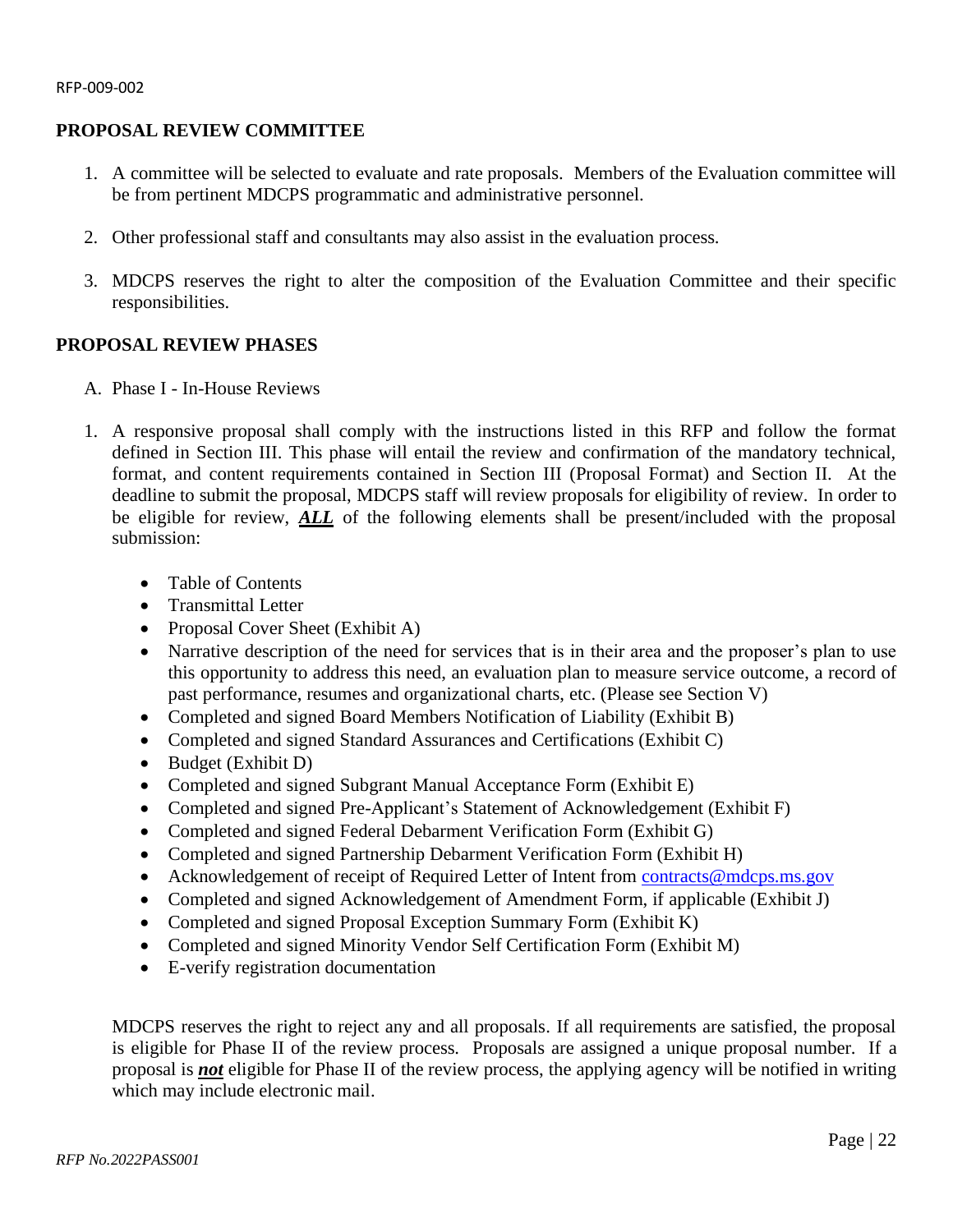- B. Phase II Evaluation and Rating of Proposals
	- a. Only those proposals found to be responsive under Phase I will be considered in Phase II. During the course of the Phase II evaluation, MDCPS may request oral presentations by Proposers and an interview with the proposed key/lead personnel. Reference checks may also be made. However, MDCPS reserves the right to make an award without further clarification of the proposals received. Therefore, it is important that each proposal be submitted in the most complete manner possible.
	- b. To solicit proposal reviewers for the Phase II of the review process, MDCPS will publish an Invitation to Review to potential proposal reviewers. Proposal reviewers may consist of professionals from a variety of settings and employees of MDCPS. Reviewers are volunteers and are never paid, or in any way compensated for their time or expertise.
	- c. Reviewers shall sign a Confidentiality Agreement stating that all proposal information and the review process are confidential and may not be discussed. Once Confidentiality Agreements have been signed and returned, reviewers are presented with a list of names of applying agencies. Reviewers shall recuse themselves from reviewing any proposal from an agency which represents a conflict of interest. Once Recusal Forms have been completed, the remaining Reviewers are assigned a unique Reviewer Number. Reviewers are assigned proposals.
- C. Phase III Selection of the Successful Proposer(s)
	- a. Only the proposals found to be responsive under Phases I and II will be considered in Phase III.
	- b. Reviewer scores are reviewed by MDCPS *to ensure accurate reporting of scores only*. A score of 75 is the minimum score allowed to be considered for award. MDCPS will contact the proposal with the highest score to enter into contract negotiations. If negotiations are successful, a contract will be offered to the applying agency. All other proposals will be notified in writing (may include electronic mail) of the award status of their proposal.
	- c. Based upon the Evaluation Committees' scores, recommendations will be made by the MDCPS Program Director and the Deputy Commissioner of Administration with the final decision being made by the MDCPS Commissioner.

If at any time, MDCPS discovers any action or event that represents a conflict of interest during the course of the review process, new reviewers will be assigned to any and all proposals impacted.

MDCPS may submit a list of detailed comments, questions, and concerns to one or more Proposers for response. MDCPS may require said response to be written, oral, or both. MDCPS will only use written responses for evaluation purposes. The total score for those Proposers selected to respond may be revised as a result of the responses. Subsequent to this, MDCPS will select and notify the successful Proposer.

First consideration will be given to the Proposer(s) with the highest total points. Proposer(s) with the next highest number of points may be selected for consideration until all funding for this opportunity has been expended. MDCPS may also cancel this RFP or reject proposals at any time prior to award of a subgrant. MDCPS is not required to furnish a statement of the reason(s) why a proposal was not accepted.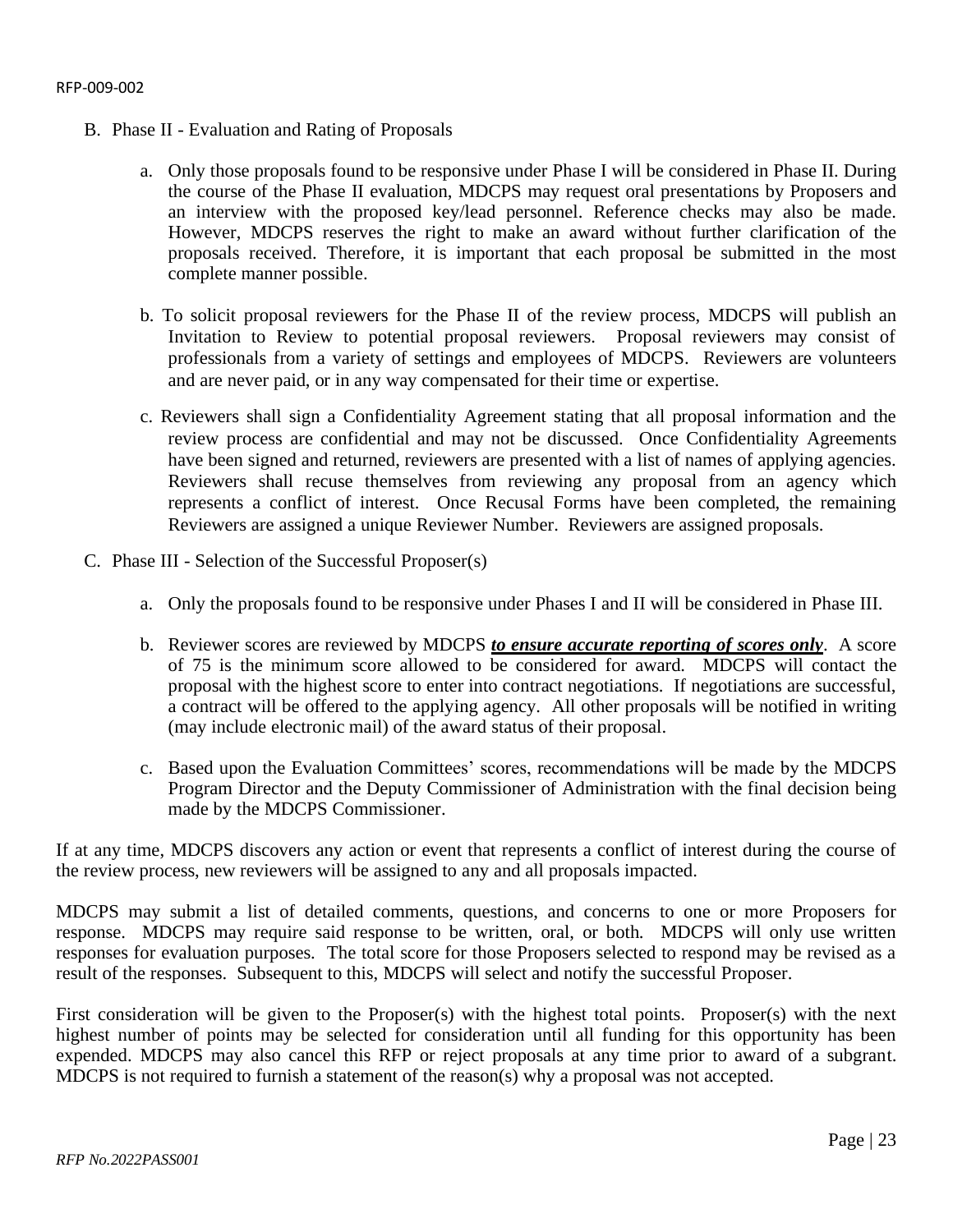The final award decision will be made by the Commissioner of MDCPS. The Commissioner may accept or reject the recommendation of the Evaluation Committee.

At MDCPS' discretion, the evaluation may also include communication with any and all prior and current clients and/or programs/project of the proposer/subgrantee and verification of the subgrantee's qualification to perform the services described in its proposals. If MDCPS determines that any of the information provided cannot be verified or if information obtained during the course of the verification process or from prior/current clients and/or programs/projects negates the responsiveness of the proposer's proposal, MDCPS reserves the right to adjust scores appropriate and/or to disqualify that proposal.

# <span id="page-23-0"></span>**Section VI. SUBGRANT TERMS AND PROVISIONS**

# **STATE OF MISSISSIPPI MISSISSIPPI DEPARTMENT OF CHILD PROTECTION SERVICES SUBGRANT AGREEMENT**

# **SUBGRANT AGREEMENT NUMBER: #**

The **MISSISSIPPI DEPARTMENT OF CHILD PROTECTION SERVICES**, hereinafter referred to as "MDCPS," and [SUBGRANTEE'S NAME], Inc., hereinafter referred to as "SUBGRANTEE," by the signatures affixed herein, do hereby make and enter into this Agreement.

WHEREAS, pursuant to Section 43-1-2 of the 1972 Mississippi Code Annotated, as amended and 42 U.S.C. '604a, MDCPS is authorized to enter into agreements with public and private agencies for the purpose of purchasing certain services for the benefit of eligible individuals under the Personal Responsibility and Work Opportunity Reconciliation Act of 1996, hereinafter the "Act"; and

WHEREAS, the Subgrantee is eligible for entering into agreements with MDCPS for the purpose of providing services for the benefit of certain eligible individuals under the Act; and

WHEREAS, the services being contracted for in this Agreement are not otherwise available on a nonreimbursable basis; and

WHEREAS, MDCPS wishes to purchase such services from Subgrantee;

NOW THEREFORE, in consideration of the mutual understandings and agreements set forth, MDCPS and Subgrantee agree as follows:

# **SECTION I PURPOSE**

The purpose of this Agreement is to engage the \_\_\_\_\_\_\_\_\_\_\_\_\_\_ services of the Subgrantee to perform certain services under the Act.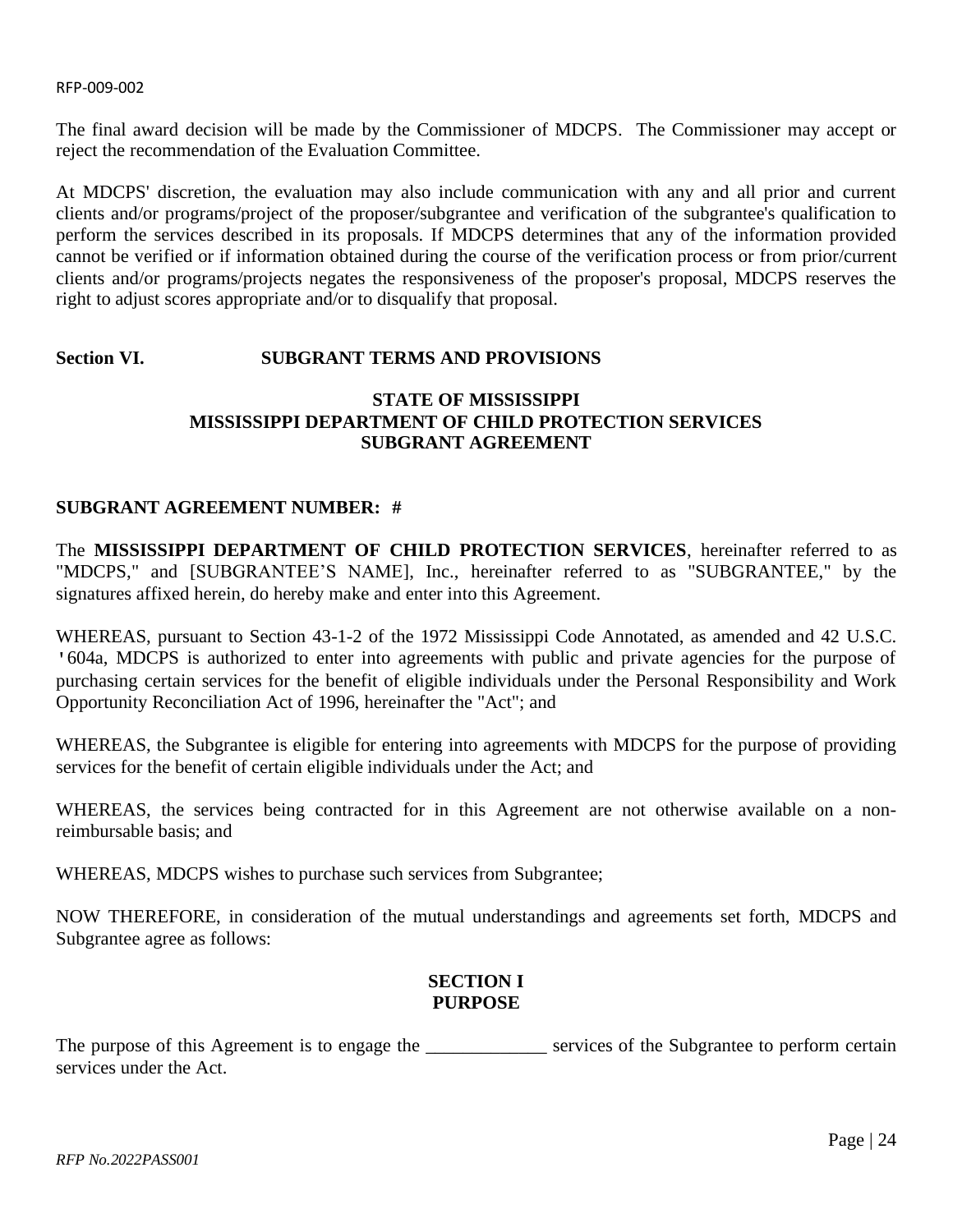# **SECTION II RESPONSIBILITY OF SUBGRANTEE**

The Subgrantee shall provide, perform, and complete in a satisfactory manner as determined by MDCPS, the services described in Exhibit A, entitled "Scope of Services" which is made a part hereof and incorporated by reference and the "2<sup>nd</sup> Modified Mississippi Settlement Agreement and Reform Plan," attached hereto as Exhibit B.

# **SECTION III TERM OF AGREEMENT**

The Subgrantee shall undertake and complete services to be rendered under this Agreement beginning Month, Day, Year and end Month, Day, Year upon the approval and signature of both parties hereto. This subgrant may be renewed at the discretion of MDCPS upon written notice to

Subgrantee prior to each subgrant anniversary date for a period of four successive one-year periods under the same prices, terms, and conditions as in the original subgrant and/or subsequent subgrants. The total number of renewal years permitted shall not exceed four or extend past [add date]. However, if MDCPS does not intend to renew the subgrant, [Subgrantee's Name] shall be notified in writing prior to the subgrant anniversary date.

# **SECTION IV SUBGRANT AMOUNT AND PAYMENT**

# **A**. **SUBGRANT AMOUNT**

As full and complete compensation for the services to be provided hereunder, total reimbursement by MDCPS shall not exceed  $(\text{\$} \qquad \text{\$} \qquad)$  for the term of this subgrant. These services shall be budgeted in accordance with the Budget Sheets attached hereto as Exhibit C and incorporated herein.

# **B. MAXIMUM LIABILITY**

Irrespective of any other provisions of this Agreement, its attachments, laws and regulations or the obligation of the Subgrantee, the liability of payment by MDCPS to Subgrantee of federal and/or state funds shall be limited to an amount not to exceed the sum of \_\_\_\_\_\_\_\_\_\_\_\_\_\_ (\$\_\_\_\_\_\_\_\_\_\_\_\_) in consideration of all the activities and/or services provided pursuant to this Agreement unless specifically increased in accordance with Section XXIV of the Agreement.

# **C. CONSIDERATION AND METHOD OF PAYMENT**

Payment method is by **Cost Reimbursement** as referenced on the Subgrant Signature Sheet, Item 6. Eligible expenses are outlined in the Budget Summary and Summary and Summary and Summary and Summary and Summary and Summary and Summary and Summary and Summary and Summary and Summary and Summary and Summary and Summary and Summar Cost Summary Support Sheet(s), attached hereto and made a part hereof. For any request for funds to be processed, MDCPS must receive required monthly program and fiscal reports as outlined in Section XIX of this Agreement. Any increase, decrease or change in the funding under this Agreement that is authorized by the parties, in compliance with applicable laws and policies, shall require a modification of the amounts listed in the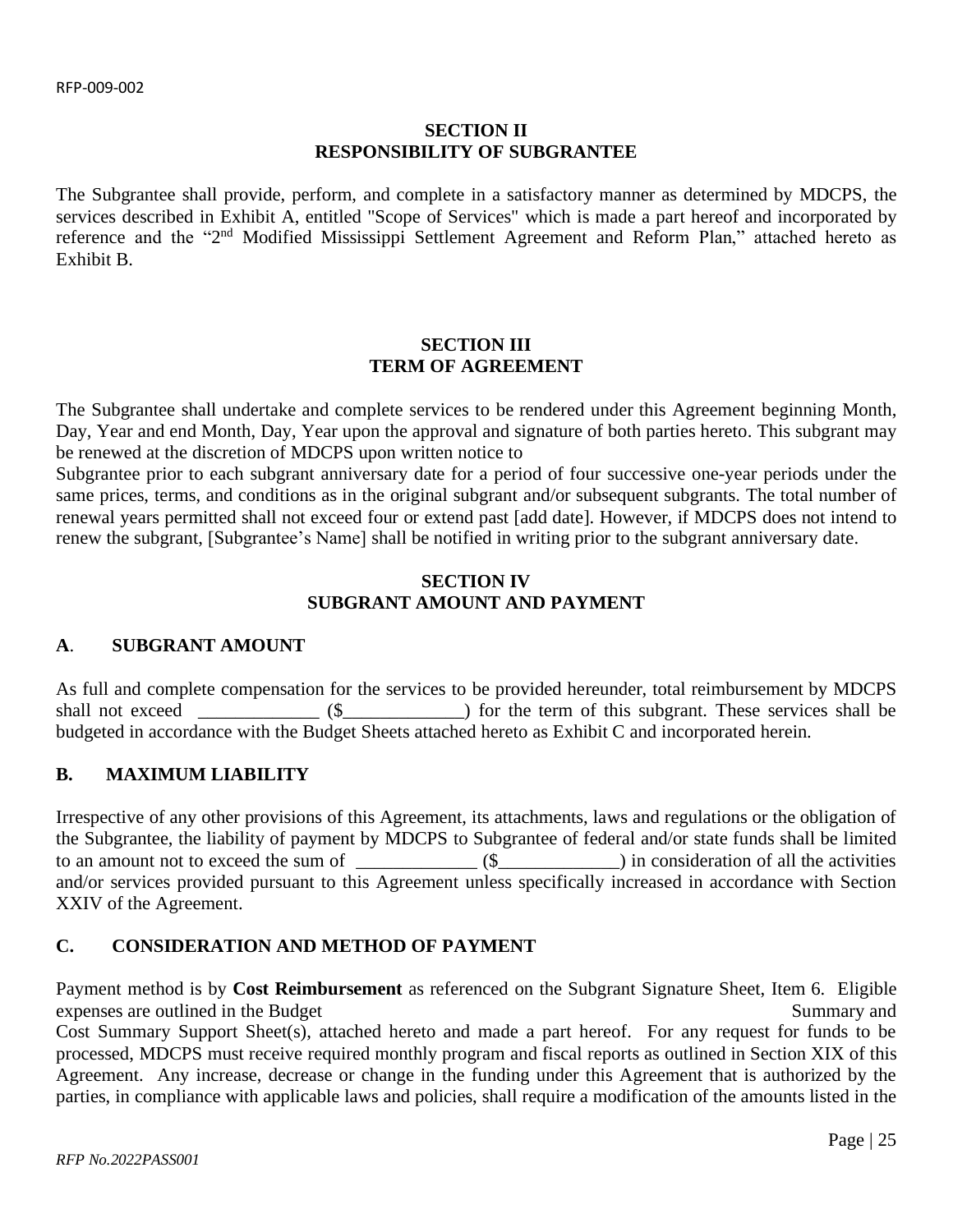Budget Summary and Cost Summary Support Sheets pursuant to Section XXIV of this Agreement. Subgrantee shall submit request for reimbursement to [subgrant.claims@mdcps.ms.gov.](mailto:subgrant.claims@mdcps.ms.gov)

# **SECTION V AVAILABILITY OF FUNDS**

It is expressly understood and agreed that the obligation of the MDCPS to proceed under this agreement is conditioned upon the appropriation of funds by the Mississippi State Legislature and the receipt of state and/or federal funds. If the funds anticipated for the continuing fulfillment of the agreement are, at any time, not forthcoming or insufficient, either through the failure of the federal government to provide funds or of the State of Mississippi to appropriate funds or the discontinuance or material alteration of the program under which funds were provided or if funds are not otherwise available to MDCPS, MDCPS shall have the right upon ten (10) working days written notice to Subgrantee, to terminate this agreement without damage, penalty, cost or expenses to the MDCPS of any kind whatsoever. The effective date of termination shall be as specified in the notice of termination.

# **SECTION VI RELATIONSHIP OF THE PARTIES**

- **A.** It is expressly understood and agreed that MDCPS enters into this Subgrant with Subgrantee on a purchase of service basis and not on an employer-employee relationship basis. Nothing contained herein shall be deemed or construed by MDCPS, the Subgrantee, or any third party as creating the relationship of principal and agent, partners, joint venturers, or any similar such relationship between MDCPS and the Subgrantee. Neither the method of computation of fees or other charges, nor any other provision contained herein, nor any acts of MDCPS or the Subgrantee hereunder, creates or shall be deemed to create a relationship other than the independent relationship of MDCPS and the Subgrantee.
- **B.** Subgrantee represents that it has, or will secure, at its own expense, applicable personnel who shall be qualified to perform the duty required to be performed under this Subgrant.
- **C.** Any person assigned by Subgrantee to perform the services hereunder shall be the employee of Subgrantee, who shall have the sole right to hire and discharge its employee. MDCPS may, however, direct Subgrantee to replace any of its employees under this Subgrant. If Subgrantee is notified within the first eight (8) hours of assignment that the person is unsatisfactory, Subgrantee will not charge MDCPS for those hours. The Subgrantee will replace the employee within 5 days after receipt of notice from MDCPS.
- **D.** It is further understood that the consideration expressed herein constitutes full and complete compensation for all services and performances hereunder, and that any sum due and payable to Subgrantee shall be paid as a gross sum with no withholdings or deductions being made by MDCPS for any purpose from said Subgrant sum.
- **E.** Subgrantee shall pay when due all salaries and wages of its employees, and it accepts exclusive responsibility for the payment of Federal Income Tax, State Income Tax, Social Security, Unemployment Compensation and any other withholdings that may be required.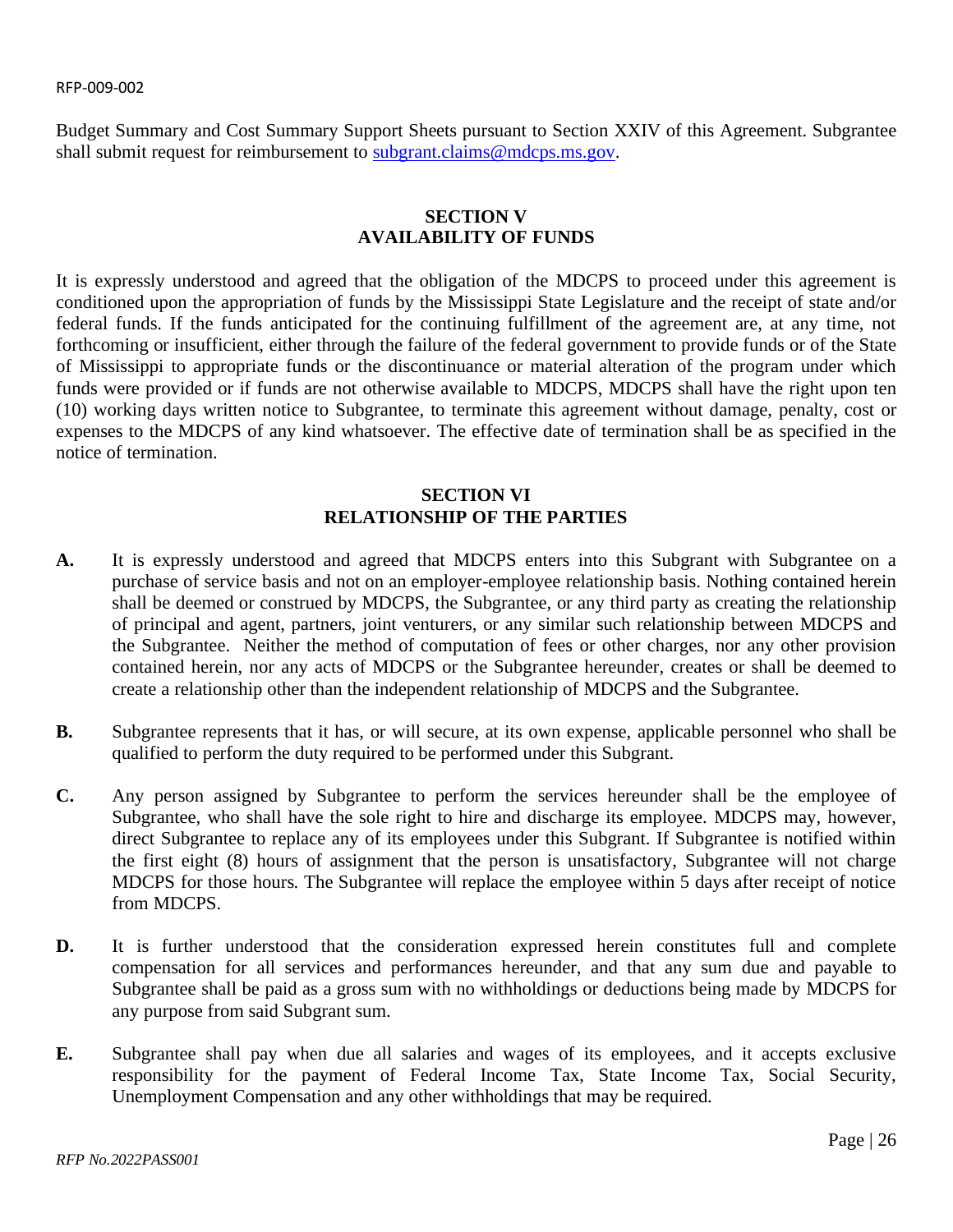# **SECTION VII TERMINATION OR SUSPENSION**

# **A. TERMINATION FOR CAUSE**

If the Subgrantee violates any of the covenants, agreements, or stipulations of this Subgrant, MDCPS shall thereupon have the right to terminate the Subgrant by giving written notice to Subgrantee of such termination and specifying the effective date thereof at least five (5) days before the effective date of such termination.

# **B. TERMINATION FOR CONVENIENCE**

- 1. *Termination*. The Commissioner or designee may, when the interests of the State so require, terminate this subgrant in whole or in part, for the convenience of the State. The Commissioner or designee shall give written notice of the termination to Subgrantee specifying the part of the subgrant terminated and when termination becomes effective.
- 2. *Subgrantee's Obligations*. Subgrantee shall incur no further obligations in connection with the terminated work and on the date set in the notice of termination Subgrantee will stop work to the extent specified. Subgrantee shall also terminate outstanding orders and subcontracts as they relate to the terminated work. Subgrantee shall settle the liabilities and claims arising out of the termination of subcontracts and orders connected with the terminated work. The Commissioner or designee may direct Subgrantee to assign Subgrantee's right, title, and interest under terminated orders or subcontracts to the State. Subgrantee must still complete the work not terminated by the notice of termination and may incur obligations as are necessary to do so.

# **C. TERMINATION FOR DEFAULT**

- 1. *Default*. If Subgrantee refuses or fails to perform any of the provisions of this contract with such diligence as will ensure its completion within the time specified in this contract or any extension thereof, or otherwise fails to timely satisfy the contract provisions, or commits any other substantial breach of this contract, the Commissioner or designee may notify Subgrantee in writing of the delay or nonperformance and if not cured in ten (10) days or any longer time specified in writing by the Commissioner or designee, such officer may terminate Subgrantee's right to proceed with the contract or such part of the contract as to which there has been delay or a failure to properly perform. In the event of termination in whole or in part, the Commissioner or designee may procure similar supplies or services in a manner and upon terms deemed appropriate by the Commissioner or designee. Subgrantee shall continue performance of the subgrant to the extent it is not terminated and shall be liable for excess costs incurred in procuring similar goods or services.
- 2. *Contractor's Duties*. Notwithstanding termination of the subgrant and subject to any directions from the Commissioner or Designee, Subgrantee shall take timely, reasonable, and necessary action to protect and preserve property in the possession of Subgrantee in which the State has an interest.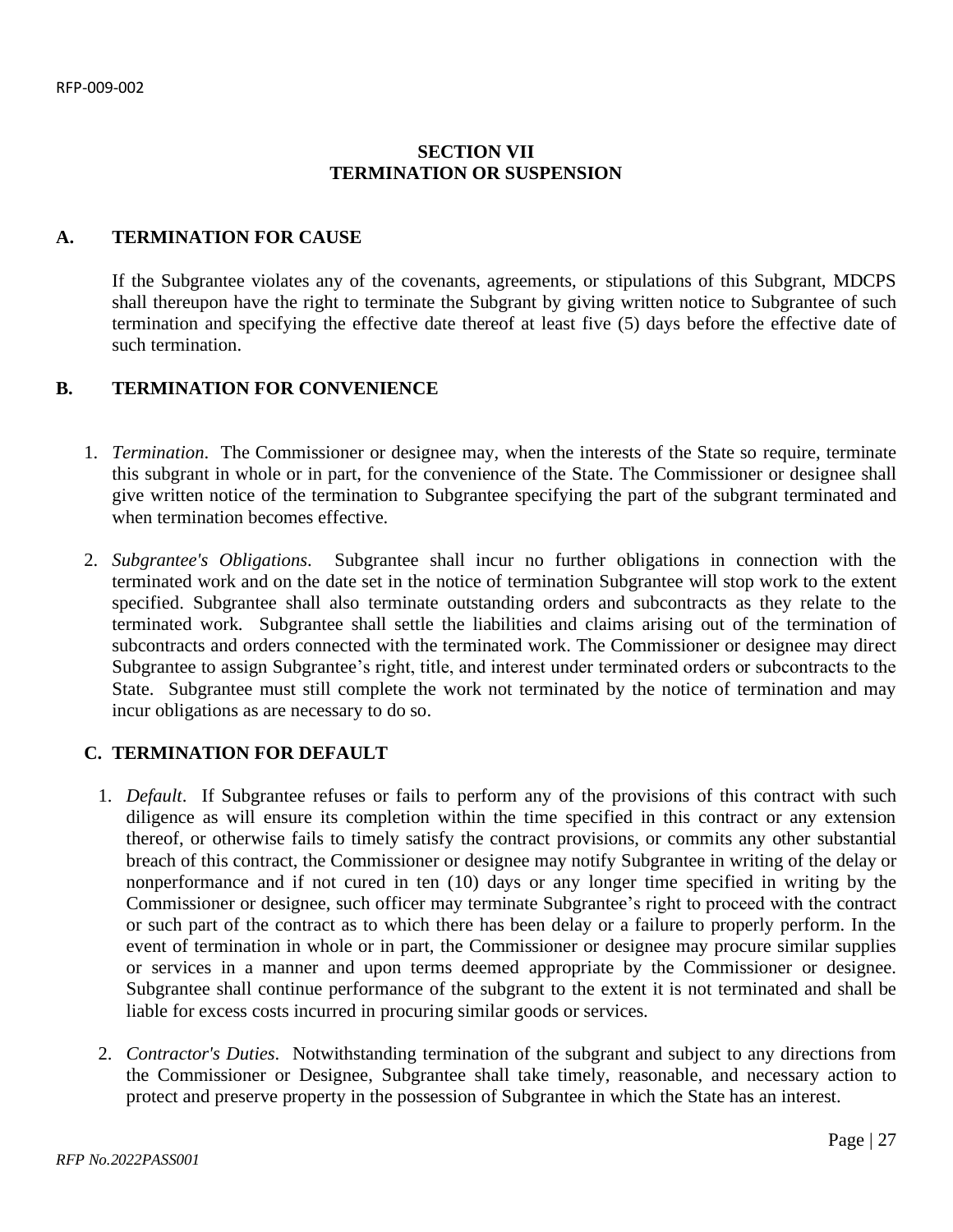- 3. *Compensation*. Payment for completed services delivered and accepted by the State shall be at the subgrant price. The State may withhold from amounts due Subgrantee such sums as the Commissioner or designee deems to be necessary to protect the State against loss because of outstanding liens or claims of former lien holders and to reimburse the State for the excess costs incurred in procuring similar goods and services.
- 4. *Excuse for Nonperformance or Delayed Performance*. Except with respect to defaults of subcontractors, Subgrantee shall not be in default by reason of any failure in performance of this contract in accordance with its terms (including any failure by Subgrantee to make progress in the prosecution of the work hereunder which endangers such performance) if Contractor has notified the Commissioner or designee within 15 days after the cause of the delay and the failure arises out of causes such as: acts of God; acts of the public enemy; acts of the State and any other governmental entity in its sovereign or contractual capacity; fires; floods; epidemics; quarantine restrictions; strikes or other labor disputes; freight embargoes; or unusually severe weather. If the failure to perform is caused by the failure of a subcontractor to perform or to make progress, and if such failure arises out of causes similar to those set forth above, Subgrantee shall not be deemed to be in default, unless the services to be furnished by the subcontractor were reasonably obtainable from other sources in sufficient time to permit Subgrantee to meet the subgrant requirements. Upon request of Subgrantee, the Commissioner or designee shall ascertain the facts and extent of such failure, and, if such officer determines that any failure to perform was occasioned by any one or more of the excusable causes, and that, but for the excusable cause, Subgrantee's progress and performance would have met the terms of the subgrant, the delivery schedule shall be revised accordingly, subject to the rights of the State under the clause, "Termination for Convenience". (As used in this Paragraph of this clause, the term "subcontractor" means subcontractor at any tier).
- 5. *Erroneous Termination for Default*. If, after notice of termination of Subgrantee's right to proceed under the provisions of this clause, it is determined for any reason that the subgrant was not in default under the provisions of this clause, or that the delay was excusable under the provisions of Paragraph (4) (Excuse for Nonperformance or Delayed Performance) of this clause, the rights and obligations of the parties shall be the same as if the notice of termination had been issued pursuant to the 'Termination of Convenience' clause herein.
- 6. *Partial Termination.* In the event of a partial termination under this section, the Subgrantee shall incur no obligations for the terminated work unless directed to do so by the Commissioner or Designee;
- 7. *Additional Rights and Remedies*. The rights and remedies provided in this clause are in addition to any other rights and remedies provided by law or under this subgrant.

# **D. TERMINATION UPON BANKRUPTCY**

This subgrant may be terminated in whole or in part by MDCPS upon written notice to Subgrantee, if Subgrantee should become the subject of bankruptcy or receivership proceedings, whether voluntary or involuntary, or upon the execution by Subgrantee of an assignment for the benefit of its creditors. In the event of such termination, Subgrantee shall be entitled to recover just and equitable compensation for satisfactory work performed under this contract, but in no case shall said compensation exceed the total subgrant price.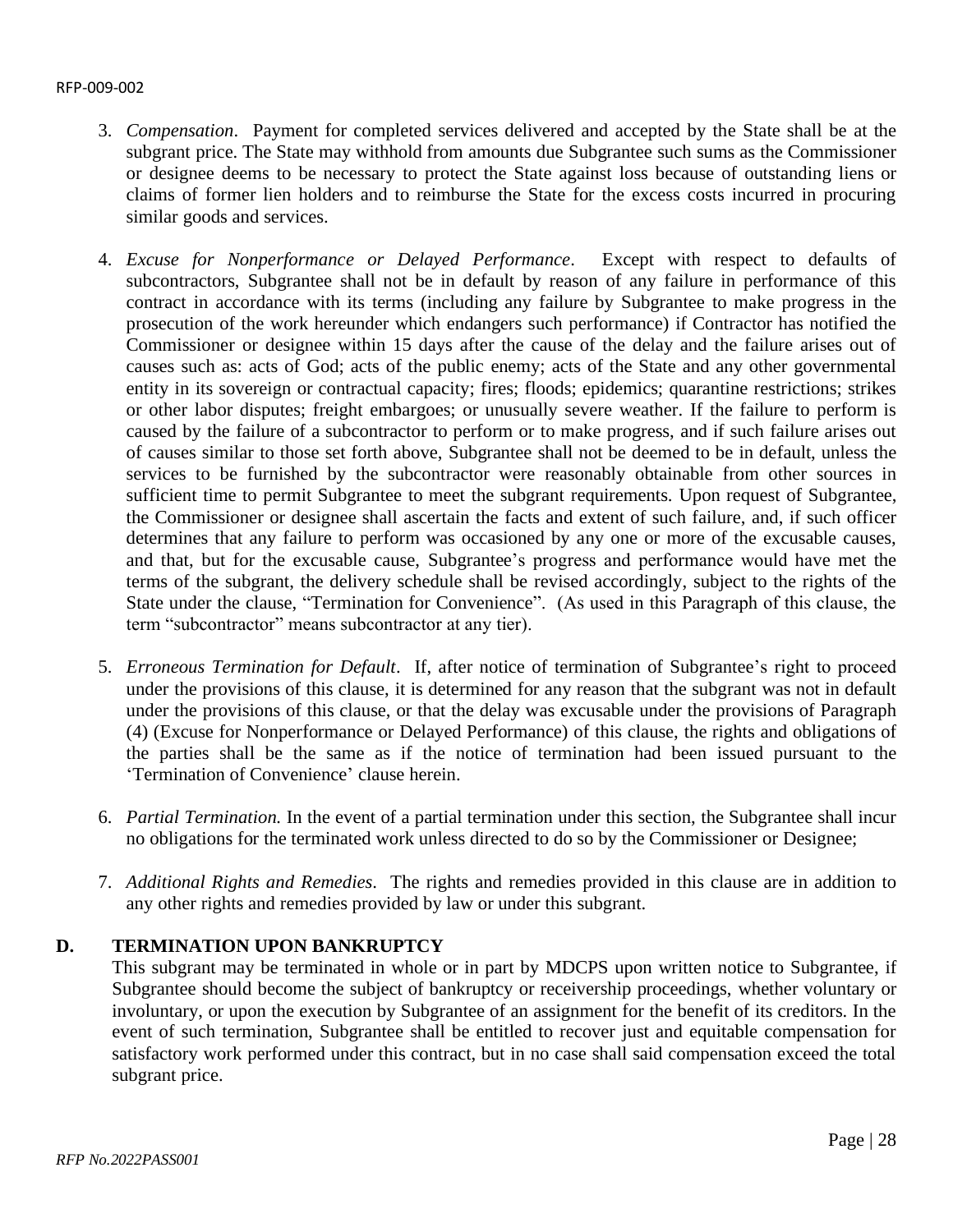# **E. RIGHTS AND REMEDIES UPON TERMINATION OR SUSPENSION**

In the event of termination or suspension as provided in this Section, Subgrantee shall be entitled to receive just and equitable compensation for unreimbursed obligations or expenses that are reasonably and necessarily incurred in the satisfactory performance, as determined by MDCPS, of this Agreement, that were incurred before the effective date of suspension or termination, and that are not in anticipation of termination or suspension. Costs of the Subgrantee resulting from obligations incurred by the Subgrantee during a suspension or after termination of this subgrant are not allowable under this Agreement.

In no case, however, shall said compensation or payment exceed the total amount of this subgrant as set forth in Section IV. Notwithstanding any provisions of this subgrant, Subgrantee shall be liable to MDCPS for damages sustained by MDCPS by virtue of any breach of this Agreement by Subgrantee, and MDCPS may withhold any payments to Subgrantee for the purpose of set off until such times as the exact amount of damages due to MDCPS from Subgrantee are determined.

In case of termination or suspension as provided hereunder, all property, finished or unfinished documents, data, studies, surveys, drawings, photographs, manuals and reports or other materials prepared by or for the Subgrantee under this Agreement shall, at the option of MDCPS, become the property of MDCPS and shall be disposed of according to MDCPS' directives.

The rights and remedies of MDCPS provided in this Section shall not be exclusive and are in addition to any other rights and remedies provided by law or in equity.

# **F. TERMINATION OR SUSPENSION**

If the Subgrantee materially fails to comply with any of the covenants, terms or stipulations of this Agreement, whether stated in a federal statute or regulation, an assurance, in the State plan or application, a notice of award, or elsewhere, MDCPS may, upon giving written notice to Subgrantee, take one or more of the following actions, as appropriate in the circumstances:

- 1. Temporarily withhold cash payments pending correction of the deficiency by Subgrantee or more severe enforcement action by MDCPS;
- 2. Disallow (that is, deny both use of funds and, if applicable, matching credit for) all or part of the cost of the activity or action not in compliance;
- 3. Wholly or partly suspend or terminate the current award for the Subgrantee's program;
- 4. Withhold further awards for the Subgrantee's program; or
- 5. Take other remedies that may be legally available.

# **SECTION VIII COMPLAINT RESOLUTION**

Subgrantee assures that persons requesting or receiving services under this Agreement shall have the right to a complaint resolution procedure regarding any decision relating to this Agreement. Said procedures may be under the Fair Hearing Procedure of the Mississippi Department of Human Services, or under a conciliation process, or that required by the MDCPS as authorized by the Mississippi Administrative Procedures Law, Mississippi Code Annotated 1972, as amended, Section 25-43-1.101 et. seq., or under the complaint procedure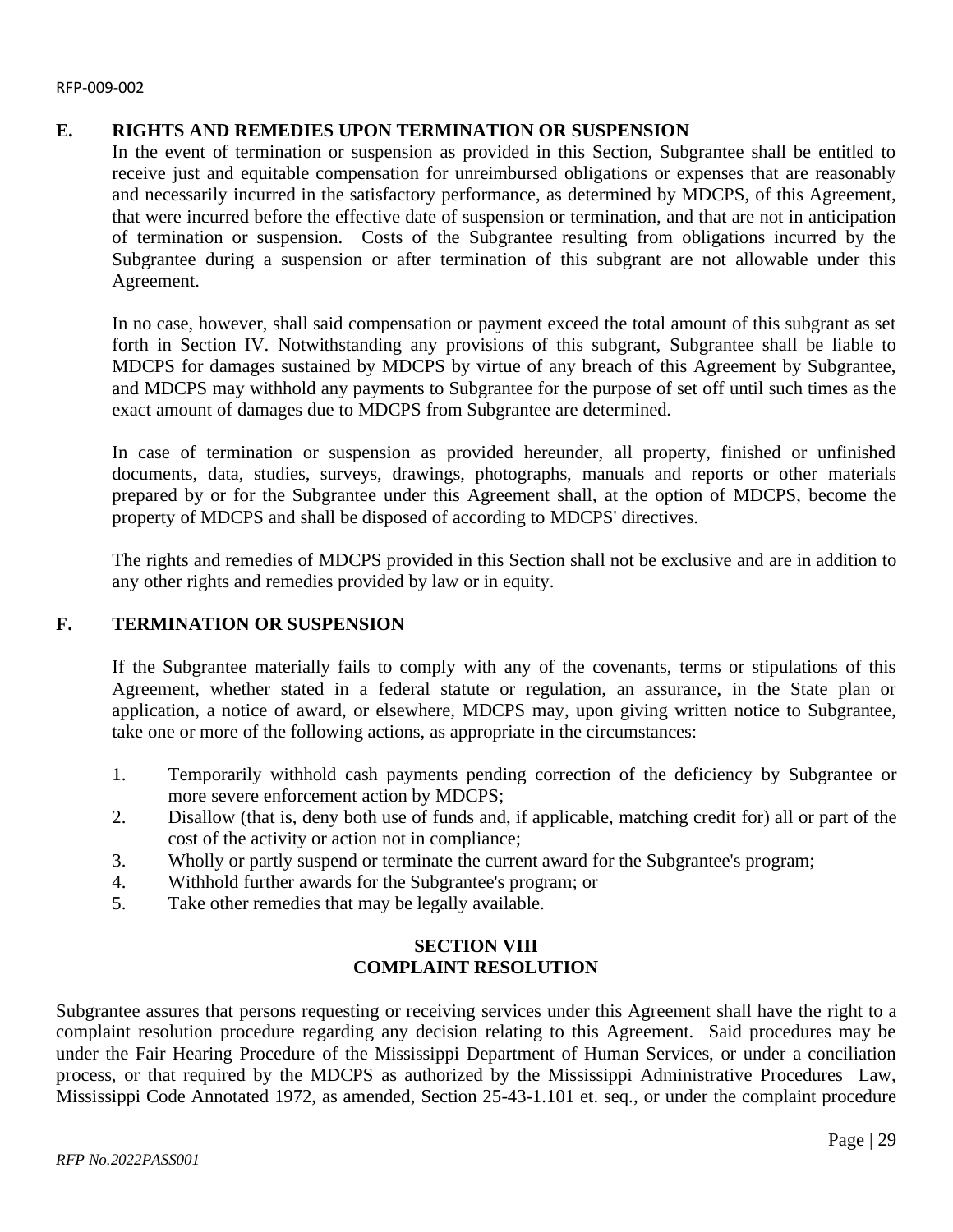of the Personal Responsibility and Work Opportunity Reconciliation Act of 1996, whichever is appropriate to the complaint as directed by MDCPS.

# **SECTION IX COMPLIANCE WITH LAWS, RULES, AND REGULATIONS**

Subgrantee shall comply with all applicable policies and procedures of MDCPS and with all applicable laws, rules and regulations of the federal government and of the State of Mississippi that may affect the performance of services under this Agreement. The Subgrantee shall comply with, among other regulations, the Act; the MDHS Subgrant/Agreement Manual (revised 01/01/2020), hereinafter referred to as "MDHS Subgrant/Agreement Manual (rev. 2020)," and the applicable Code of Federal Regulations.

If the Subgrantee advertises or prints brochures, flyers or any other material, printed or otherwise, relating to, or promoting, the services which it is providing through this Subgrant, it shall acknowledge that said funding for said Subgrant and for said advertising was provided by MDCPS.

In executing this Subgrant, Subgrantee shall comply with all federal and/or state statutes or regulations that are made applicable to the grant when properly promulgated and published by the Federal and/or State Government. It is specifically agreed that should additional federal legislation be enacted, or should the U.S. Department of Health and Human Services or other governing federal agencies enact new regulations or promulgate changes or amendments in existing regulations which require changes in any provision of their grant, then those provisions of this Subgrant affected thereby shall automatically be amended to conform to such federal statute or regulation as of the effective date of their enactment.

# **SECTION X STANDARD ASSURANCES**

This Agreement is subject to the Subgrant/Contract Signature Sheet, the Budget and Cost Summary Support Sheets, the Budget Narrative, the Scope of Services, the Standard Assurances, the Certifications Regarding Lobbying; Debarment, Suspension and Other Responsibility Matters; and Drug-Free Workplace Requirements, the Certifications Regarding Monitoring Findings; Audit Findings; and Litigation Occurring within the Last Three Years, the Certification of Adequate Fidelity Bonding, Board Member's Notification of Liability, MDHS Subgrant/Agreement Manual Acceptance Form, Federal Debarment Verification Requirement, and Partnership Debarment Verification Form; all of the foregoing being attached hereto and incorporated by reference herein.

# **SECTION XI AGREEMENTS BY SUBGRANTEE**

# **A. GENERAL RESPONSIBILITY**

It is understood and agreed that the Subgrantee may be entering into certain subcontracts with eligible entities (hereinafter referred to as Subgrantee's Contractor/Subcontractor) for the provision of the aforementioned services. Entities currently in a contractual relationship

with MDCPS to provide the same or similar services are not eligible to enter into a Contract/Subcontract with the Subgrantee. Such subcontracts shall be governed by all of the provisions of this Agreement, and Subgrantee shall be fully responsible for the performance of any Subgrantee's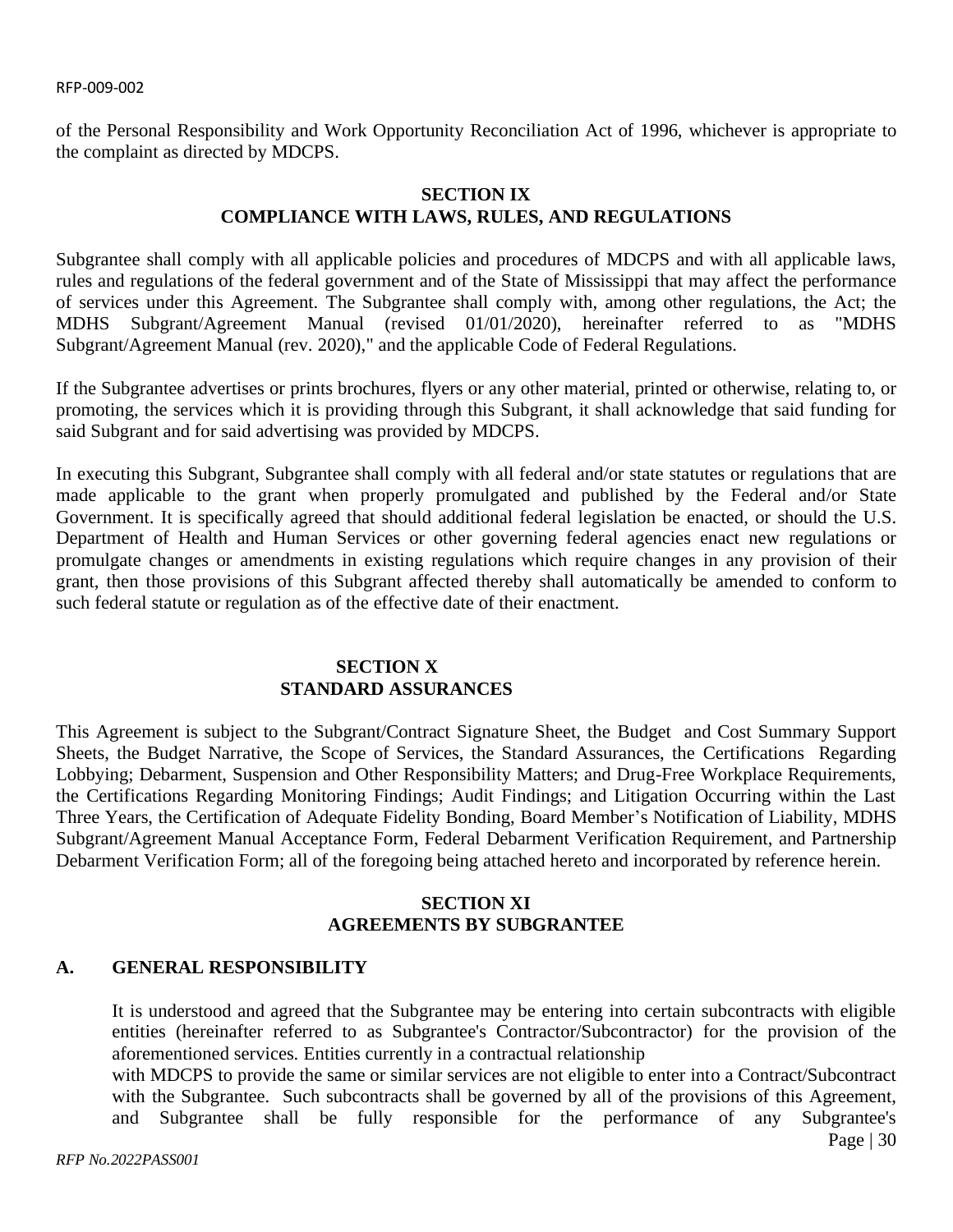Contractor/Subcontractor whatsoever and for any costs disallowed as a result of monitoring of the Subgrantee by MDCPS and/or as a result of monitoring the Subgrantee's Contractor/Subcontractor either by MDCPS or by the Subgrantee. Copies of all subcontracts and modifications shall be forwarded to MDCPS.

#### **B. USE OF FUNDS**

In any Contracts/Subcontracts which Subgrantee enters into with Contractors/Subcontractors for provision of services and/or goods under this Agreement, Subgrantee shall require that the funds obligated under said Contracts/Subcontracts shall

be used to support the Contracts/Subcontracts for the provision of only such services authorized under this Agreement. Subgrantee agrees that it shall require all of such Subgrantee's Contractors/Subcontractors/Employees to comply with all local, municipal and county health, safety and other ordinances and requirements and with all applicable federal and state laws, statutes and regulations.

# **C. ADMINISTRATIVE CHARGES**

Subgrantee agrees that it has not imposed and shall not impose any administrative charges on its subcontractors.

# **SECTION XII ELIGIBILITY FOR SERVICES**

Subgrantee agrees to provide services only to the target population described in the Scope of Services (Exhibit A).

# **SECTION XIII CONFIDENTIALITY**

All information regarding applicants for and recipients of services under this Agreement shall be available only to MDCPS, Subgrantee, and/or to the appropriate subcontractor and to those persons authorized in writing to receive same by the client, or as otherwise authorized by law. The Subgrantee will guard against unauthorized disclosures. Nothing in this Section, however, shall affect provisions of Section XVIII of this Agreement.

# **SECTION XIV AUDIT**

# **A. INTERNAL AUDITING**

Subgrantee shall conduct internal auditing procedures to ensure that the services provided, and the activities performed with funds provided under this Agreement are in compliance with the provisions of this Agreement and with Subgrantee audit policy described in the MDHS Subgrant/Contract Manual and all applicable laws, statutes, rules and regulations.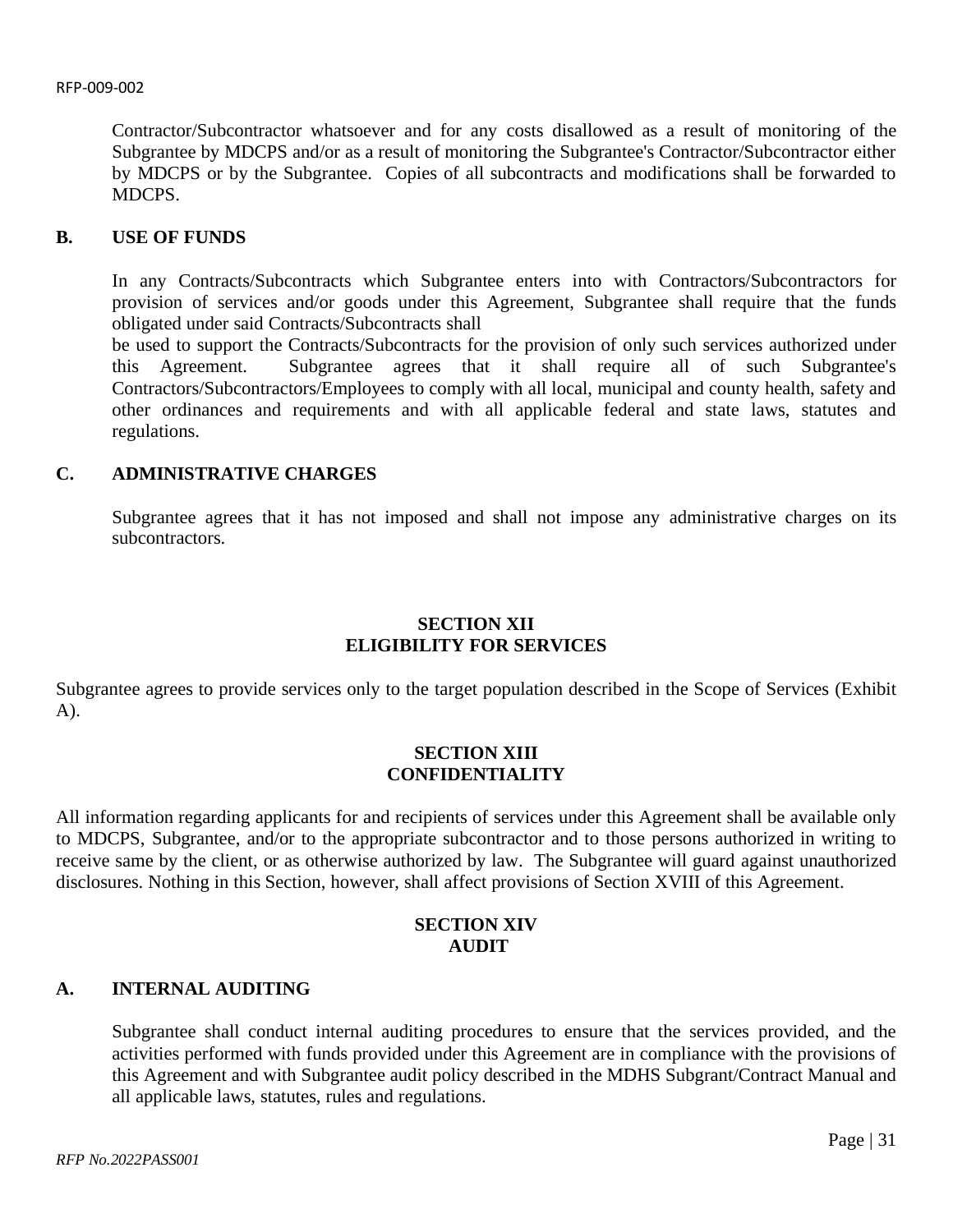# **B. INDEPENDENT AUDITING**

Subgrantee shall comply with the Single Audit Act of 1996, the applicable Office of Management and Budgets (OMB) Circular(s) and the MDHS Subgrant/Contract Manual. The audit required under the Single Audit Act of 1996 must be performed by an Independent Auditor.

# **C. RESPONSIBILITY OF SUBGRANTEE**

Subgrantee shall receive, reply to and resolve any audit and/or programmatic exceptions by appropriate state and/or federal audit related to this Agreement and/or any resulting Contract/Subcontract.

## **D. SUPPLEMENTAL AUDIT**

MDCPS retains the right to perform a supplemental audit and review, when MDCPS deems the same to be appropriate, of any and all of the Subgrantee's and/or its Contractor/ Subcontractor's books, records and accounts, and to initiate such audit and to follow any audit trail for a period of three (3) years from expiration date of this Agreement and for such additional time as required to complete any such audit and/or to resolve any questioned costs.

# **E. AUDIT EXCEPTIONS**

Subgrantee shall pay to MDCPS the full amount of any liability to the federal, state or local government resulting from final adverse audit exceptions under this Agreement and/or under any Contract/Subcontract funded hereunder. Audit exceptions may result in accepting a reduction of future amounts by a total equal to the amount disallowed or deferred, and/or by other methods approved by MDCPS, including recoupment of funds paid to Subgrantee under this Agreement.

## **SECTION XV INDEMNIFICATION**

MDCPS shall, at no time, be legally responsible for any negligence or wrongdoing by the Subgrantee and/or its employees, servants, agents, and/or subcontractors. Subgrantee agrees to indemnify, defend, save and hold harmless MDCPS from and against all claims, demands, liabilities, suits, damages, and costs of every kind and nature whatsoever, including court costs and attorney's fees, arising out of or caused by Subgrantee and its employees, agents, contractors, and/or subcontractors in the performance of this Subgrant. Subgrantee agrees that in any contract or subcontract into which it enters for the provision of the services covered by this Agreement, it shall require that its Contractors/Subcontractors, their officers, representatives, agents, and employees shall release and hold harmless MDCPS and the State of Mississippi from and against any and all claims, demands, liabilities, suits, damages, and costs of every kind and nature whatsoever, including court costs and attorney's fees, arising out of or caused by the Contractor/Subcontractor and/or its officers, representatives, agents, and employees in the performance of such services.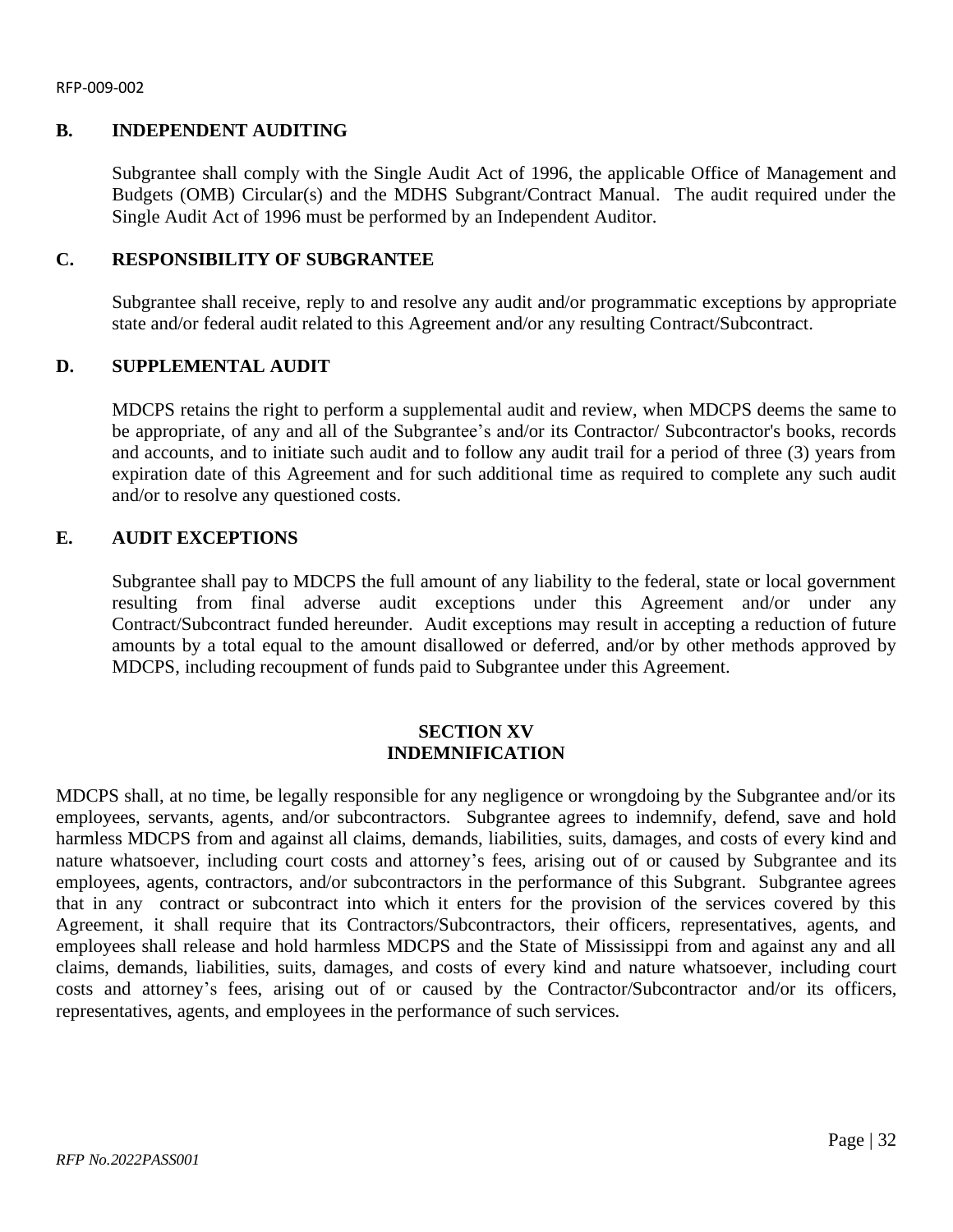#### *OR*

#### *For State agencies or political subdivisions of the State Only*

#### **SECTION XV**

#### **RESPONSIBILITY FOR CLAIMS**

Each party shall be responsible for all claims, demands, liabilities, suits, damages, costs, and expenses of every kind, including court costs and attorney's fees, arising out of this Agreement and caused by the party's own principals, agents, employees, contractors or subcontractors while performing under this Agreement. Further, the parties assume no liability for the actions or omissions of each other's agents, representatives, employees, contractors, subcontractors, or providers.

#### **SECTION XVI INSURANCE**

Subgrantee shall maintain Workers' Compensation insurance which shall inure to the benefit of all Subgrantee's personnel performing services under this Agreement, comprehensive general liability insurance and employee fidelity bond insurance in the amount equal to 25% of the funds awarded hereunder. Subgrantee shall furnish MDCPS with a certificate of insurance providing the aforesaid coverage, prior to the commencement of performance under this Agreement. In any subcontract into which Subgrantee enters with Subcontractors, there shall be a like insurance provision in which the Subcontractor shall provide the same coverage to and for its personnel.

# **SECTION XVII RECORDS**

#### **A. MAINTENANCE OF RECORDS**

Subgrantee shall maintain fiscal and program records, books, documents, and adhere to Generally Accepted Accounting Principles, which sufficiently and properly reflect all direct and indirect costs and cost of any nature expended in the performance of this agreement. Such records shall be subject, at all reasonable times, to inspection, review, audit or the like, by MDCPS or by duly authorized federal and state personnel.

Fiscal Requirements and Audit. Subgrantee shall establish such fiscal control and fund accounting procedures, including internal auditing procedures, as may be necessary to assure the proper disbursal of and accounting for funds paid under this grant, including but not limited to the Single Audit Act of 1996. Subgrantee shall keep, maintain and present to MDCPS, as required, necessary and proper vouchers, documentation and otherwise to support the expenditure of funds and Subgrantee shall adhere to State and Federal guidelines regarding subgrant provisions, financial documentation, and certifications per OMB Circular A-122, Cost Principles for Nonprofit Organizations, OMB A-87, Cost Principles for State, Local and Tribal Governments and OMB A-21, Cost Principles for Educational Institutions.

#### **B. ACCESS TO RECORDS**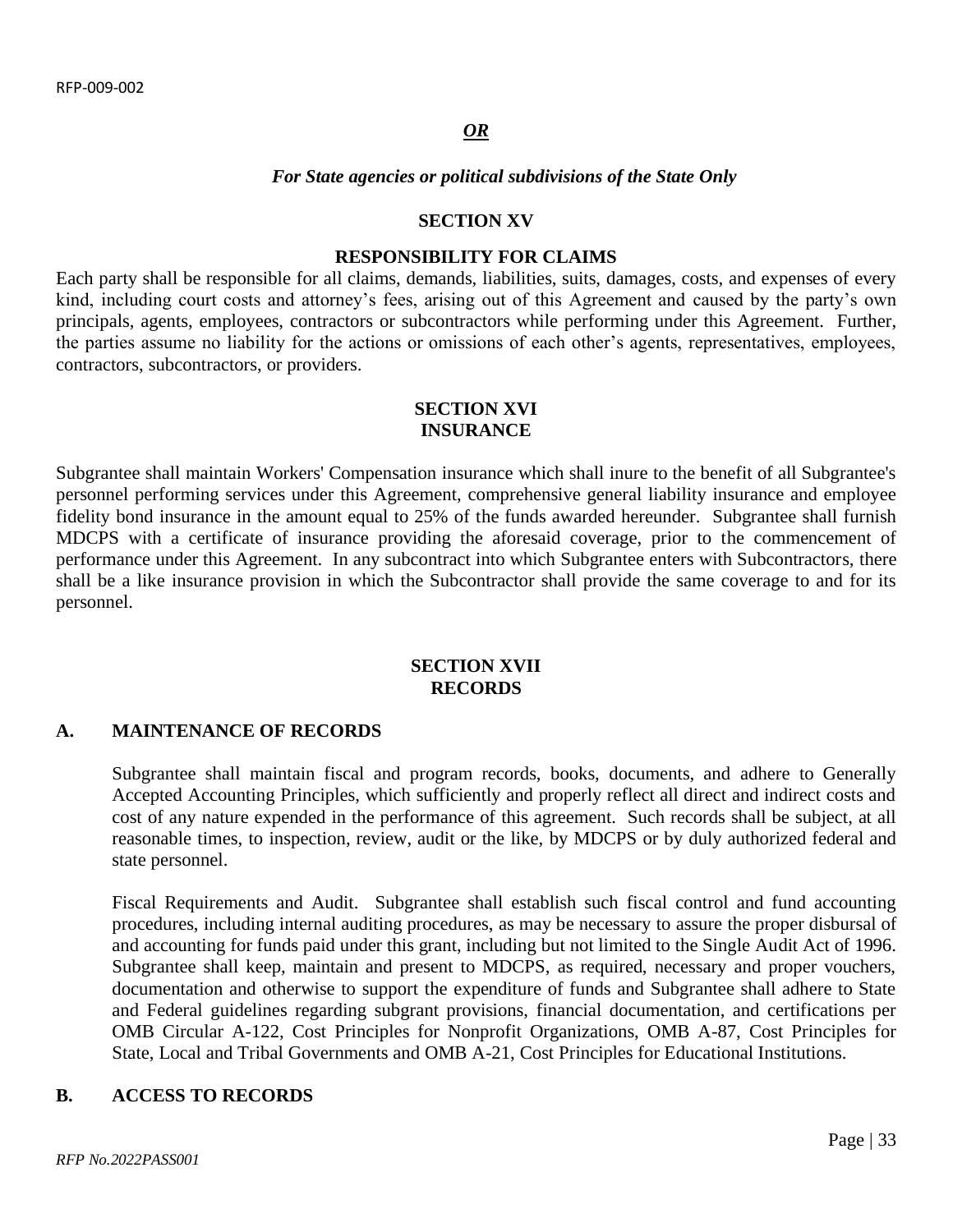Subgrantee agrees that MDCPS, the federal grantor agency, the Comptroller General of the United States and/or any of their duly authorized representatives shall have access to any and all books, documents, papers, electronic media or records of the Subgrantee or of the Subgrantee's Contractors/Subcontractors which are pertinent to the program for the purpose of making audits, examinations, excerpts and transcripts of such records.

# **C. RECORDS OF SUBGRANTEE**

Subgrantee agrees that in any Contracts/Subcontracts into which it enters with Contractors/Subcontractors it shall require said Contractors/Subcontractors to maintain fiscal and program records related to Contractor/Subcontractor's work performed under this Agreement, in accordance with MDCPS' Records Retention and Access Policy, as set forth in the MDHS Subgrant/Agreement Manual (rev. 2020).

## **D. FINANCIAL DOCUMENTS**

The Subgrantee, by its signature affixed to this Subgrant Agreement, authorizes the release to MDCPS of any and all financial documents and records maintained by such financial institutions as may be providing services to the Subgrantee which are pertinent to the services performed under this Subgrant in order to make audit, examination, excerpts, copies, and/or transcripts. Said financial deposits and records shall include, but are not limited to, statements of accounts, statements of deposits and/or withdrawal, cancelled checks and/or drafts. The request for said documents and/or records shall be made in writing by MDCPS directly to the Subgrantee providing services.

Further, prior to the disbursement of any funds under this Subgrant, the Subgrantee shall provide, in writing, the name and address of the financial institution which shall act as the depository for said funds along with the specific account number(s) which shall be used in the expenditure of the Subgrant funds.

# **SECTION XVIII AVAILABILITY OF INFORMATION**

Subgrantee shall furnish information and cooperate with all federal and/or state investigations, make such disclosure statements as may be required by the Agreement and other applicable federal and state laws, and federal and state regulations.

#### **SECTION XIX REPORTING**

#### **A. MONTHLY REPORTING**

Subgrantee shall furnish MDCPS written monthly reports of costs incurred and such reports shall contain sufficient data to provide evidence of budget compliance and shall be due ten (10) calendar days after the close of each month. Such reports shall be complete for the period covered and shall contain financial details pertaining to the execution of their subgrant.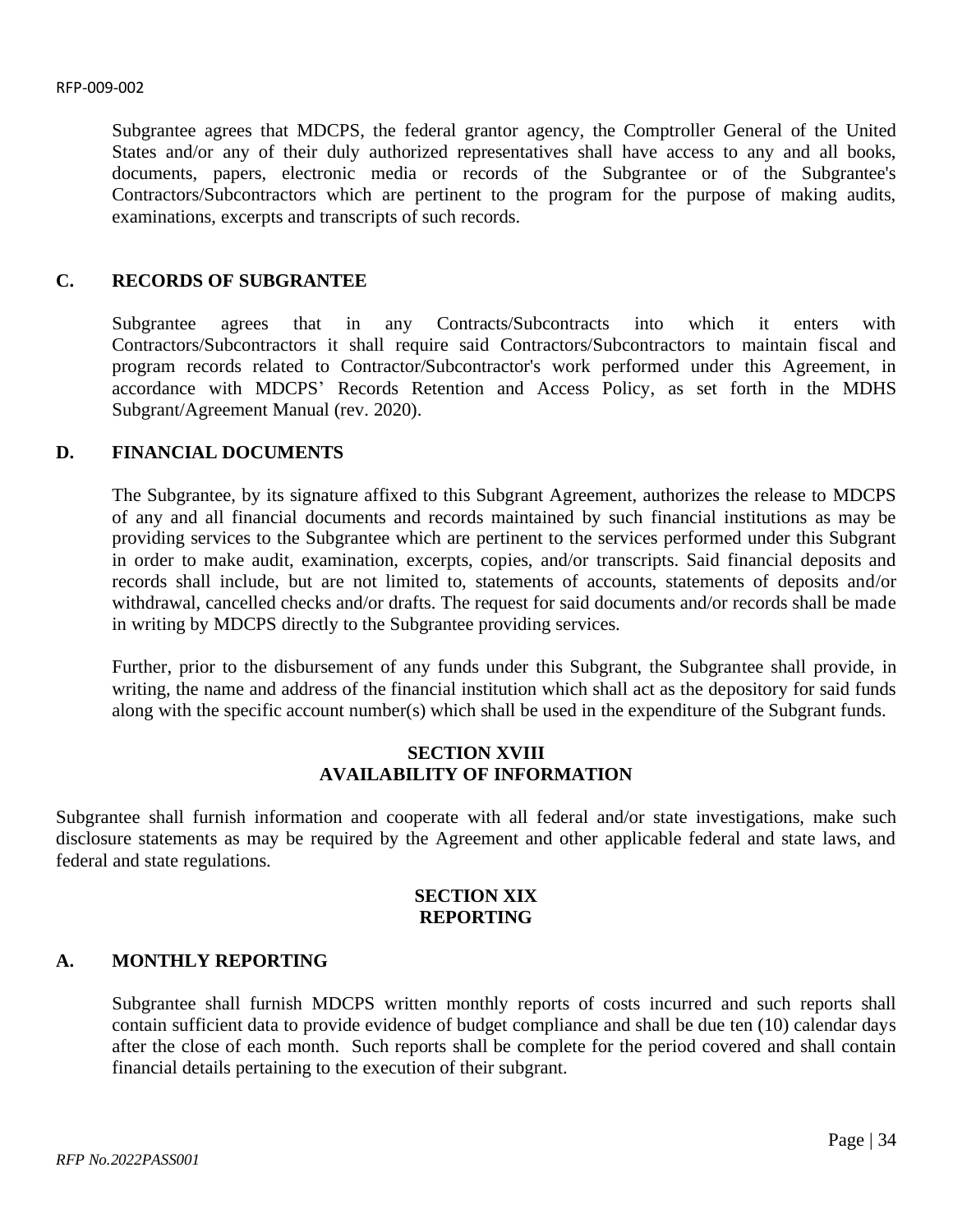As may be requested by MDCPS, Subgrantee shall review and discuss any of such written reports at such time and in such manner as may be deemed necessary by MDCPS.

## **B. TERMINATION REPORTS**

Subgrantee shall furnish MDCPS a written termination report within ten (10) days from the termination date unless additional time is granted in writing by MDCPS. The termination report shall include information and data required by MDCPS to furnish evidence of financial and programmatic compliance.

# **C. FINAL FISCAL REPORT**

The Subgrantee shall provide a final fiscal report to MDCPS within forty-five (45) calendar days after the ending of this Agreement and this, along with the Subgrantee's final fiscal and programmatic report will be used for the purpose of reconciling this Agreement to the actual expenditures for activities and services rendered not to exceed the maximum amount as set forth in Section IV.A of this Agreement. Any funds paid by MDCPS to Subgrantee and not expended for activities or services under this Agreement or funds expended in violation of this Agreement, shall be considered MDCPS funds and shall be returned to MDCPS in full. Where deemed appropriate by MDCPS and accepted by the Subgrantee, a reduction may be allowed in future payments under future agreements by a total amount equal to the amount disallowed or deferred, or by other methods approved by MDCPS. Proper procedures for closeout of the Subgrant, as detailed in the MDHS Subgrant/Agreement Manual (rev. 2020), Section 8, shall be followed.

# **D. TAX REPORTS**

Subgrantee shall file timely federal and state tax reports as due and, if requested, shall furnish MDCPS a copy of all reports within ten (10) days after filing.

# **SECTION XX DISPUTES**

Any dispute concerning a question of fact under this Agreement which is not disposed of by agreement of the Parties hereto shall be decided by the Deputy Commissioner of MDCPS. This decision shall be reduced to writing and a copy thereof mailed or furnished to the Subgrantee and shall be final and conclusive, unless, within thirty (30) days from the date of the decision, Subgrantee mails or furnishes to the Commissioner of the Mississippi Department of Child Protection Services a written request for review. Pending final decision of the Commissioner or his designee, the Subgrantee shall proceed in accordance with the decision of the Commissioner of MDCPS.

In a review before the Commissioner or designee, the Subgrantee shall be afforded an opportunity to be heard and to offer evidence in support of its position on the question and decision under review. The decision of the Commissioner or designee shall be final and conclusive unless that decision is determined by a court of competent jurisdiction in Jackson, Hinds County, State of Mississippi, to have been fraudulent, capricious or so grossly erroneous as necessarily to imply bad faith, or that it was not supported by substantial evidence.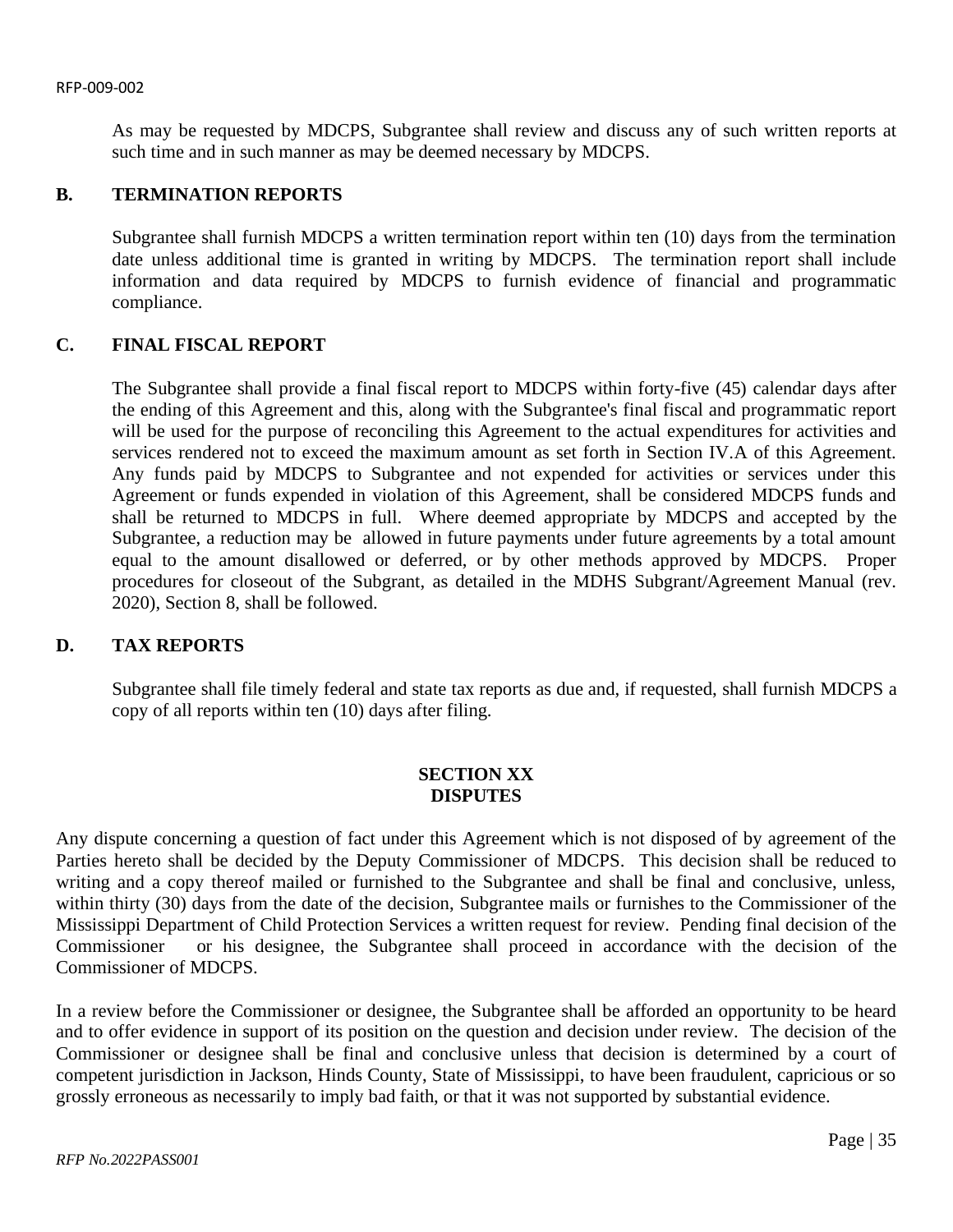# **SECTION XX1 NON SOLICITATION OF EMPLOYEES**

Each party to this agreement agrees not to employ or to solicit for employment, directly or indirectly, any persons in the full-time or part-time employment of the other party until at least six (6) months after this agreement terminates unless mutually agreed to in writing by the State or Contractor.

# **SECTION XXII WAIVER**

Failure of either party hereto to insist upon strict compliance with any of the terms, covenants, and conditions of this Agreement shall not be deemed a waiver or relinquishment of any similar right or power hereunder at any subsequent time or of any other provision hereof, nor shall it be construed to be a modification of terms of this Agreement.

# **SECTION XXIII PATENTS, COPYRIGHTS, AND RIGHTS IN DATA**

# **A. PATENTS**

Should the activities of Subgrantee or its Contractor/Subcontractor include experimental, developmental or research projects, this Agreement shall be promptly amended to include the standard patent rights clauses as set forth in Public Law 98-620 (1984), 37 CFR 40, Part 401 - Rights to Inventions Made By Nonprofit Organizations and Small Business Firms under Government Grants, Subgrants, and Cooperative Agreements or any other applicable provision required by state and/or federal law, rule or regulation.

# **B. COPYRIGHTS**

MDCPS reserves a royalty-free, nonexclusive, and irrevocable license to reproduce, publish or otherwise use, and to authorize others to use:

- 1. The copyright in any work developed under this Agreement, or under any subgrant with any Subgrantee or its Contractors/Subcontractors' agreements; and
- 2. Any rights of copyright to which Subgrantee or its Contractors/Subcontractors purchase ownership with grant support under this Agreement.

# **C. RIGHTS AND DATA**

All systems, computer programs, operating instructions, and all other documentation developed for or specifically relating to information processing of any kind under this Agreement, and reports prepared by Subgrantee or its Contractors/Subcontractors will be the property of MDCPS and will remain so upon completion or termination of this Agreement. All cards, magnetic tapes, disk packs, or other storage media, temporary and/or permanent, containing programs and/or other information of any kind relating to this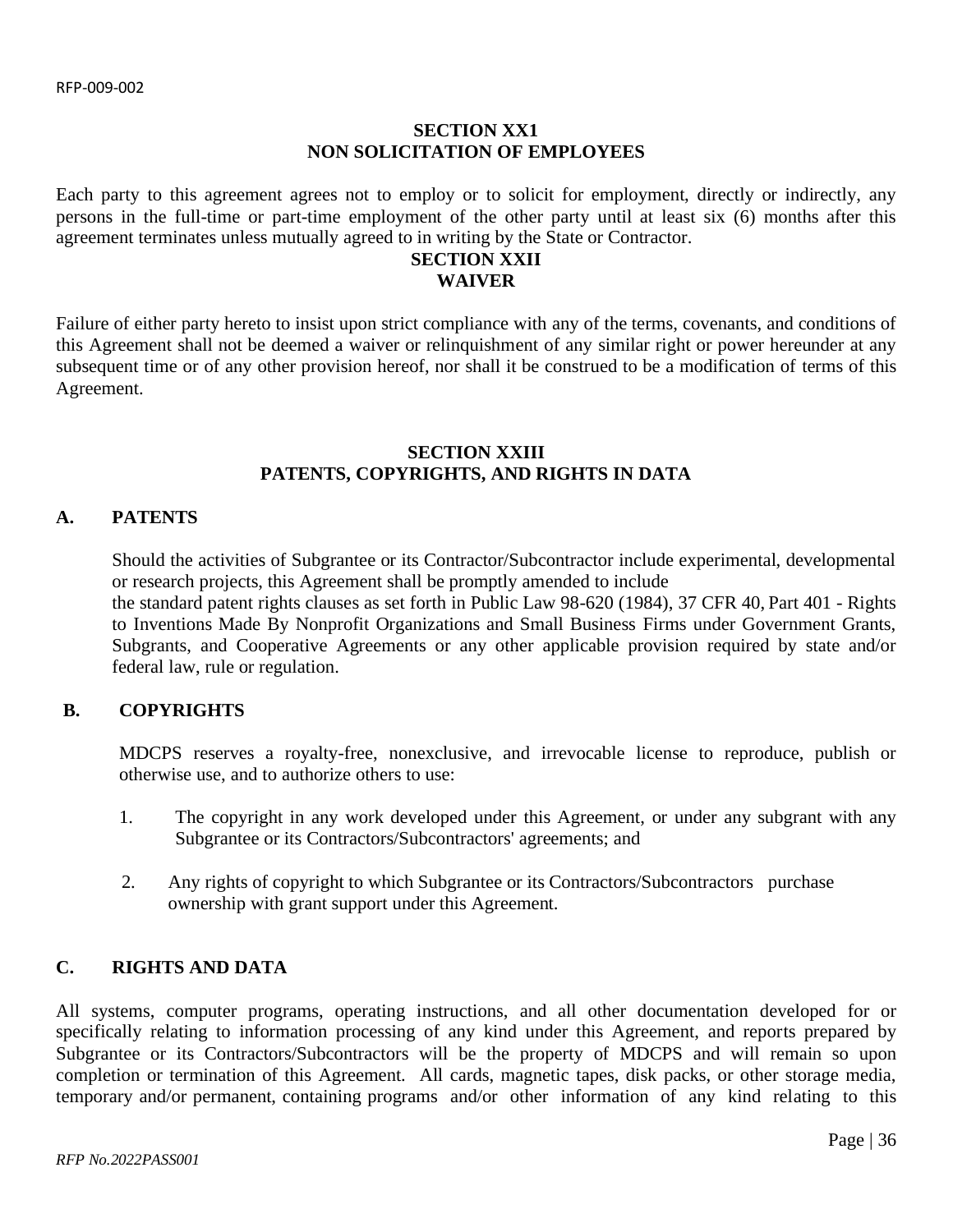Agreement shall be available for inspection by MDCPS at any time, and all information thereon shall belong to MDCPS, and shall be delivered to MDCPS on MDCPS' request therefor.

Subgrantee shall maintain all master programs and master data files in a completely secure manner, either by storing such programs and files in an appropriate limited access storage area or by duplicating such programs and files and storing the duplicates in a secure location in a manner satisfactory to MDCPS. Such programs and files shall be identified by program and file name.

# **SECTION XXIV ALTERATION OR MODIFICATION OF AGREEMENT**

Any alteration, variation, modification, or waiver of provisions of this Agreement shall be valid only when agreed to by both parties hereto, reduced to writing, and duly signed by each Party.

# **SECTION XXV SEVERABILITY**

If any term or provision of this Agreement is prohibited by the laws of the State of Mississippi or is declared invalid or void by a court of competent jurisdiction, the remainder of the Agreement shall not be affected thereby, and each term and provision of this Agreement shall be valid and enforceable to the fullest extent permitted by law.

# **SECTION XXVI BINDING REPRESENTATIVES AND SUCCESSORS**

The rights, privileges, benefits, and obligations created by this Agreement and by operation of law, extend to and accrue and are obligatory upon the parties hereto, their personal or real representatives, and successors.

# **SECTION XXVII EQUIPMENT AND SUPPLIES**

Equipment and supplies purchased with state funds under this Agreement shall be purchased and accounted for in accordance with state law and procedures and in accordance with MDCPS Inventory Management Policy within the MDHS Subgrant/Agreement Manual (rev. 2020).

# **SECTION XXVIII FUNDS USED TO SUPPLEMENT**

Funds received under this Agreement and any Contract/Subcontract thereunder shall be used only to supplement, not supplant, the amount of federal, state, and/or local funds otherwise expended for the support of services the applicable participants in the Subgrantee's service area.

# **SECTION XXIX ASSIGNMENT**

Subgrantee shall not assign or otherwise transfer the obligations or duties imposed pursuant to the terms of this Agreement without the prior written consent of MDCPS. Any attempted assignment or transfer of its obligations without such consent shall be wholly void.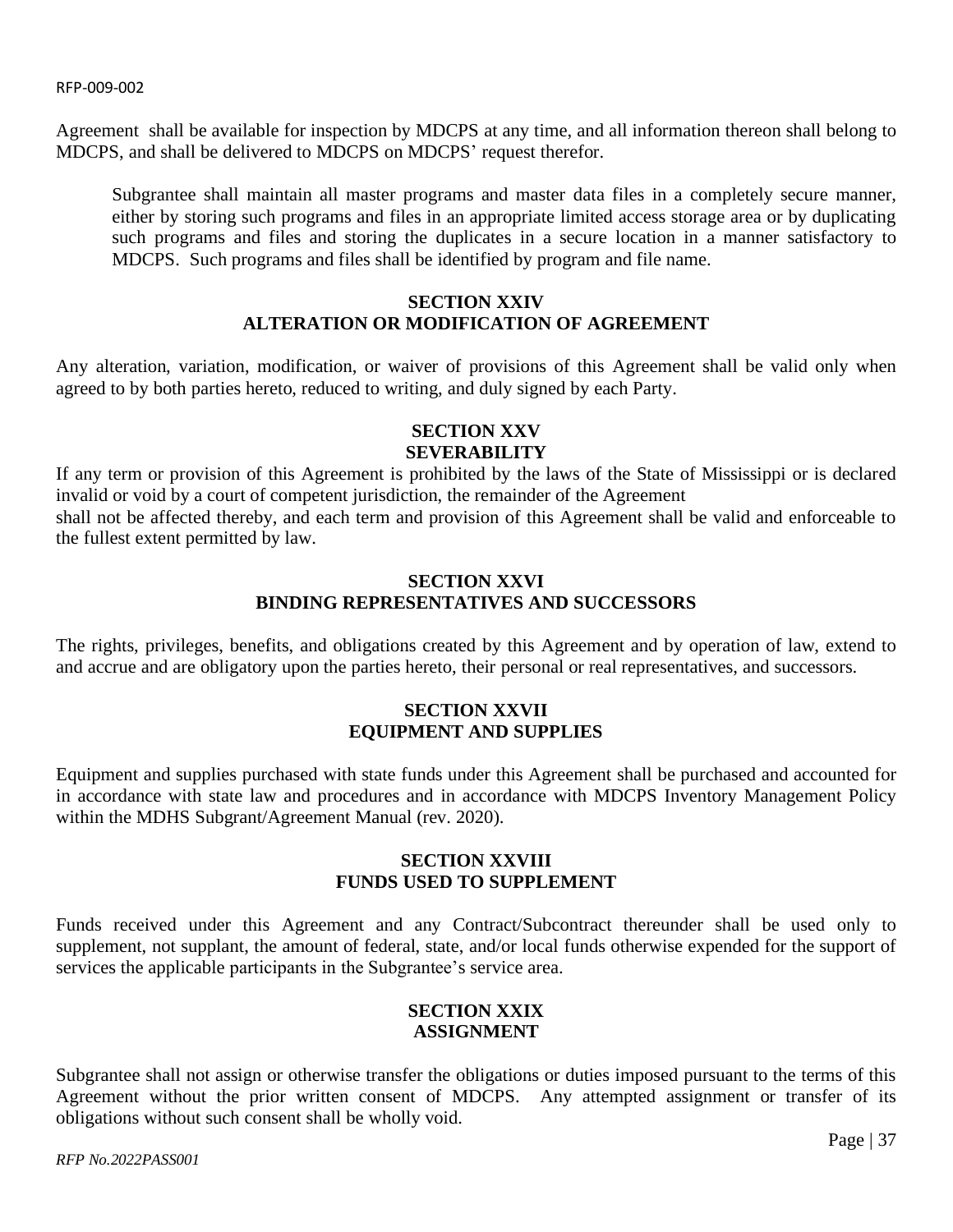# **SECTION XXX CONFLICT OF INTEREST**

Subgrantee must ensure that there exists no direct or indirect conflict of interest in the performance of the Subgrant. Subgrantee must warrant that no part of federal or state money shall be paid directly or indirectly to an employee or official of MDCPS as wages, compensation or gifts in exchange for acting as an officer, agent, employee, subcontractor or consultant to the Subgrantee in connection with any work contemplated or pertaining to the Subgrant. MDCPS will hold the Subgrantee in strict compliance with the Code of Conduct in Section 4 of the MDHS Subgrant/Agreement Manual (rev. 2020).

# **SECTION XXXI APPLICABLE LAW**

The subgrant shall be governed by and construed in accordance with the laws of the State of Mississippi, excluding its conflicts of laws provisions, and any litigation with respect thereto shall be brought in the courts of the State. Subgrantee shall comply with applicable federal, state, and local laws and regulations.

# **SECTION XXXII E-VERIFY**

If applicable, Subgrantee represents and warrants that it will ensure its compliance with the Mississippi Employment Protection Act of 2008 and will register and participate in the status verification system for all newly hired employees. Mississippi Code Annotated §§ 71-11-1 *et seq*. The term "employee" as used herein means any person that is hired to perform work within the State of Mississippi. As used herein, "status verification system" means the Illegal Immigration Reform and Immigration Responsibility Act of 1996 that is operated by the United States Department of Homeland Security, also known as the E-Verify Program, or any other successor electronic verification system replacing the E-Verify Program. Subgrantee agrees to maintain records of such compliance. Upon request of the State and after approval of the Social Security Administration or Department of Homeland Security when required, Subgrantee agrees to provide a copy of each such verification. Subgrantee further represents and warrants that any person assigned to perform services hereafter meets the employment eligibility requirements of all immigration laws. The breach of this agreement may subject Subgrantee to the following:

- $(1)$  termination of this subgrant for services and ineligibility for any state or public contract in Mississippi for up to three (3) years with notice of such cancellation/termination being made public;
- (2)the loss of any license, permit, certification or other document granted to Subgrantee by an MDCPS, department or governmental entity for the right to do business in Mississippi for up to one (1) year; or,
- (3) both.

 In the event of such cancellations/termination, Subgrantee would also be liable for any additional costs incurred by the State due to Subgrant cancellation or loss of license or permit to do business in the State.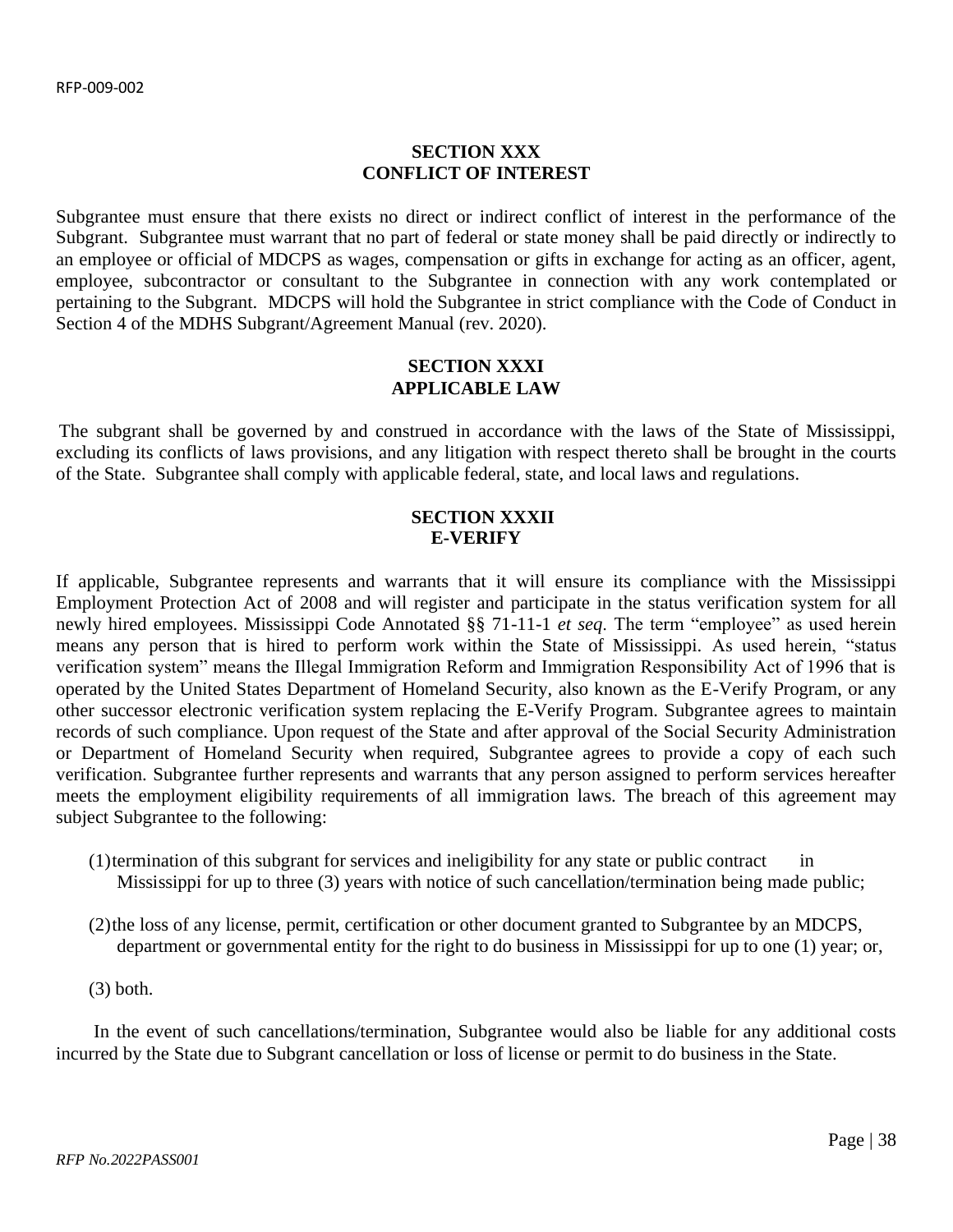# **SECTION XXXIII TRANSPARENCY**

This subgrant, including any accompanying exhibits, attachments, and appendices, is subject to the "Mississippi Public Records Act of 1983," and its exceptions. See Mississippi Code Annotated §§ 25-61-1 *et seq.* and Mississippi Code Annotated § 79-23-1. In addition, this subgrant is subject to the provisions of the Mississippi Accountability and Transparency Act of 2008. Mississippi Code Annotated §§ 27-104-151 *et seq*. Unless exempted from disclosure due to a court-issued protective order, a copy of this subgrant is required to be posted to the Department of Finance and Administration's independent agency contract website for public access at [http://www.transparency.mississippi.gov.](http://www.transparency.mississippi.gov/) Information identified by Subgrantee as trade secrets, or other proprietary information, including confidential vendor information or any other information which is required confidential by state or federal law or outside the applicable freedom of information statutes, will be redacted.

# **SECTION XXXIV INCLUSION OF ALL TERMS AND CONDITIONS**

This Agreement and any and all documents attached hereto or incorporated by reference herein, including the Subgrant Signature Sheet, constitute the entire agreement of the parties with respect to the subject matter contained herein and supersede and replace any and all prior negotiations, understandings and agreements, written or oral, between the parties relating thereto. No other understanding regarding the subject matter of this Agreement shall be deemed to exist or bind any of the parties hereto.

# **SECTION XXXV NOTICE**

Notice as required by the terms of this Subgrant shall be certified United States mail, postage prepaid, to the Parties at their respective usual business addresses, or Notice may be hand-delivered to that respective Party whose signature appears on this Subgrant as MDCPS or Subgrantee. The Parties agree to promptly notify each other of any change of address.

For the faithful performance of the terms of this Agreement, the parties hereto have caused this Agreement to be executed by their undersigned authorized representatives.

# **MISSISSIPPI DEPARTMENT OF CHILD PROTECTION SERVICES**

**Authorized Signature Authorized Signature**

**By: \_\_\_\_\_\_\_\_\_\_\_\_\_\_\_\_\_\_\_\_\_\_\_\_\_\_\_\_\_\_\_\_ By: \_\_\_\_\_\_\_\_\_\_\_\_\_\_\_\_\_\_\_\_\_\_\_\_\_\_\_\_\_\_\_\_**

Andrea Sanders, Commissioner/Designee Title: Authorized Official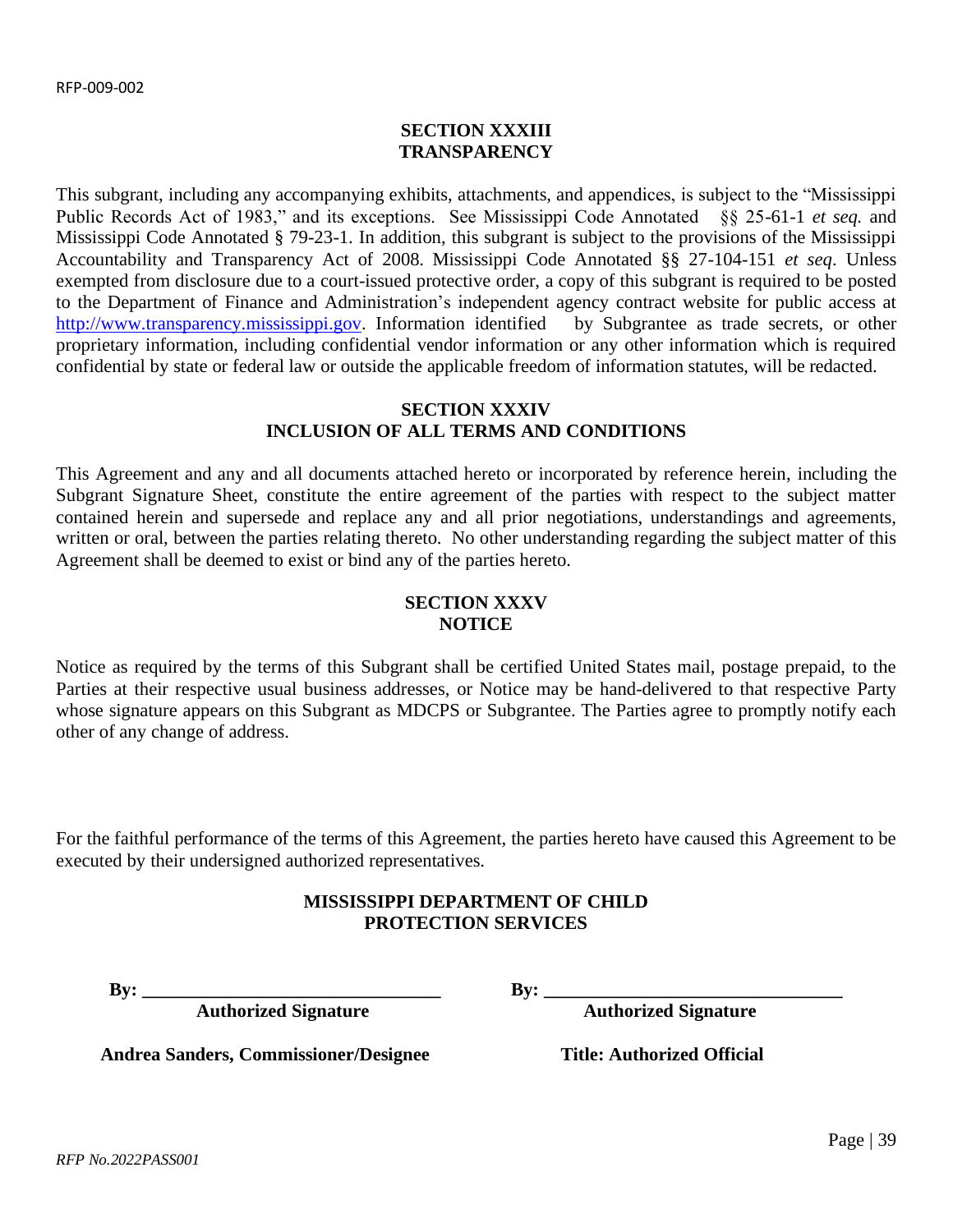<span id="page-39-0"></span>

|                                                                                                                                                                                                                                | <b>Exhibit A</b>                                                                                                                        |
|--------------------------------------------------------------------------------------------------------------------------------------------------------------------------------------------------------------------------------|-----------------------------------------------------------------------------------------------------------------------------------------|
|                                                                                                                                                                                                                                | <b>Proposal Cover Sheet</b>                                                                                                             |
|                                                                                                                                                                                                                                | The Mississippi Department of Child Protection Services is soliciting Proposals from qualified Proposers.<br>PLEASE MARK YOUR ENVELOPE: |
|                                                                                                                                                                                                                                | <b>Request for Proposals for Post Adoption Support Services</b>                                                                         |
|                                                                                                                                                                                                                                | RFP No. 2022PASS001 Opening Date: May 13, 2022                                                                                          |
|                                                                                                                                                                                                                                | <b>Mississippi Department of Child Protection Services</b>                                                                              |
|                                                                                                                                                                                                                                | <b>750 North State Street</b>                                                                                                           |
|                                                                                                                                                                                                                                | Jackson, Mississippi 39202<br><b>SEALED PROPOSAL PACKAGE</b>                                                                            |
|                                                                                                                                                                                                                                | <b>***DO NOT OPEN***</b>                                                                                                                |
| Date Submitted:                                                                                                                                                                                                                |                                                                                                                                         |
|                                                                                                                                                                                                                                |                                                                                                                                         |
|                                                                                                                                                                                                                                | Amount of Funding Requested: \$<br>Movemment of Funding Requested: \$                                                                   |
| <b>Proposer Organization Information:</b>                                                                                                                                                                                      |                                                                                                                                         |
|                                                                                                                                                                                                                                |                                                                                                                                         |
|                                                                                                                                                                                                                                |                                                                                                                                         |
|                                                                                                                                                                                                                                |                                                                                                                                         |
|                                                                                                                                                                                                                                |                                                                                                                                         |
|                                                                                                                                                                                                                                |                                                                                                                                         |
|                                                                                                                                                                                                                                |                                                                                                                                         |
|                                                                                                                                                                                                                                |                                                                                                                                         |
|                                                                                                                                                                                                                                |                                                                                                                                         |
|                                                                                                                                                                                                                                |                                                                                                                                         |
|                                                                                                                                                                                                                                | Phone: $($ ) Email: Email:                                                                                                              |
|                                                                                                                                                                                                                                |                                                                                                                                         |
|                                                                                                                                                                                                                                |                                                                                                                                         |
|                                                                                                                                                                                                                                |                                                                                                                                         |
|                                                                                                                                                                                                                                |                                                                                                                                         |
|                                                                                                                                                                                                                                | BUSINESS ID No. (Issued from Mississippi Secretary of State's Office (Out-of-state corporations ONLY)):                                 |
|                                                                                                                                                                                                                                |                                                                                                                                         |
| <b>Contact Person for Proposer:</b>                                                                                                                                                                                            |                                                                                                                                         |
|                                                                                                                                                                                                                                |                                                                                                                                         |
| Name: Name and the second state of the second state of the second state of the second state of the second state of the second state of the second state of the second state of the second state of the second state of the sec | <u>Title: ___________________________</u>                                                                                               |
|                                                                                                                                                                                                                                |                                                                                                                                         |
|                                                                                                                                                                                                                                |                                                                                                                                         |
|                                                                                                                                                                                                                                |                                                                                                                                         |
|                                                                                                                                                                                                                                |                                                                                                                                         |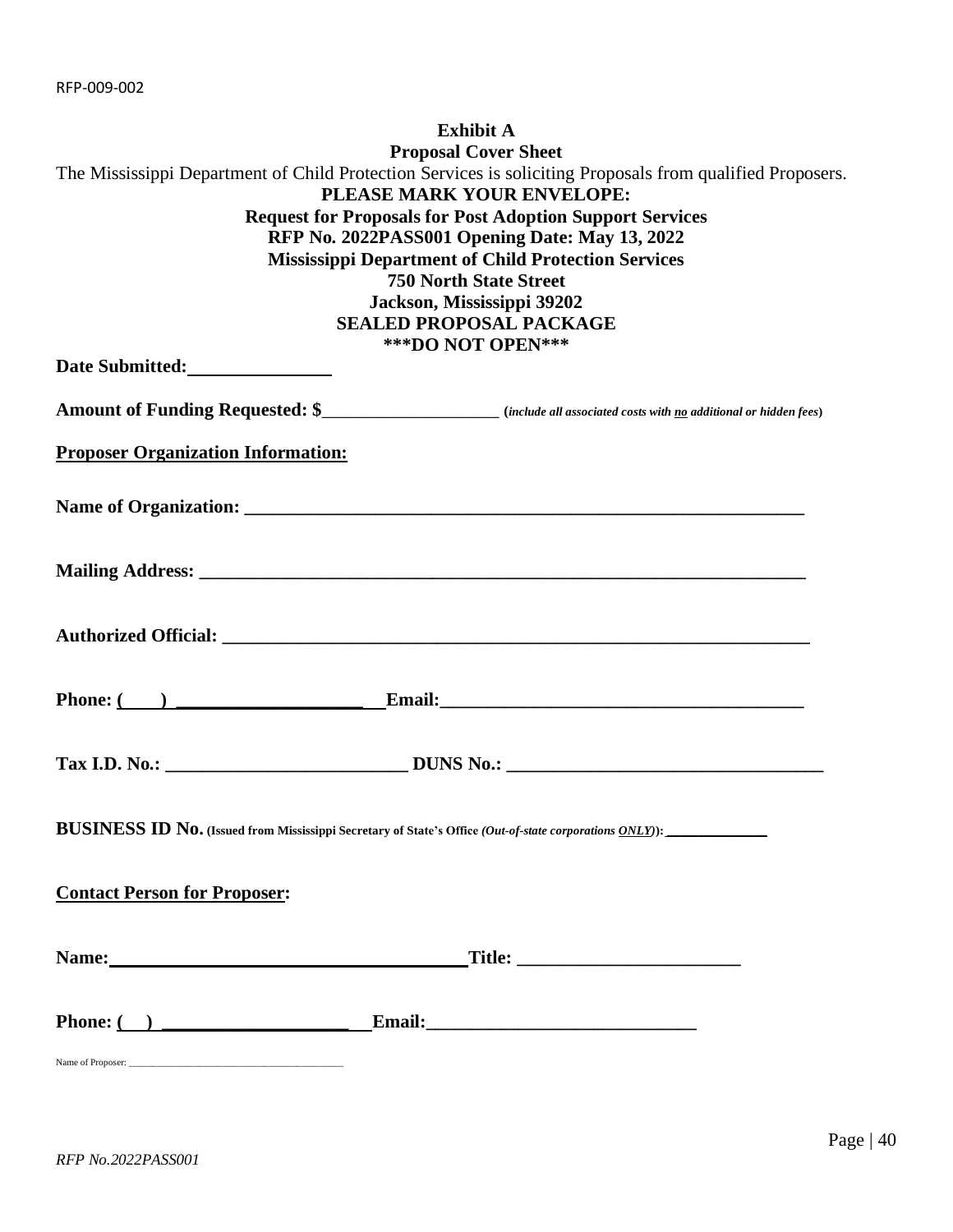<span id="page-40-0"></span>BMNL-003-01 March 2017

# **Exhibit B** *NON-STATE AGENCIES ONLY* **Mississippi Department of Child Protection Services Board Member's Notification of Liability**

MDCPS assumes no liability for actions of the Subgrantee or its employees, agents or representatives under this Subgrant. Subgrantee agrees to indemnify, defend, save and hold harmless MDCPS from and against all claims, demands, liabilities, suits, damages and costs of every kind and nature whatsoever, including court costs and attorney's fees, arising out of or caused by Subgrantee and/or its agents, employees, contractors, or subcontractors, in the performance of this Subgrant. The Subgrantee acting through its Board of Directors assumes liability in the event the Subgrantee misuses funds or fails to perform according to the provisions of the Subgrant. The Subgrantee shall notify each Board member, in writing, within 15 days of receiving the executed Subgrant of this requirement, and the Subgrantee shall sign a statement of this effect prior to receiving funds under this subgrant.

I acknowledge and agree to notify all members of the Board of Directors, if applicable, in writing of the

assumption by  $\Box$  of liability in the event that

misuses funds or fails to perform according to the provisions of the Subgrant. Further, I will keep a copy of said notification letter as a permanent part of the Subgrant file.

Signature of Authorized Official: \_\_\_\_\_\_\_\_\_\_\_\_\_\_\_\_\_\_\_\_\_\_\_\_\_\_\_\_\_\_\_\_\_\_\_

Name: \_\_\_\_\_\_\_\_\_\_\_\_\_\_\_\_\_\_\_\_\_\_\_\_\_\_\_\_\_\_\_\_\_\_\_\_\_\_\_\_\_\_\_\_\_\_\_\_\_\_\_\_\_\_\_\_\_

Organization: \_\_\_\_\_\_\_\_\_\_\_\_\_\_\_\_\_\_\_\_\_\_\_\_\_\_\_\_\_\_\_\_\_\_\_\_\_\_\_\_\_\_\_\_\_\_\_\_\_\_\_

Date:  $\qquad \qquad \qquad \qquad$ 

Name of Proposer: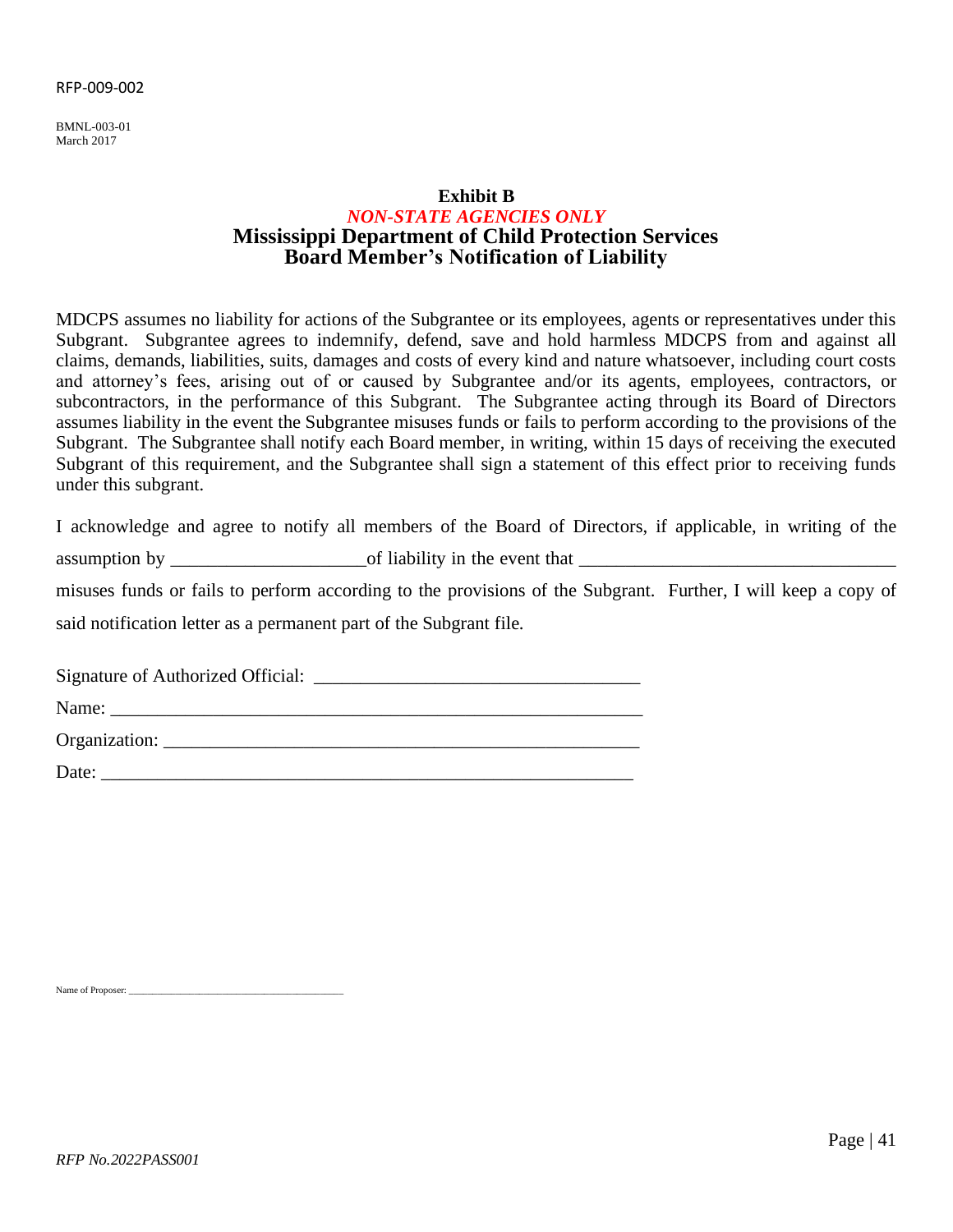# **Exhibit C STANDARD ASSURANCES AND CERTIFICATIONS**

# <span id="page-41-0"></span>**OVERVIEW**

Each subgrantee and any lower-tier sub-recipient must assure compliance with the regulations, policies, guidelines, and requirements imposed by the Federal grantor agency, any applicable state statutes and MDHS. There may be additional assurances required by certain Federal awarding agencies. Therefore, all subgrantees are responsible for knowing the specific requirements of their awards.

# **CERTIFICATONS**

Each subgrantee must certify in writing that it will comply with the following regulations:

- 1. Lobbying: Shall provide certification regarding lobbying to comply with Section 319, PL 101-121 (31 USC 1352);
- 2. Suspension and debarment: Shall provide the required certification regarding their exclusion status and that of their principals prior to the award in accordance with Executive Orders 12549 and 12689 Debarment and Suspension;
- 3. Drug-Free Workplace: Shall provide certification to comply with the Drug-Free Workplace Act of 1988;
- 4. Unresolved Monitoring and Audit Findings; and
- 5. Fidelity Bond Coverage.

#### **STANDARD ASSURANCES**

The Subgrantee assures that it:

- **1.** Has the legal authority to apply for and receive the subgrant; that a resolution, motion, or similar action has been duly adopted or passed as an official act of the subgrantee's governing body, authorizing the subgrant, including all understandings and assurances contained therein, and directing and authorizing the person identified as the official representative of the Subgrantee to act in connection with the subgrant and to provide such additional information as may be required;
- **2.** Shall give MDHS, the State Auditor's Office, the Federal grantor agency, and the Comptroller General, or any other appropriate authorized state or Federal representatives, access to and the right to examine and copy all records, books, papers, documents, or items related to the subgrant for as long as these records are required to be retained;
- **3.** Shall establish and maintain both fiscal and program controls and accounting procedures in accordance with Generally Accepted Accounting Principles and Federal grantor agency and MDHS directives and will keep and maintain such books and records for audit by MDHS, by the Federal grantor agency, by the State Auditor, or by the authorized representatives; and will maintain either electronic or paper files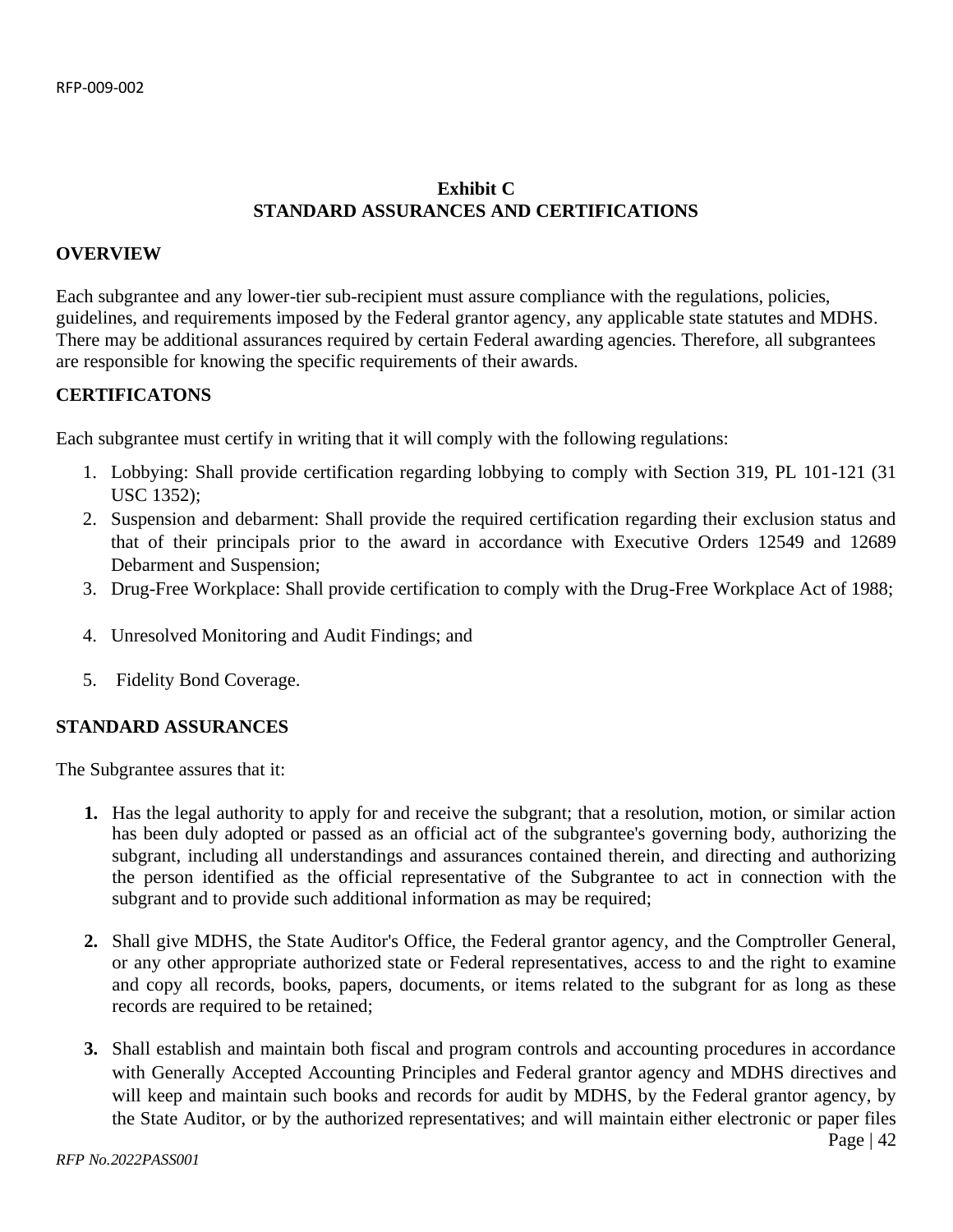of all such records, books, papers, documents, or items for a period of at least three (3) years from the date of submission of the final 'Claim Support Form' (MDHS-BA-CS-002). If any litigation, claim, audit, or action has begun before the expiration of the three (3) year period, subgrantee will retain all such items until the completion of the action and resolution of all issues involved or until the end of the regular three (3) year period, whichever is later, and will obtain written approval from the MDHS Division of Program Integrity prior to destroying any such items as described above upon the expiration of the above-stated period. The request shall be completed by submission of the 'Request of Dispose of Records' form (MDHS-DPI-001);

- **4.** Shall comply with the OMB Uniform Administrative Requirements, Cost Principles, and Audit Requirements for Federal Awards;
- **5.** Shall provide, in a timely manner, written disclosure, all violations of Federal criminal law involving fraud, bribery, or gratuity violations potentially affecting the subgrant;
- **6.** Shall establish safeguards to prohibit employees from using their positions for a purpose that involves nepotism, or constitutes, or presents the appearance of any other personal or organizational conflict of interest, or personal gain;
- **7.** Shall comply with all Federal and State statutes relating to discrimination, including, but not limited to:
	- a. Title VI of the Civil Rights Act of 1964, prohibiting discrimination on the basis of race, color, or national origin;
	- b. Title VII of the Civil Rights Act of 1964, relating to non-discrimination in matters of recruitment, hiring, promotion, and other employment practices;
	- c. Title VIII of the Civil Rights Act of 1968, as amended, relating to non-discrimination the sale, rental, or financing of housing;
	- d. Title IX of the Education Amendments of 1972, as amended, prohibiting discrimination on the basis of gender in federally assisted education programs and activities;
	- e. Age Discrimination Act of 1975, prohibiting discrimination on the basis of age;
	- f. Section 504 of the Rehabilitation Act of 1973, prohibiting discrimination on the basis of disability;
	- g. Title I, Title II and Title III of the Americans with Disabilities Act (ADA) (1990), as amended by the ADA Amendments Act of 2008;
	- h. Omnibus Reconciliation Act of 1981, prohibiting discrimination on the basis of race, color, religion, sex, national origin, age, and disability;
	- i. Drug Abuse Office and Treatment Act of 1972, as amended, relating to non-discrimination on the basis of drug abuse;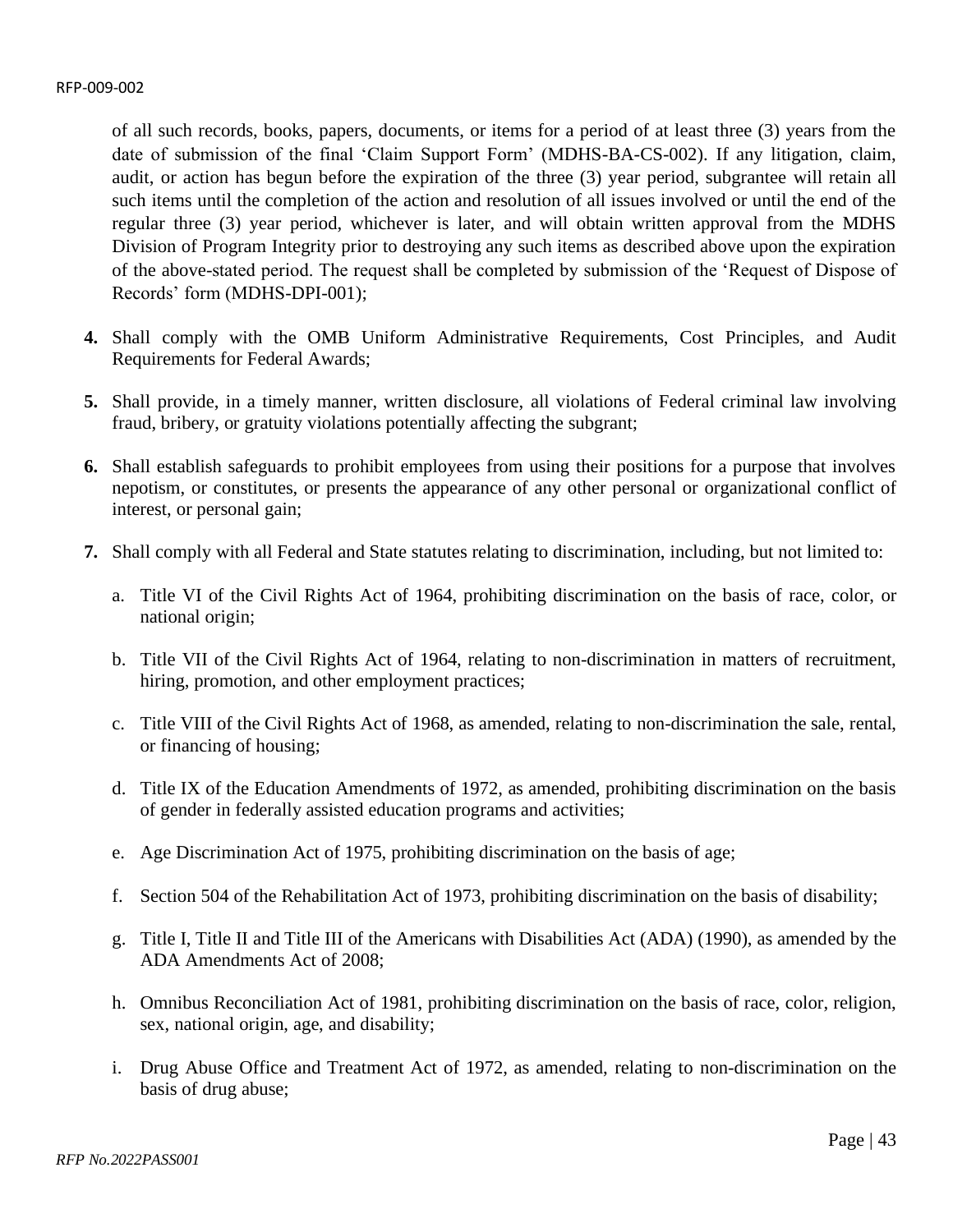- **j.** Comprehensive Alcohol Abuse and Alcoholism Prevention, Treatment, and Rehabilitation Act of 1970, as amended, relating to non-discrimination on the basis of alcohol abuse or alcoholism;
- k. Sections 523 and 527 of the Public Health Service Act of 1912, as amended, relating to confidentiality of alcohol and drug abuse patient records; and
- l. Any other non-discrimination provisions in the specific statute(s) under which these monies will be granted or awarded and the requirements of any other non-discrimination statute(s) which may apply to this subgrant or award.
- **8.** Shall ensure that buildings and facilities owned, occupied, or financed by the United States government are accessible to and usable by individuals with disabilities in accordance with the 2010 ADA Standards for Accessible Design;
- **9.** Shall comply with the requirements of the provisions of the Uniform Relocation Assistance and Real Property Acquisition Act of 1970, which provide for fair and equitable treatment of persons displaced or whose property is acquired as a result of Federal and federally assisted programs. These provisions apply to all interests in real property acquired for project purposes regardless of Federal participation in purchases;
- **10.** Shall comply with the provisions of the Hatch Act, as amended, which limit the political activities of employees whose principal employment activities are funded in whole or in part with Federal funds;
- **11.** Shall comply, as applicable, with the provisions of the Davis-Bacon Act, the Copeland Act, and the Contract Work Hours and Safety Standards Act, regarding labor standards for federally assisted construction agreements;
- **12.** Shall conform with Executive Order (EO) 11246, entitled "Equal Employment Opportunity," as amended by EO 11375, and as supplemented in Department of Labor regulations (41 CFR Part 60) and will incorporate an equal opportunity clause in federally assisted construction contracts and subcontracts;
- **13.** Shall comply with the minimum wage and maximum hours provisions of the Federal Fair Labor Standards Act;
- **14.** Shall comply with the Intergovernmental Personnel Act of 1970 relating to prescribed standards for merit systems for programs funded under one of the 19 statutes or regulations specified in Appendix A of OPM's Standards for a Merit System of Personnel Administration;
- **15.** Shall comply, if applicable, with Section 102(a) of the Flood Disaster Protection Act of 1973, which requires recipients in a special flood hazard area to participate in the program and to purchase flood insurance if the total cost of insurable construction and acquisition is \$10,000 or more;
- **16.** Shall comply with the Lead-Based Paint Poisoning Prevention Act, which prohibits the use of leadbased paint in construction or rehabilitation of residence structures;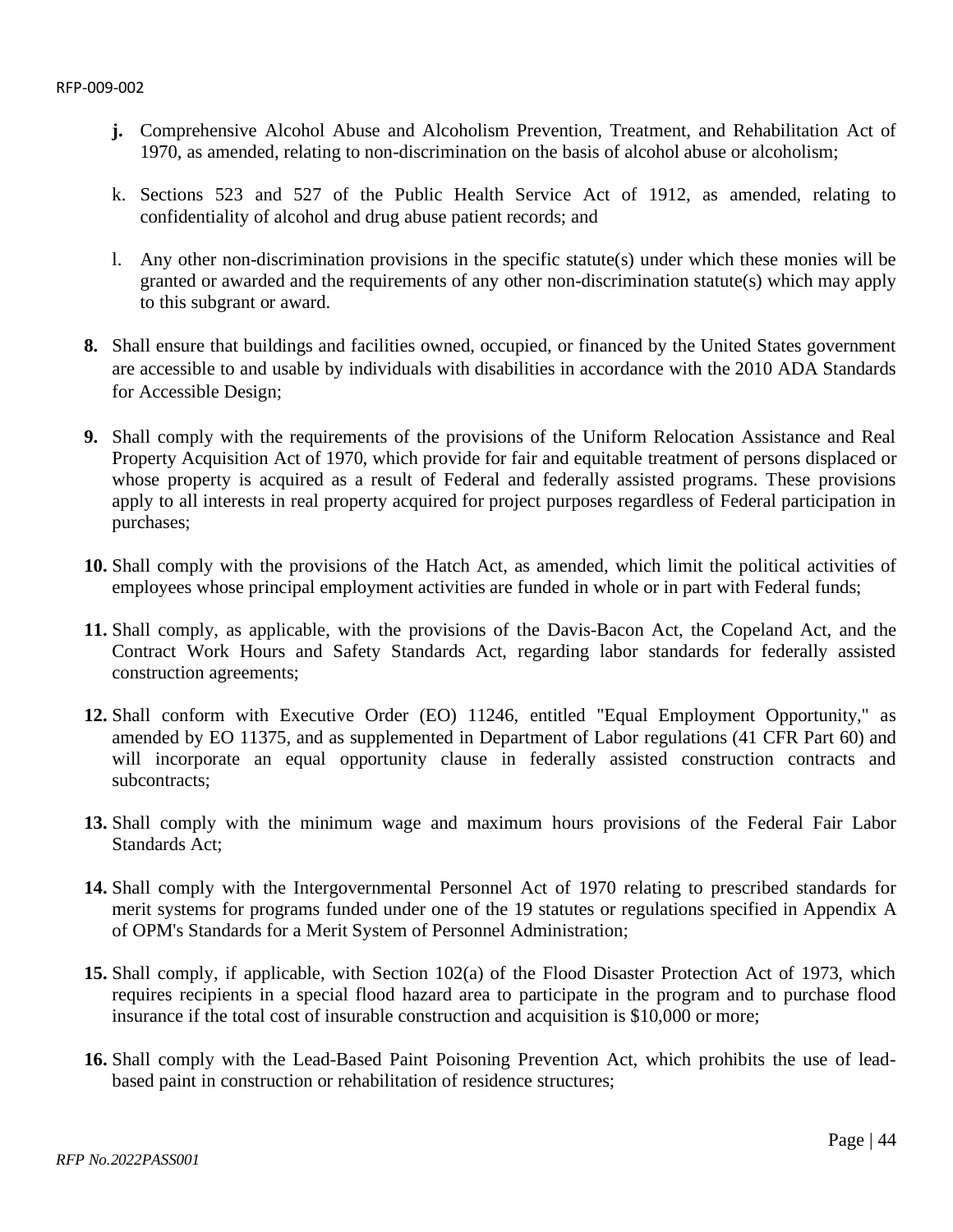- **17.** Shall assist the Federal grantor agency in assuring compliance with Section 106 of the National Historic Preservation Act of 1966, as amended, Executive Order 11593, and the Archaeological and Historic Preservation Act of 1974;
- **18.** Shall comply with environmental standards which may be prescribed pursuant to the following: (a) institution of environmental quality control measures under the National Environmental Policy Act of 1969 and Executive Order 11514; (b) notification of violating facilities pursuant to Executive Order 11738; (c) conformity of Federal actions to State (Clean Air) implementation plans under Section 176 of the Clean Air Act of 1955, as amended; (d) protection of underground sources of drinking water under the Safe Drinking Water Act of 1974, as amended; (e) Protection of endangered species under the Endangered Species Act of 1973, as amended; (f) Section 6002 of the Resource Conservation and Recovery Act; (g) the Coastal Barriers Resources Act; (h) protection of Wetlands pursuant to EO 11988; (i) evaluation of flood hazards in flood plains in accordance with EO 11988; and (j) assurance of project consistency with the approved State Management Program developed under the Coastal Zone Management Act of 1972;
- **19.** Shall comply with the Wild and Scenic Rivers Act of 1968 related to protecting components or potential components of the national wild and scenic rivers system;
- **20.** Shall comply with Laboratory Animal Act of 1966 pertaining to the care, handling, and treatment of warm blooded animals held for research, development and related activities supported by this subgrant;
- **21.** Shall comply with Public Law (PL) 93-348 regarding the protection of human subjects involved in research, development and related activities supported by this subgrant;
- **22.** Shall comply with Federal regulations regarding criteria for cost sharing or matching contributions;
- **23.** Shall assure all funds received shall be used only to supplement services and activities that promote the purposes for which the grant is awarded, and not supplant, unless specifically authorized by the program regulations and MDHS;
- **24.** Shall comply with all applicable requirements of all other Federal and State laws, Executive Orders, regulations, and policies governing the program(s) for which these monies are provided and with the terms and conditions of the subgrant, including but not limited to all documentation/information required by MDHS for federal reporting purposes.
- **25.** Shall comply with The Privacy Act of 1974 (5 U.S.C. 552a) related to gathering and disclosing of information and documentation maintained on individuals;
- **26.** Shall comply with all requirements of the Federal Funding Accountability and Transparency Act (FFATA). This includes providing the grantor a Data Universal Number (DUNS) and other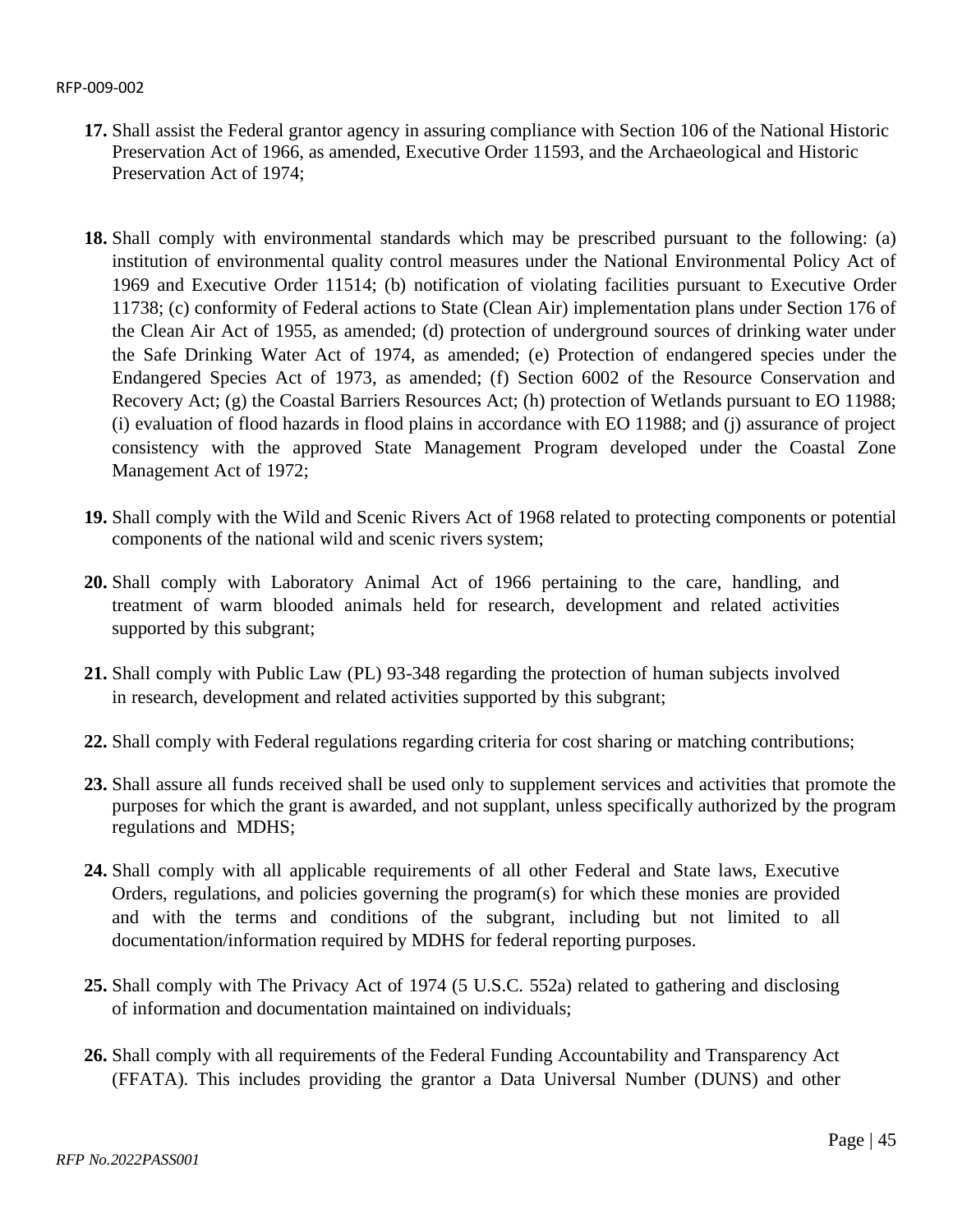information such as executive compensation data when required so the grantor can meet the reporting requirements of FFATA;

- **27.** Shall comply with the Program for Enhancement of Contractor Employee Whistleblower Protections (48 CFR 3.908-3, 48 CFR 52.203-17 and 41 U.S.C. 4712). Specifically, the subgrantee/lower-tier subrecipient shall provide written notification to all employees of employee whistleblower rights and protections under 41 U.S.C. 4712, as described in 48 CFR 3.908 of the Federal Acquisition Regulation. Subgrantees shall also include in each agreement with lower-tier sub-recipients the required whistleblower provisions, as mandated in 48 CFR 52.203-17.
- **28.** Shall provide the required certification regarding lobbying to comply with Section 319, PL 101- 121 (31 U.S.C. 1352);
- **29.** Shall provide the required certification regarding their exclusion status and that of their principals prior to the award in accordance with Executive Orders' 12549 and 12689 Debarment and Suspension;
- **30.** Shall provide certification to comply with the Drug-Free Workplace Act of 1988.

Please note that the subgrantees are responsible for ensuring that that they will require any lower-tier subrecipients to comply with the above listed regulations and any other applicable requirements of all other Federal and State laws, Executive Orders, regulations, and policies governing the program(s) for which these monies are provided and with the terms and conditions of the Subgrant Agreement, including but not limited to all documentation/information required by the MDHS funding divisions for federal reporting purposes.

Signature of Entity's Director \_\_\_\_\_\_\_\_\_\_\_\_\_\_\_\_\_\_\_\_\_\_\_\_\_\_\_\_\_\_\_\_\_\_\_

Name: \_\_\_\_\_\_\_\_\_\_\_\_\_\_\_\_\_\_\_\_\_\_\_\_\_\_\_\_\_\_\_\_\_\_\_\_\_\_\_\_\_\_\_\_\_\_\_\_\_\_\_\_\_\_ Organization:

Date: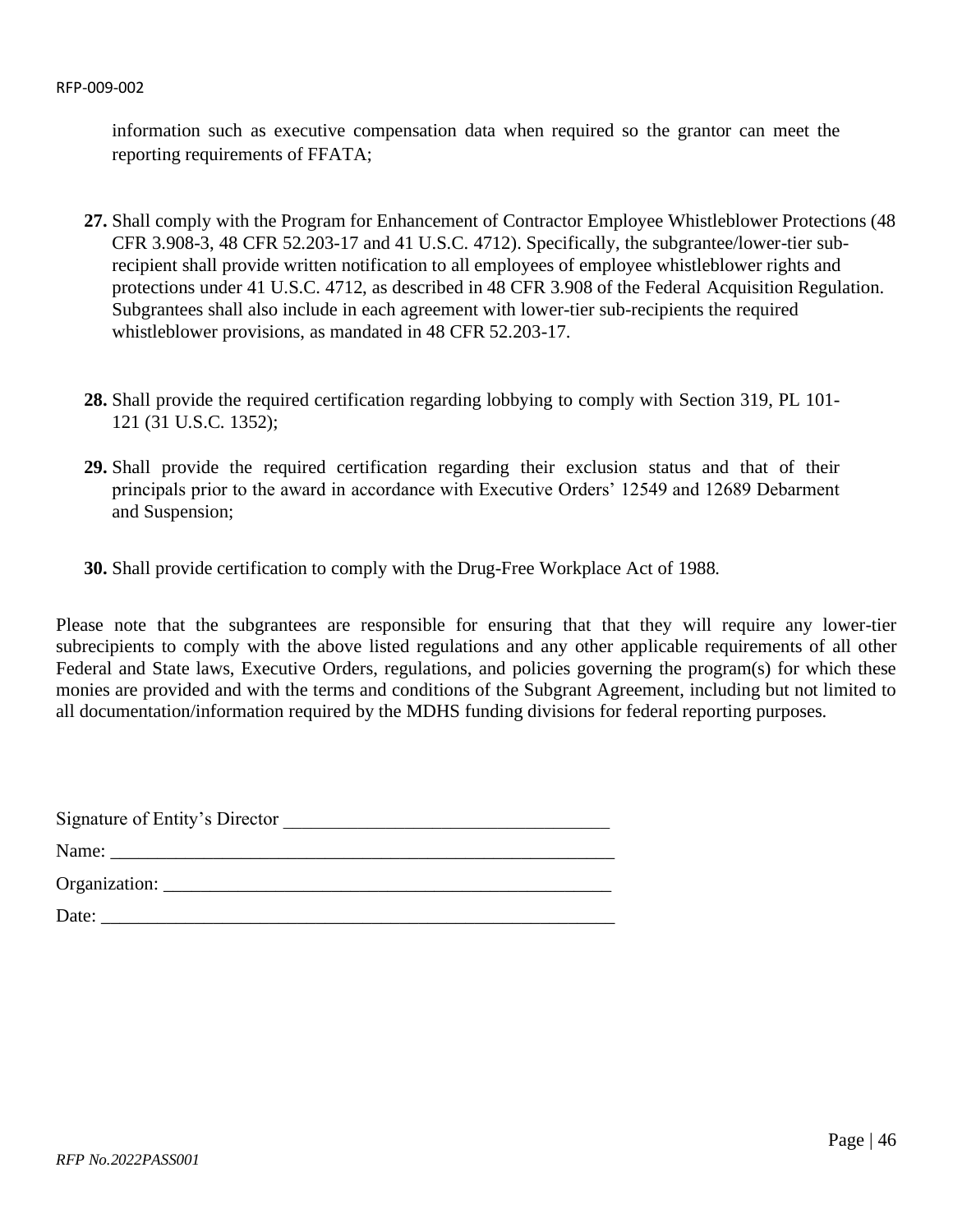# **Exhibit D Mississippi Department of Child Protection Services Mississippi Department of Human Services COST SUMMARY SUPPORT SHEET**

#### <span id="page-46-0"></span>**General**

The Cost Summary Support Sheet (MDHS-CSSS-1007) is used to identify each of the budget categories and line items authorized under each of the budget activities on the Budget Summary (MDHS-BS-1006) and to provide a description of the item and the basis for valuation or cost.

#### **Instructions**

(1)*Applicant Agency* 

Enter the name of the subgrantee.

(2)*Agreement Number* 

To be assigned by MDHS Division of Budgets and Accounting.

(3)*Grant ID* 

To be provided by MDHS funding division.

(4)*Beginning*

Enter the start date for the subgrant period. If the Cost Summary Support Sheet is part of an application for funds, enter the proposed beginning date.

(5)*Ending*

Enter the date the subgrant period expires. If the Cost Summary Support Sheet is part of an application for funds, enter the proposed ending date.

(6)*Activity* 

Enter the activity as listed in Item 8 of the Budget Summary.

(7) *Budget Category*

Enter each budget category exactly as authorized in the subgrant. The budget categories that may be used are:

- a. Salaries d. Contractual Services g. Capital Outlay Other
- b. Fringe Benefits e. Commodities h. Subsidies/Loans/Grants
- 
- 
- 
- 
- c. Travel f. Capital Outlay-Equipment i. Indirect Cost
- (8) *Budget Amount*

In the appropriate column, enter the amount in each line item to be paid' from federal funds and from all other funding sources (i.e., state/local/private funds, in-kind match, or program income).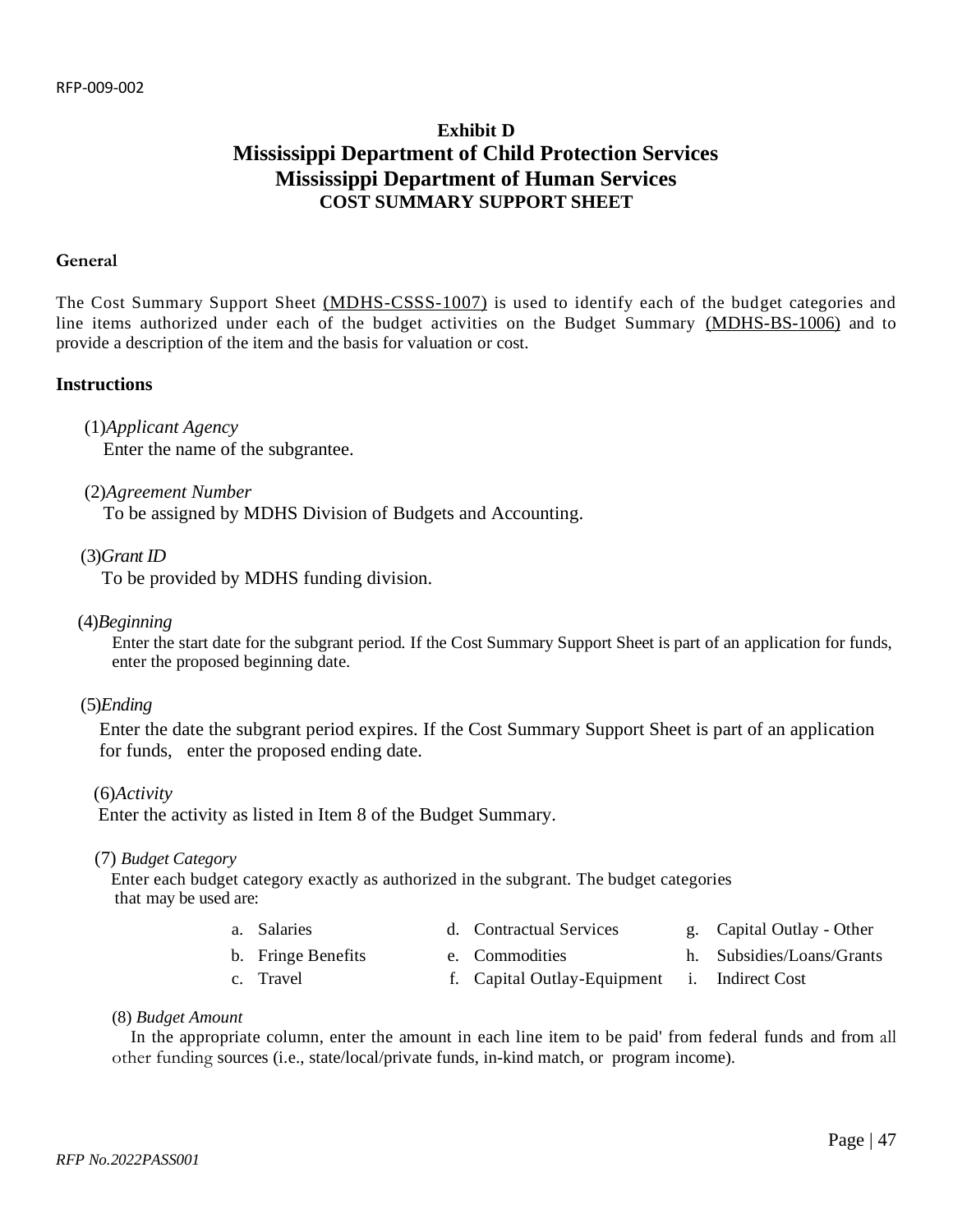Name of Proposer:

**Mississippi Form MDHS-CSSS-1007 Revised 10/31/2016**

# **MISSISSIPPI DEPARTMENT OF CHILD PROTECTION SERVICES MISSISSIPPI DEPARTMENT OF HUMAN SERVICES COST SUMMARY SUPPORT SHEET**

| Page<br>of<br><b>Pages</b> |                  |              |                   |         |                |              |
|----------------------------|------------------|--------------|-------------------|---------|----------------|--------------|
| 1. Applicant Agency        |                  |              |                   |         |                |              |
| 2. Subgrant Number         | 3. Grant ID      |              | 4. Beginning Date |         | 5. Ending Date |              |
| 6. Activity                |                  |              |                   |         |                |              |
|                            | 8. Budget Amount |              |                   |         |                |              |
| 7. Budget Category         | Federal          | <b>State</b> | Local             | Program | In-Kind        | <b>Total</b> |
|                            |                  |              |                   |         |                |              |
|                            |                  |              |                   |         |                |              |
|                            |                  |              |                   |         |                |              |
|                            |                  |              |                   |         |                |              |
|                            |                  |              |                   |         |                |              |
|                            |                  |              |                   |         |                |              |
|                            |                  |              |                   |         |                |              |
| <b>TOTAL</b>               |                  |              |                   |         |                |              |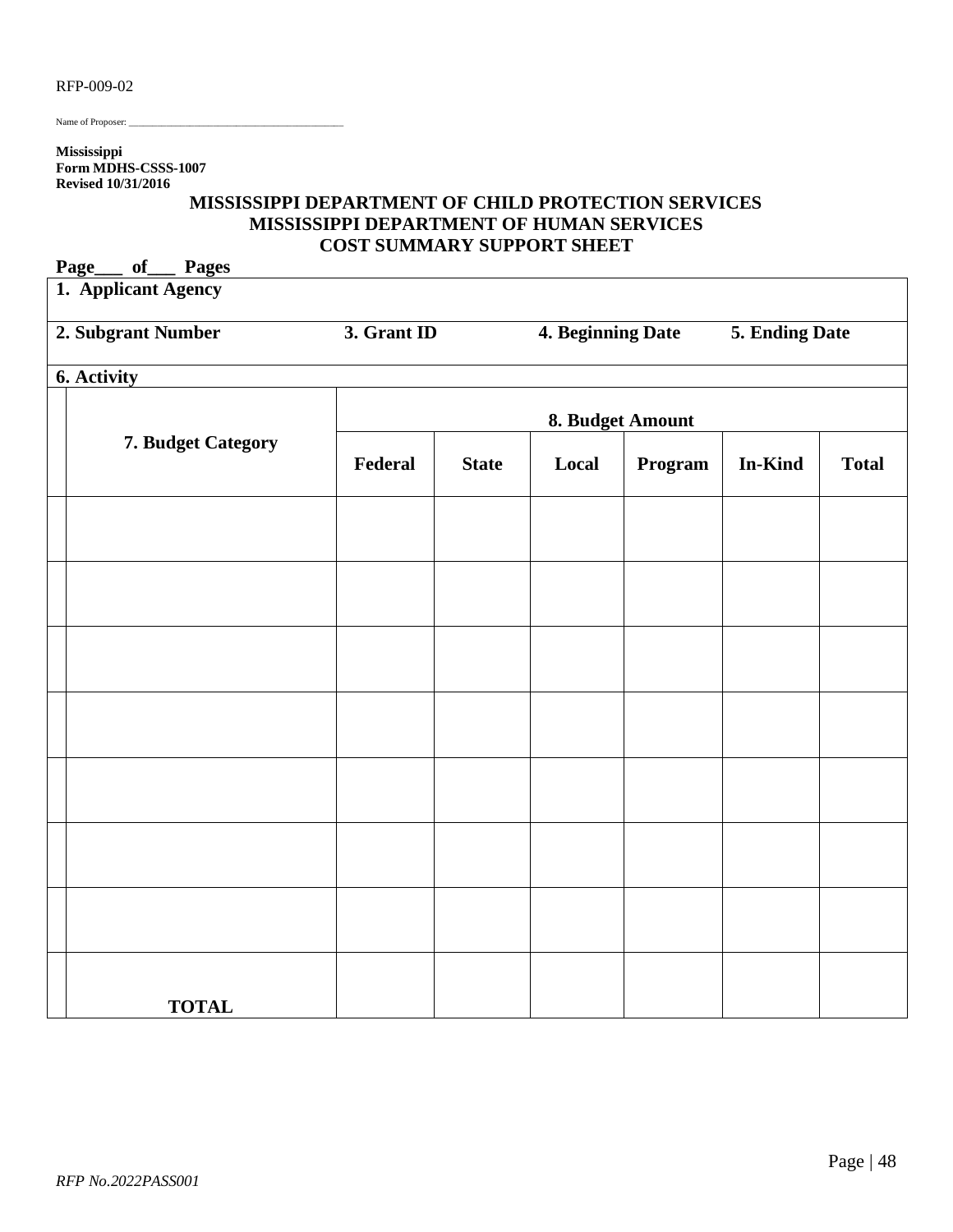# **Exhibit D**

# **General**

The Budget Summary (MDHS-BS-1006) is a compilation of the specific budget activities Authorized in the subgrant as indicated on each of the Cost Summary Support Sheets (MDHSCSSS-1007).

# **Instructions**

- 1. *Applicant Agency* Enter the name of subgrantee.
- *2. Agreement Number*  To be assigned by MDHS Division of Budgets and Accounting.
- *3. Grant ID*  To be provided by the funding source.
- *4. Beginning*

Enter the start date for the subgrant period as shown on the Subgrant Signature Sheet (MDHS-SCSS-1002) and on

the Cost Summary Support Sheets.

*5. Ending* 

Enter the date the subgrant period expires as shown on the Subgrant Signature Sheet and on the Cost Summary Support Sheets.

- 6. *Submitted as Part of (Check One)*
	- *a. Funding Request* if part of an application for funds.
	- *b. Modification Request No*. if a revision to a Budget Summary.
	- *c. Enter Modification Effective Date.*
- 7. *Budget Activity*

List separately each budget activity for which a separate Cost Summary Support Sheet has been prepared. Enter the Source of Funds for each budget activity. The amount entered on the Budget Summary must come from the TOTAL COSTS line on the bottom of the Cost Summary Support Sheet.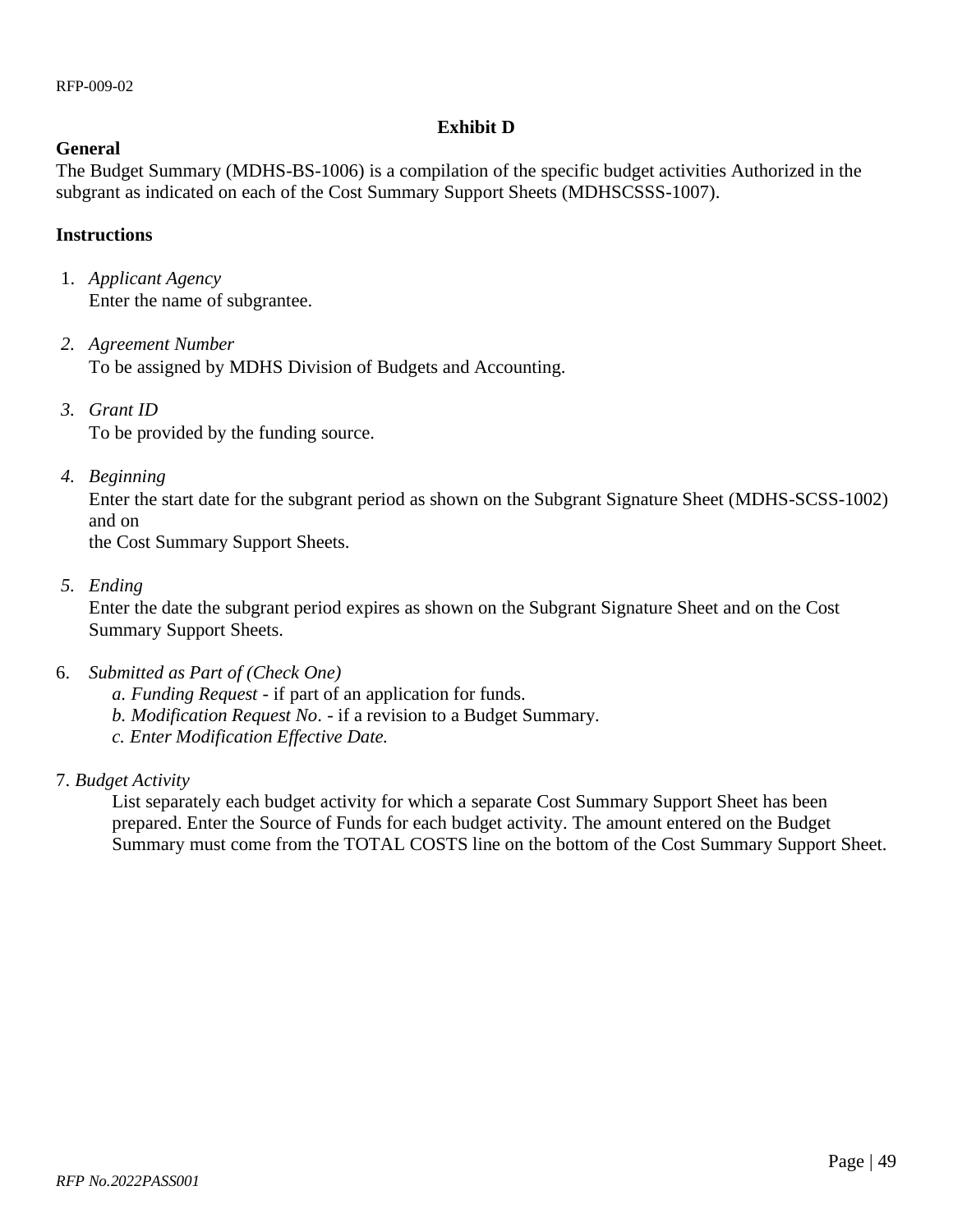| RFP-009-02 |  |
|------------|--|
|------------|--|

Name of Proposer:

**Mississippi Form MDHS-BS-1006 Revised 10/31/2016**

# **MISSISSIPPI DEPARTMENT OF CHILD PRTOECTION SERVICES MISSISSIPPI DEPARTMENT OF HUMAN SERVICES BUDGET SUMMARY SUPPORT SHEET**

| Page<br>of<br><b>Pages</b>                                                    |                          |              |                        |                                     |                |              |
|-------------------------------------------------------------------------------|--------------------------|--------------|------------------------|-------------------------------------|----------------|--------------|
| 1. Applicant Agency                                                           |                          |              |                        |                                     |                |              |
| 2. Agreement Number                                                           | 3. Grant ID              |              | 4. Beginning Date      |                                     | 5. Ending Date |              |
| 6. Submitted as part of: (check one)<br>A. Funding Request (<br>$\rightarrow$ | <b>B.</b> Modification ( | $\lambda$    |                        | <b>Modification Effective Date:</b> |                |              |
|                                                                               |                          |              | <b>Funding Sources</b> |                                     |                |              |
| 7. Budget Activity                                                            | Federal                  | <b>State</b> | Local                  | Program                             | In-Kind        | <b>Total</b> |
|                                                                               |                          |              |                        |                                     |                |              |
|                                                                               |                          |              |                        |                                     |                |              |
|                                                                               |                          |              |                        |                                     |                |              |
|                                                                               |                          |              |                        |                                     |                |              |
|                                                                               |                          |              |                        |                                     |                |              |
|                                                                               |                          |              |                        |                                     |                |              |
|                                                                               |                          |              |                        |                                     |                |              |
| <b>TOTAL</b>                                                                  |                          |              |                        |                                     |                |              |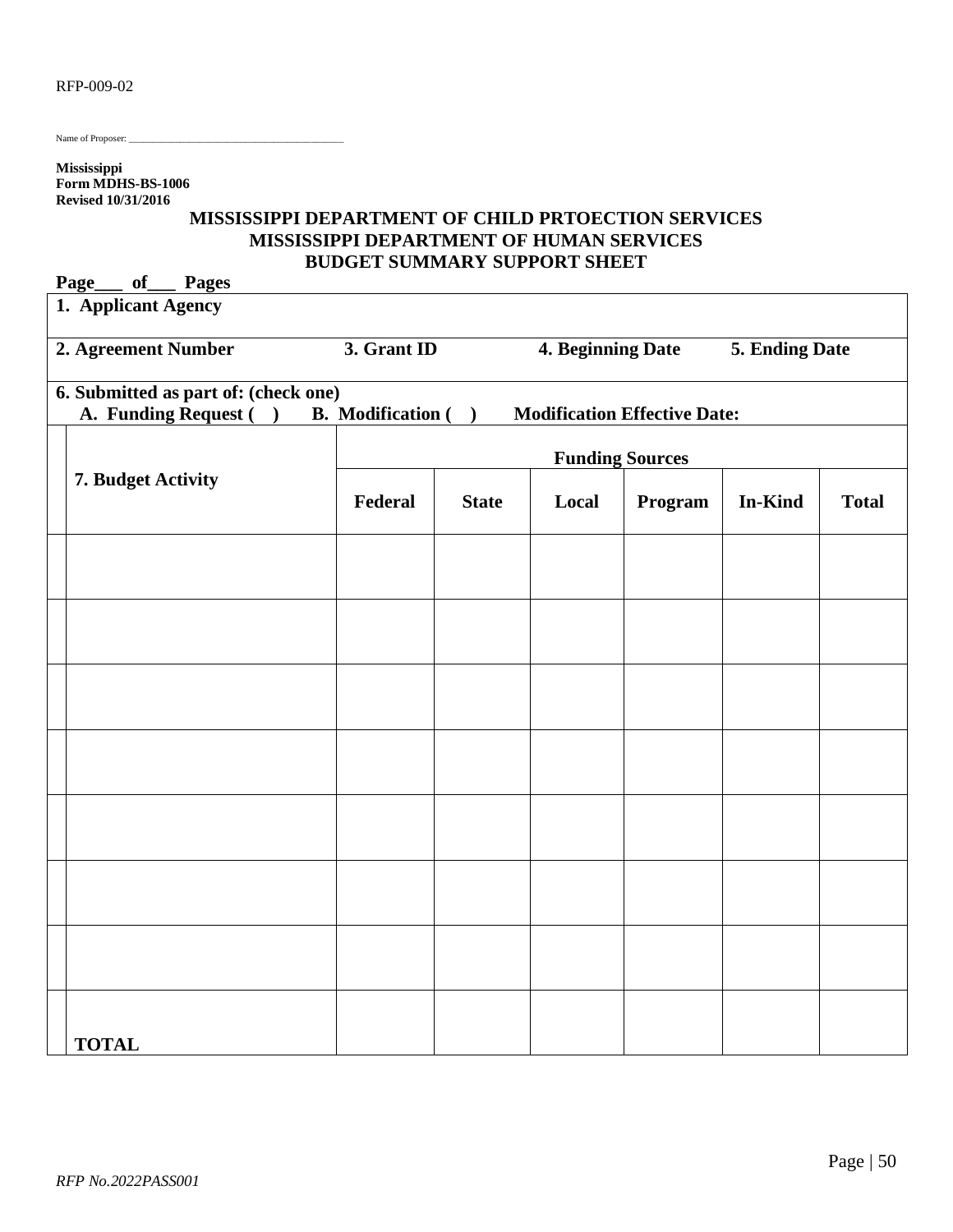# **For Illustrative Purposes Only**

## **Exhibit D**

#### **Budget Narrative**

The Budget Narrative is used by subgrantees to provide a complete description of each item of cost under each budget category for each budget activity under the subgrant. The budget narrative shall include any relevant information necessary to describe the item of cost, or the source of funding the cost, or the method of allocating the cost to the subgrant and/or budget activity. Description of Item and Basis for Valuation or Cost: Enter a brief description of each line item and the basis for valuation of the item or cost. Each position authorized under salaries and wages, and each item under fringe benefits or equipment shall be specifically identified. For example:

#### *I. Administration Budget Activity*

| <b>Salaries</b>        | Project Director - This position handles the administrative<br>functions involved in running the four locally operated day<br>care centers. The ratio of children eligible under this subgrant<br>to the total children served at each center is 25%, which will<br>be used to allocate shared costs.<br>Full-time position, 25% of time at \$25,650 per year | \$6,412.50 |
|------------------------|---------------------------------------------------------------------------------------------------------------------------------------------------------------------------------------------------------------------------------------------------------------------------------------------------------------------------------------------------------------|------------|
|                        | Secretary/Bookkeeper - This position maintains all records for the<br>day care centers.<br>Full-time position, 25% of time at \$13,960 per year                                                                                                                                                                                                               | \$3,490.00 |
|                        | <b>Total Administration Salaries</b>                                                                                                                                                                                                                                                                                                                          | \$9,902.50 |
| <b>Fringe Benefits</b> | <i>FICA</i> - 7.65% of gross salaries                                                                                                                                                                                                                                                                                                                         | \$757.54   |
|                        | Workmen's Compensation - 3% of gross salaries                                                                                                                                                                                                                                                                                                                 | \$297.08   |
|                        | Health Insurance - \$120 per mo. per employee for 12 mos. x<br>25%                                                                                                                                                                                                                                                                                            | \$720.00   |
|                        | <b>Total Administration Fringe Benefits</b>                                                                                                                                                                                                                                                                                                                   | \$1,774.62 |
| Travel                 | Project Director is anticipated to visit day care sites at least quarterly.<br>Mileage estimated at 600 miles x \$0.51 per mile x 25%                                                                                                                                                                                                                         |            |
|                        | In-Service Training (2 sessions at \$240 each x 25%)                                                                                                                                                                                                                                                                                                          | \$76.50    |
|                        |                                                                                                                                                                                                                                                                                                                                                               | \$120.00   |
|                        | <b>Total Administration Travel</b>                                                                                                                                                                                                                                                                                                                            | \$196.50   |
| Commodities            | Office Supplies - Paper, pens, calculator tape, etc. \$200 x 25%                                                                                                                                                                                                                                                                                              | \$50.00    |
|                        | Office Furniture - Secretarial Desk at \$300 and Chair at \$100<br>x 25%                                                                                                                                                                                                                                                                                      | \$100.00   |
|                        | <b>Total Administration Commodities</b>                                                                                                                                                                                                                                                                                                                       | \$150.00   |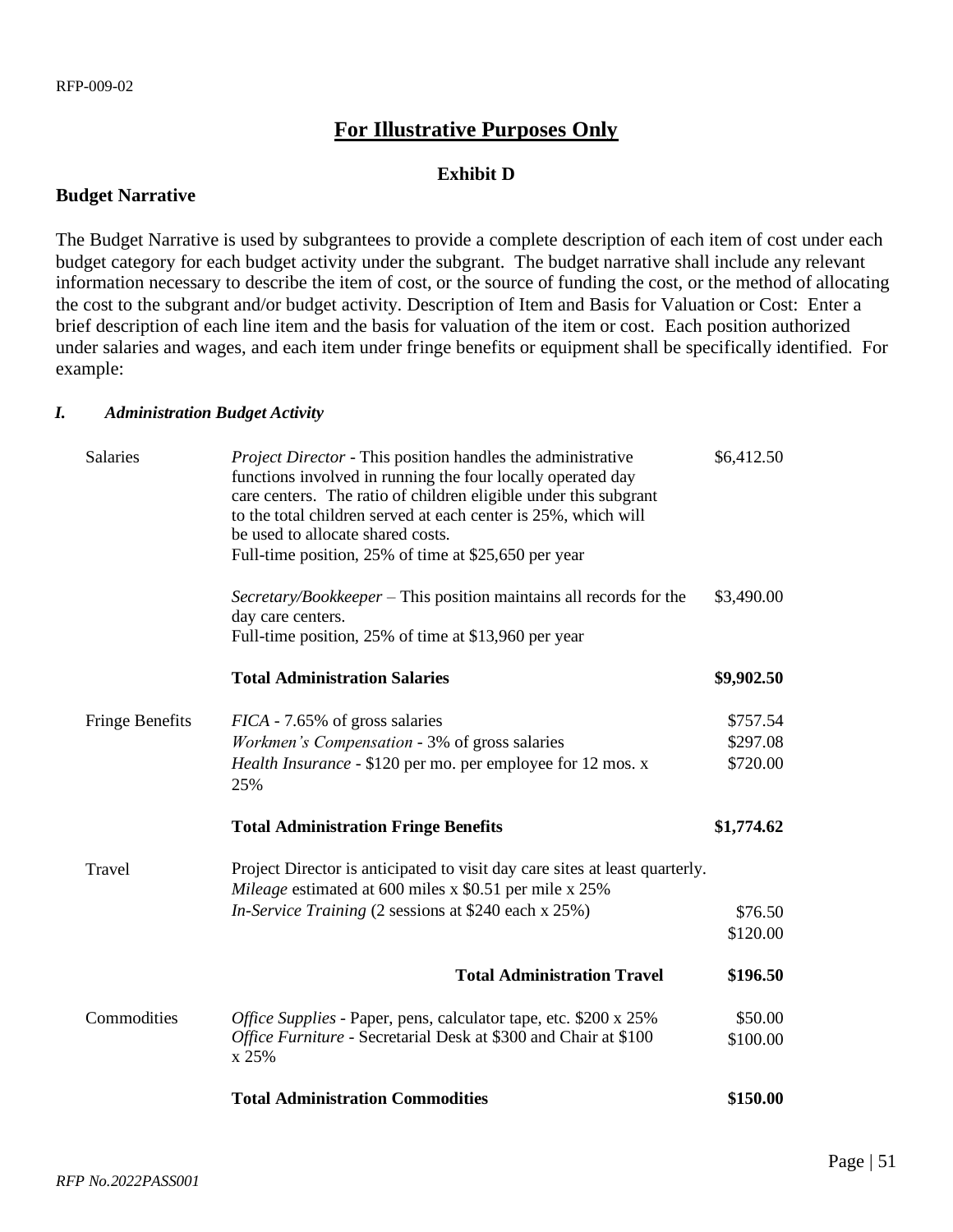# *I. Administration Budget Activity (continued)*

|    |                                       | Indirect Costs The organization-wide indirect cost rate agreement<br>distributes all general administrative costs and central<br>office facilities cost based on the total amount of direct<br>salaries and fringe benefits of full-time employees. The<br>approved indirect cost rate is 7% x Admin. Salaries -<br>$$9,902.50 + Fringe Benefits $1,774.62$ |                          |
|----|---------------------------------------|-------------------------------------------------------------------------------------------------------------------------------------------------------------------------------------------------------------------------------------------------------------------------------------------------------------------------------------------------------------|--------------------------|
|    |                                       | <b>Total Indirect Costs</b>                                                                                                                                                                                                                                                                                                                                 | \$817.40                 |
|    |                                       | <b>Total for the Administration Budget Activity</b>                                                                                                                                                                                                                                                                                                         | \$12,841.02              |
| П. | <b>Child Day Care Budget Activity</b> |                                                                                                                                                                                                                                                                                                                                                             |                          |
|    | <b>Salaries</b>                       | 4 Day Care Supervisors at \$20,000 per year -\$ 80,000 x 25%                                                                                                                                                                                                                                                                                                | \$20,000.00              |
|    |                                       | 12 Day Care Teachers at \$17,000 per year - \$204,000 x 25%                                                                                                                                                                                                                                                                                                 | \$51,000.00              |
|    |                                       | 12 P-T Teachers Aides at \$7.50/hr x 5 hrs per day x 260 x 25%                                                                                                                                                                                                                                                                                              | \$29,250.00              |
|    |                                       | <b>Total Salaries</b>                                                                                                                                                                                                                                                                                                                                       | \$100,250.00             |
|    | <b>Fringe Benefits</b>                | <i>FICA</i> - 7.65% of gross salaries                                                                                                                                                                                                                                                                                                                       | \$7,669.13               |
|    |                                       | <i>Workmen's Compensation</i> - 3% of gross salaries                                                                                                                                                                                                                                                                                                        | \$3,007.50               |
|    |                                       | Health Insurance - \$120/mo. x 12 mos. x 16 F-T employees x 25%                                                                                                                                                                                                                                                                                             | \$5,760.00               |
|    |                                       | <b>Total Fringe Benefits</b>                                                                                                                                                                                                                                                                                                                                | \$16,436.63              |
|    | Travel                                | Mileage to attend in-service training at central office twice per<br>year for each Day Care Supervisor 500 miles x 4 x \$0.51 x 25%                                                                                                                                                                                                                         | \$255.00                 |
|    |                                       | In-Service Training for 16 full-time employees (2 sessions at \$240<br>each x 25%)<br><b>Total Travel</b>                                                                                                                                                                                                                                                   | \$1,920.00<br>\$2,175.00 |
|    | Contractual                           | Software - License agreements for the use of new software                                                                                                                                                                                                                                                                                                   |                          |
|    | Services                              | applications necessary to effectively operate each of the four child<br>care centers, including:                                                                                                                                                                                                                                                            |                          |
|    |                                       | Office management programs \$200 x 4 x .25%                                                                                                                                                                                                                                                                                                                 | \$200.00<br>\$300.00     |
|    |                                       | Curriculum and training programs \$300 x 4 x .25%                                                                                                                                                                                                                                                                                                           |                          |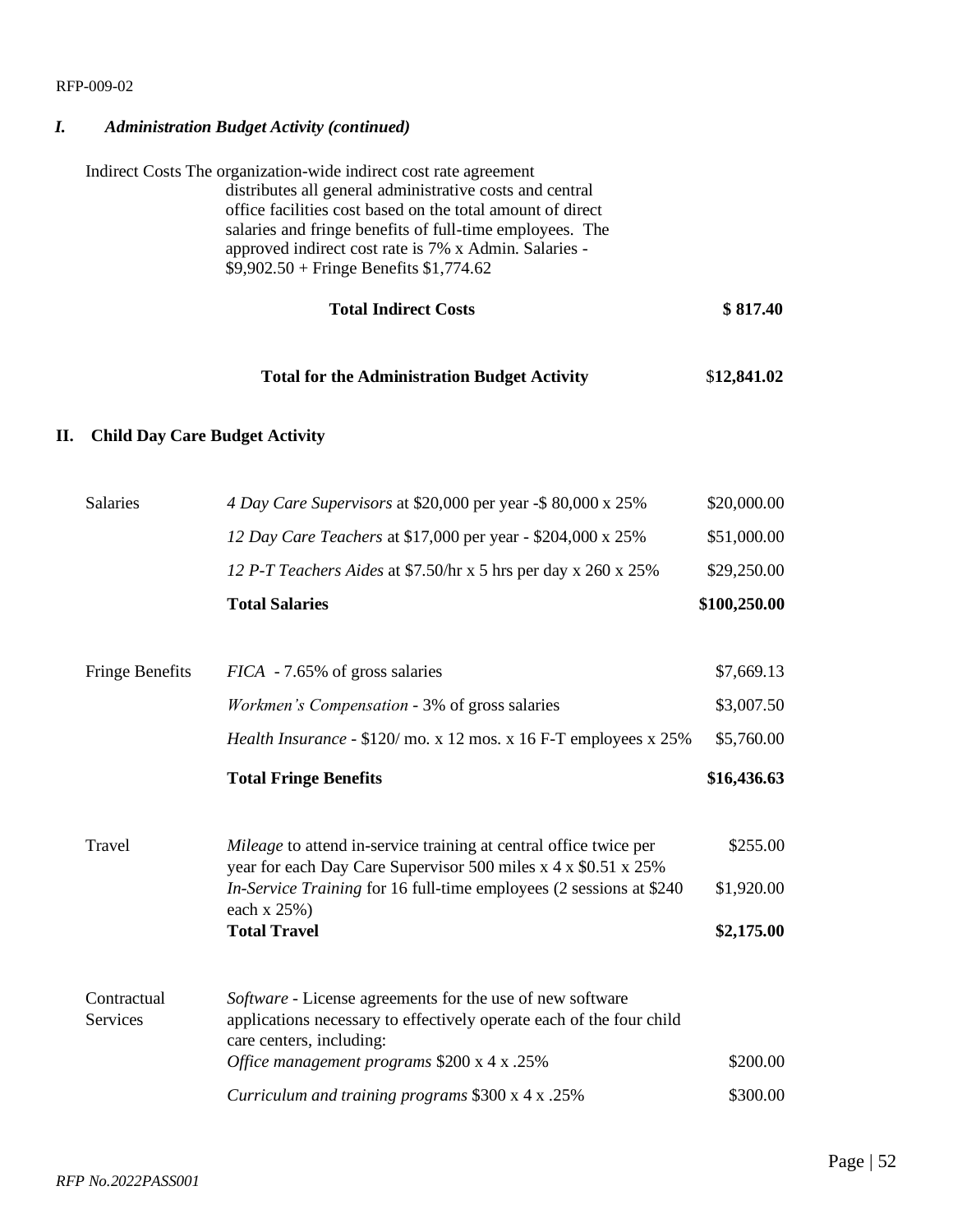| <b>Total Contractual Services</b>                                   | \$4,460.00 |
|---------------------------------------------------------------------|------------|
| Water/Sewer - 4 centers x \$50 per month x 12 months x 25%          |            |
| <i>Electricity</i> - 4 centers x \$200 per month x 12 months x 25%  | \$600.00   |
| 25%                                                                 | \$2,400.00 |
| <i>Telephone service</i> - 4 centers x \$80 per month x 12 months x | \$960.00   |
| Utilities for each of the four (4) child care centers, including:   |            |

# *II. Child Day Care Budget Activity (Continued)*

| Commodities                  | Art Supplies (4 centers @ \$100 per year x 25%)                                                                                                                                                                                                | \$100.00     |
|------------------------------|------------------------------------------------------------------------------------------------------------------------------------------------------------------------------------------------------------------------------------------------|--------------|
|                              | Paper Supplies - towels, tissues, diapers, etc. (4)                                                                                                                                                                                            | \$600.00     |
|                              | centers @ \$600 per year x 25%)                                                                                                                                                                                                                |              |
|                              | Replacement furniture: 64 chairs @ \$25.00 each x 25%                                                                                                                                                                                          | \$400.00     |
|                              | 16 small tables @ \$50.00 each x 25%                                                                                                                                                                                                           | \$200.00     |
|                              | <b>Total Commodities</b>                                                                                                                                                                                                                       | \$1,300.00   |
| Capital Outlay-<br>Equipment | Four (4) Commercial grade Refrigerators (one at each location) at<br>\$2,000 each x 25%                                                                                                                                                        | \$2,000.00   |
|                              | One color printer at \$300 x 25%                                                                                                                                                                                                               | \$75.00      |
|                              | <b>Total Capital Outlay - Equipment</b>                                                                                                                                                                                                        | \$2,075.00   |
| Capital Outlay -<br>Other    | Use Allowances for compensation for the use of the four child<br>care center buildings based on the acquisition cost of the buildings<br>and computed at an annual rate not exceeding two percent (2%) of<br>the acquisition cost, as follows: |              |
|                              | 1. Center A at \$52,000 acquisition cost x 2% use allowance x 25%                                                                                                                                                                              | \$260.00     |
|                              | 2. Center B at \$60,000 acquisition cost x 2% use allowance x 25%                                                                                                                                                                              | \$300.00     |
|                              | 3. Center C at \$64,000 acquisition cost x 2% use allowance x 25%                                                                                                                                                                              | \$320.00     |
|                              | 4. Center D at \$110,000 acquisition cost x 2% use allowance x 25%                                                                                                                                                                             | \$550.00     |
|                              | <b>Total Capital Outlay - Other</b>                                                                                                                                                                                                            | \$1,430.00   |
|                              | <b>Total for the Child Day Care Budget Activity</b>                                                                                                                                                                                            | \$128,126.63 |
|                              | <b>Grand Total for the Entire Subgrant</b>                                                                                                                                                                                                     | \$140,967.65 |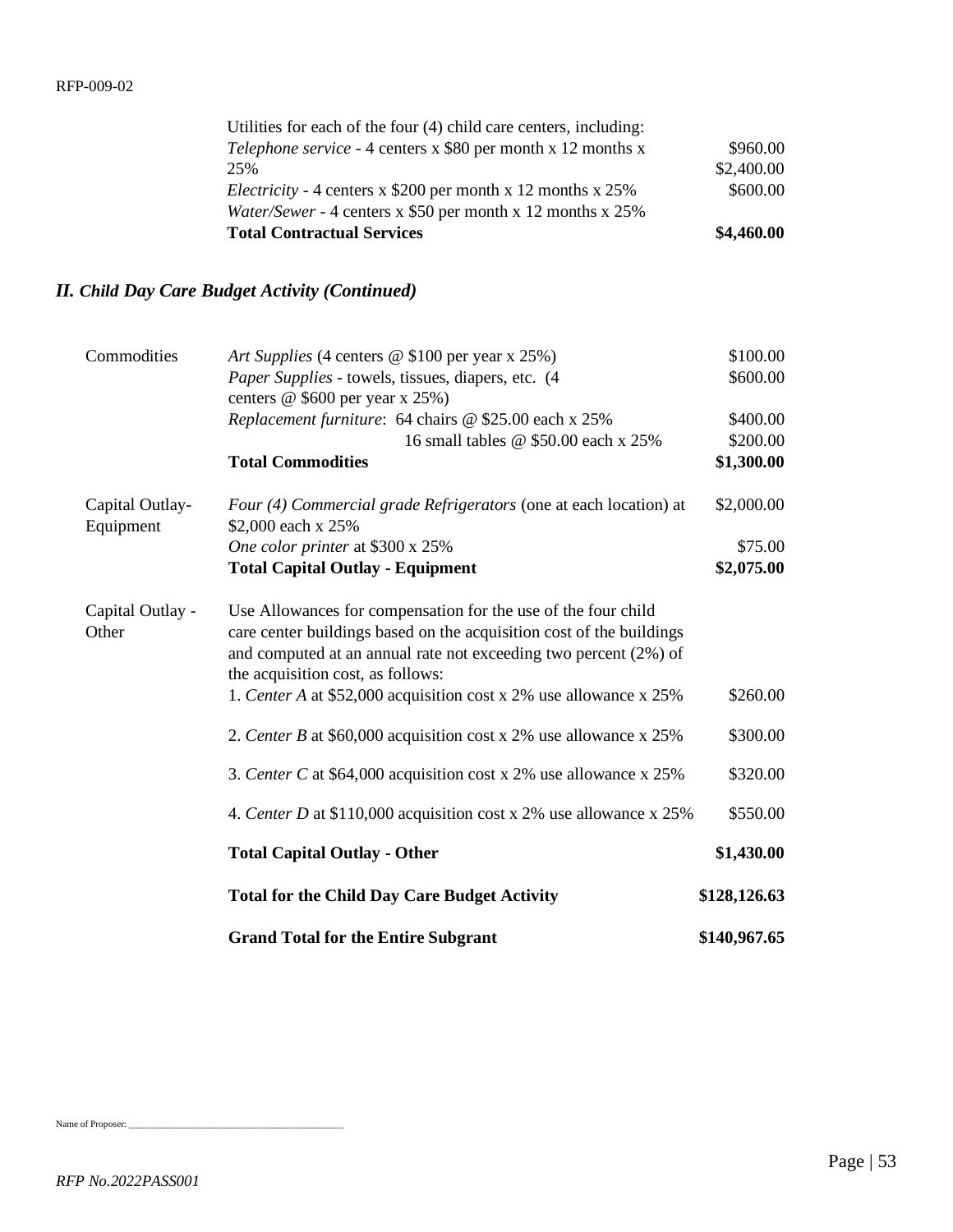<span id="page-53-0"></span>SAMA-003-01 MARCH 2017

# **Exhibit E**

# **MDHS Subgrant/Agreement Manual Acceptance Form**

Subgrant/Agreement Manual Coordinator

Each Subgrantee should designate a Mississippi Department of Child Protection Services, Mississippi Department of Human Services Subgrant/Agreement Manual coordinator who is familiar with the agency's operations. The coordinator's name, address, and telephone number should be sent directly to the Director, Office of Monitoring, Mississippi Department of Human Services, by the beginning of each contract period. The subgrantee should only notify the Director, Office of Monitoring, MDHS, in writing of any change in assignment.

**\_\_\_\_\_\_\_\_\_\_\_\_\_\_\_\_\_\_\_\_\_\_\_\_\_\_\_\_\_\_\_\_\_\_\_\_\_\_\_\_\_\_\_\_\_\_\_\_\_\_\_\_\_\_\_\_\_\_\_\_\_\_\_\_\_\_\_\_\_\_\_\_\_\_\_\_\_\_\_\_\_\_\_\_\_\_\_\_\_\_**

As duly authorized representative of the

\_\_\_\_\_\_\_\_\_\_\_\_\_\_\_\_\_\_\_\_\_\_\_\_\_\_\_\_\_\_\_\_, I certify that said organization will comply with the above provisions and that I have accessed as of this date, a copy of the Mississippi Department of Human Services Subgrant/Agreement Manual.

Signature Date

\_\_\_\_\_\_\_\_\_\_\_\_\_\_\_\_\_\_\_\_\_\_\_\_\_\_\_\_ \_\_\_\_\_\_\_\_\_\_\_\_\_\_\_\_\_\_\_\_\_\_\_\_\_\_\_\_\_\_\_\_\_\_

\_\_\_\_\_\_\_\_\_\_\_\_\_\_\_\_\_\_\_\_\_\_\_\_\_\_\_\_ \_\_\_\_\_\_\_\_\_\_\_\_\_\_\_\_\_\_\_\_\_\_\_\_\_\_\_\_\_\_\_\_\_\_

Title Organization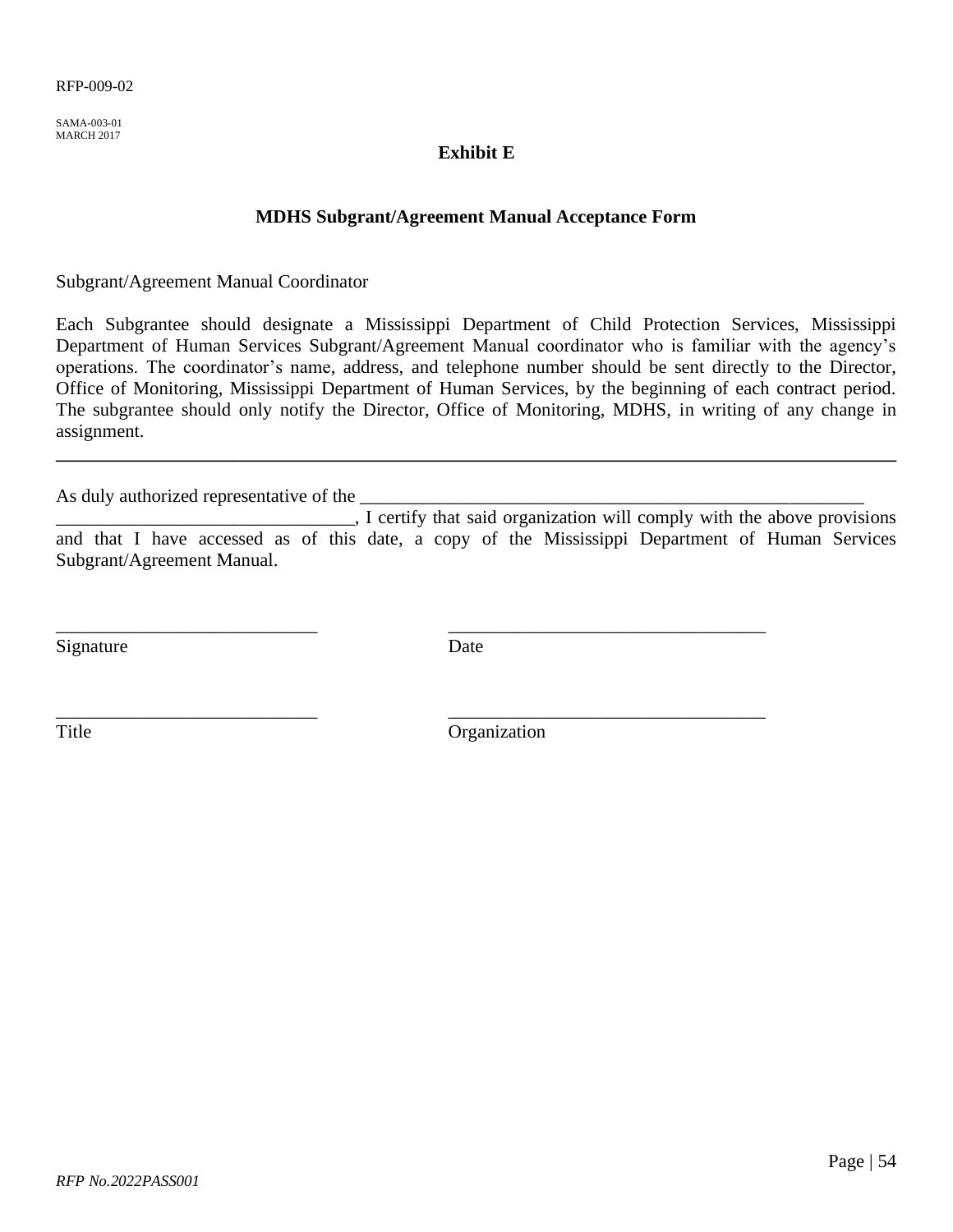# **Exhibit F**

# **Mississippi Department of Child Protection Services**

# *Pre-Applicant's Statement of Acknowledgment*

<span id="page-54-0"></span>I understand and acknowledge that my signature on the attached Subgrant Signature Sheet, Subgrant Agreement, and other documents and exhibits does not constitute a subgrant until same is approved and signed by the Commissioner of the MDCPS, who is that agency's official signature authority.

I further understand and acknowledge that the Commissioner of MDCPS may direct the **Post Adoption Support Services** Program Unit, to reject any or all applications.

Name

Organization\_\_\_\_\_\_\_\_\_\_\_\_\_\_\_\_\_\_\_\_\_\_\_\_\_\_\_\_\_\_\_\_\_\_\_\_\_\_\_\_\_\_\_\_\_\_\_\_\_\_\_\_\_\_\_\_\_\_\_\_\_\_\_

Date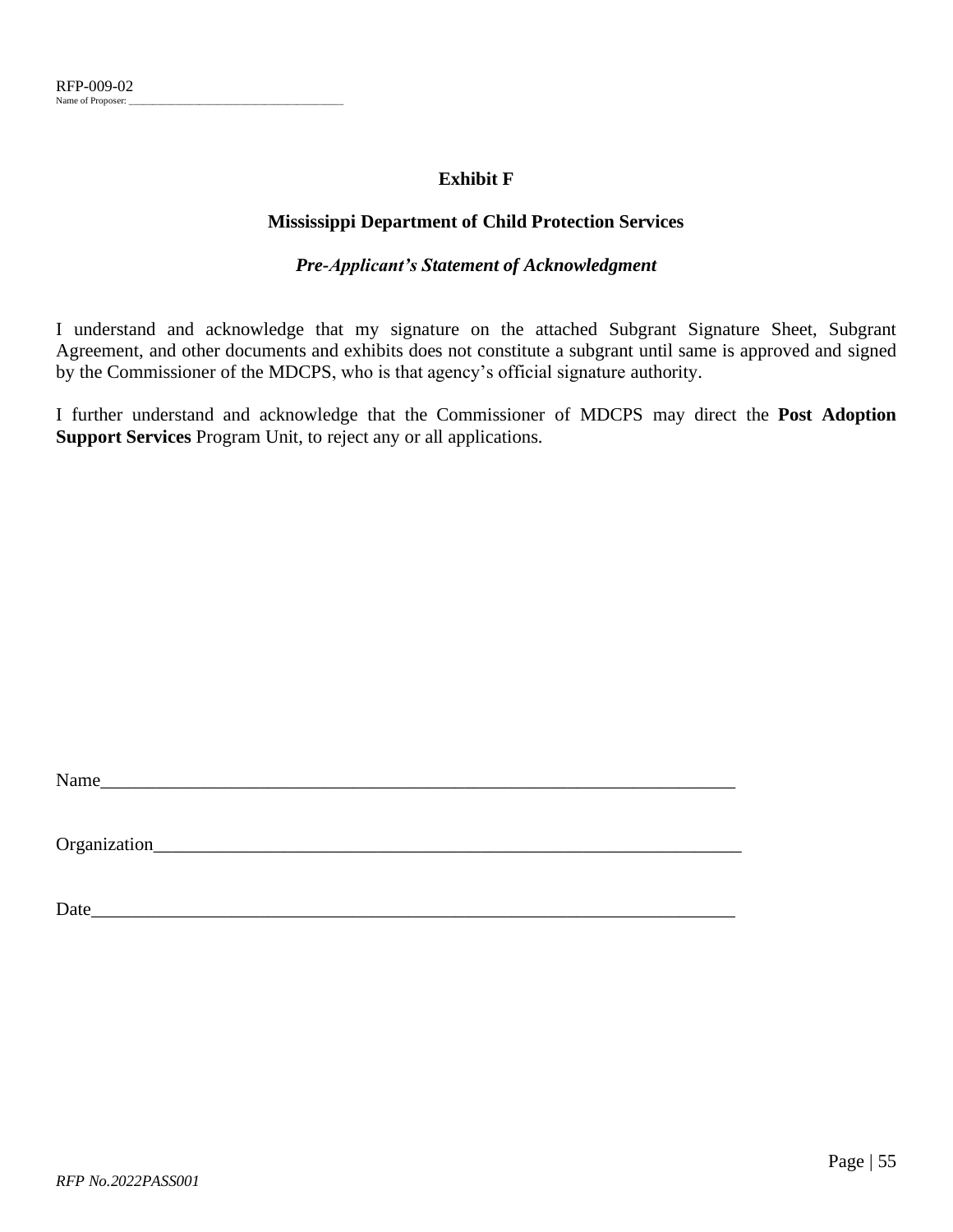<span id="page-55-0"></span>Name of Proposer: \_

# **Exhibit G**



# **FEDERAL DEBARMENT VERIFICATION FORM**

# **Please Print/Type Clearly in Blue Ink**

| Subgrantee's/Contractor's Name                                                           |  |
|------------------------------------------------------------------------------------------|--|
| Authorized Official's Name                                                               |  |
| <b>DUNS</b> Number                                                                       |  |
| Address                                                                                  |  |
| <b>Phone Number</b>                                                                      |  |
| registered<br>with<br>Are<br>currently<br>you<br>https://usfcr.com/search-sam-cage-duns/ |  |
| (Respond Yes or No)                                                                      |  |
| Registration Status (Type Active or Inactive)                                            |  |
| Active Exclusions (Type Yes or No)                                                       |  |

I hereby certify that \_\_\_\_\_\_\_\_\_\_\_\_\_\_\_\_\_\_\_\_\_\_\_\_\_\_\_\_\_\_\_\_\_ is or is not on the list for federal Subgrantee's Name/Contractor's Name debarment on<https://usfcr.com/search-sam-cage-duns/> -System for Award

\_\_\_\_\_\_\_\_\_\_\_\_\_\_\_\_\_\_\_\_\_\_\_\_\_\_\_\_\_\_\_\_\_\_\_\_\_\_\_\_\_\_ \_\_\_\_\_\_\_\_\_\_\_\_\_\_\_\_\_\_\_

Management.

Signature of Authorized Official Date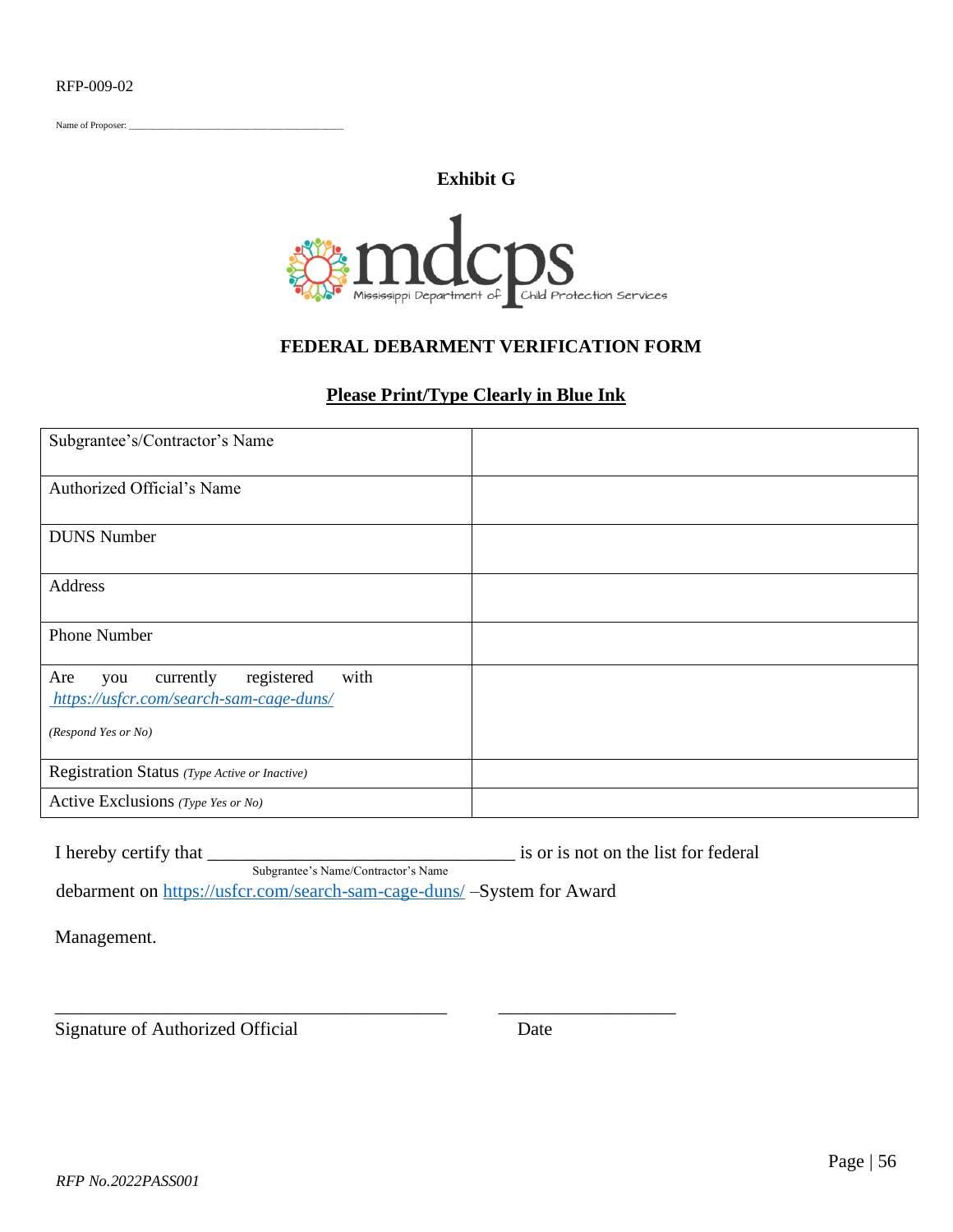**Exhibit H**

<span id="page-56-0"></span>

# **PARTNERSHIP DEBARMENT VERIFICATION FORM** *Please Print/Type Clearly in Blue Ink*

| Subgrantee's/Contractor's Name |  |
|--------------------------------|--|
| Authorized Official's Name     |  |
| <b>DUNS</b> Number             |  |
| Address                        |  |
| Phone Number                   |  |

I hereby certify that all entities who are in partnership with MDCPS (subcontractors, subrecipients, et al.) are not on the federal debarment list on<https://usfcr.com/search-sam-cage-duns/> - System for Award Management. Proof of documentation of partnership verification with SAM shall be kept on file and the debarment status shall be checked prior to submission of every contract/subgrant and modification to MDCPS.

\_\_\_\_\_\_\_\_\_\_\_\_\_\_\_\_\_\_\_\_\_\_\_\_\_\_\_\_\_\_\_\_\_\_\_\_\_\_\_\_\_\_ \_\_\_\_\_\_\_\_\_\_\_\_\_\_\_\_\_\_\_

Signature of Authorized Official Date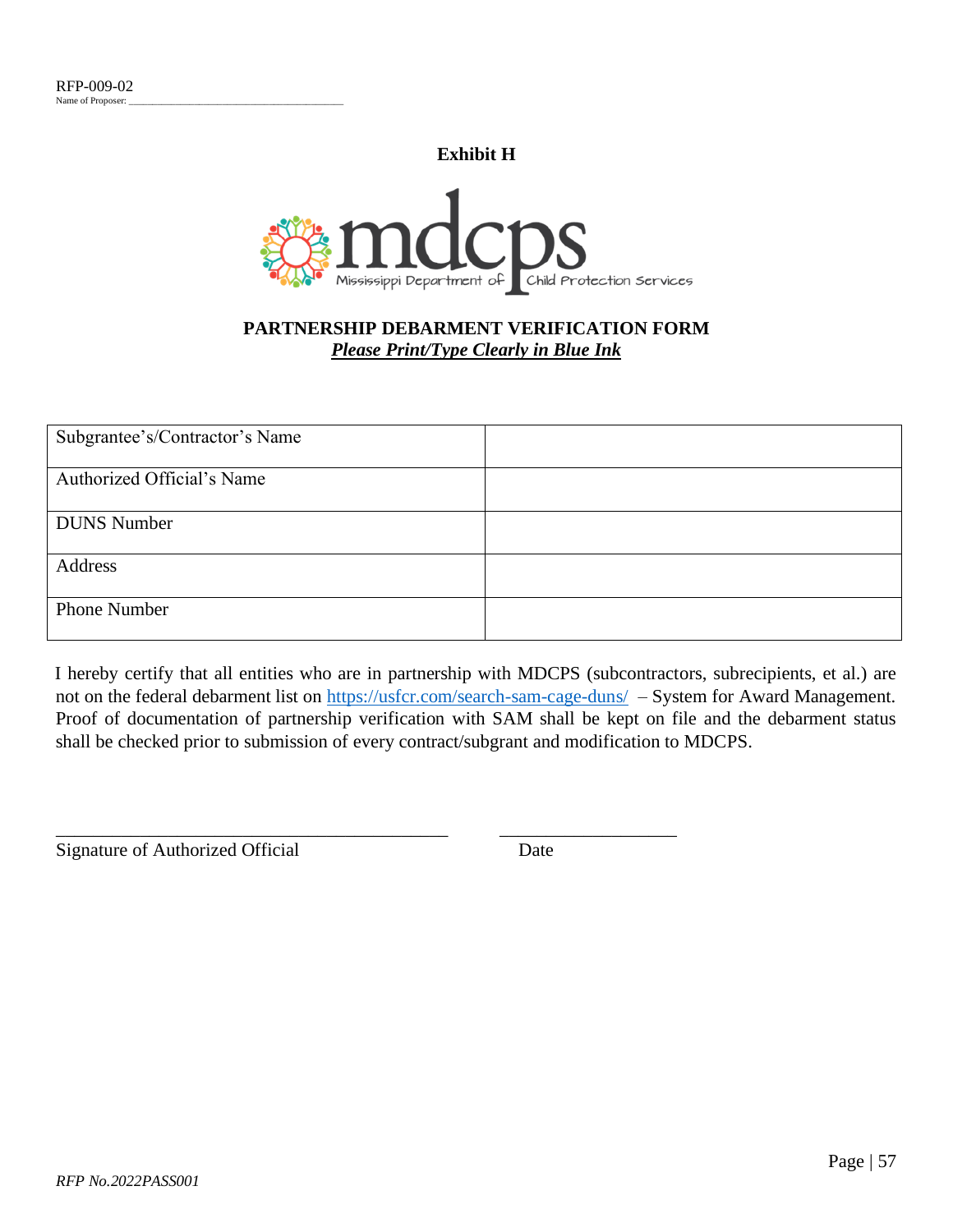<span id="page-57-0"></span>Name of Proposer:

# **Exhibit I REQUIRED LETTER OF INTENT** Date

| Dear Deanisha Hopson, RFP Coordinator:                                                                                                                                                                                                                                                                                                      |  |
|---------------------------------------------------------------------------------------------------------------------------------------------------------------------------------------------------------------------------------------------------------------------------------------------------------------------------------------------|--|
| This letter confirms our intent to submit a proposal pursuant to RFP No. 2022PASS001<br>ervice area includes exercise and the service area includes exercise exercise and the service area includes exercise and the service area includes exercise and the service area includes and the service area includes and th<br>Organization Name |  |
| Organization Name                                                                                                                                                                                                                                                                                                                           |  |
| submits the following information:                                                                                                                                                                                                                                                                                                          |  |
|                                                                                                                                                                                                                                                                                                                                             |  |
|                                                                                                                                                                                                                                                                                                                                             |  |
|                                                                                                                                                                                                                                                                                                                                             |  |
|                                                                                                                                                                                                                                                                                                                                             |  |
| Tax I.D. Number:                                                                                                                                                                                                                                                                                                                            |  |
|                                                                                                                                                                                                                                                                                                                                             |  |
|                                                                                                                                                                                                                                                                                                                                             |  |
|                                                                                                                                                                                                                                                                                                                                             |  |
| Thank you for your consideration.                                                                                                                                                                                                                                                                                                           |  |

Sincerely,

Authorized Official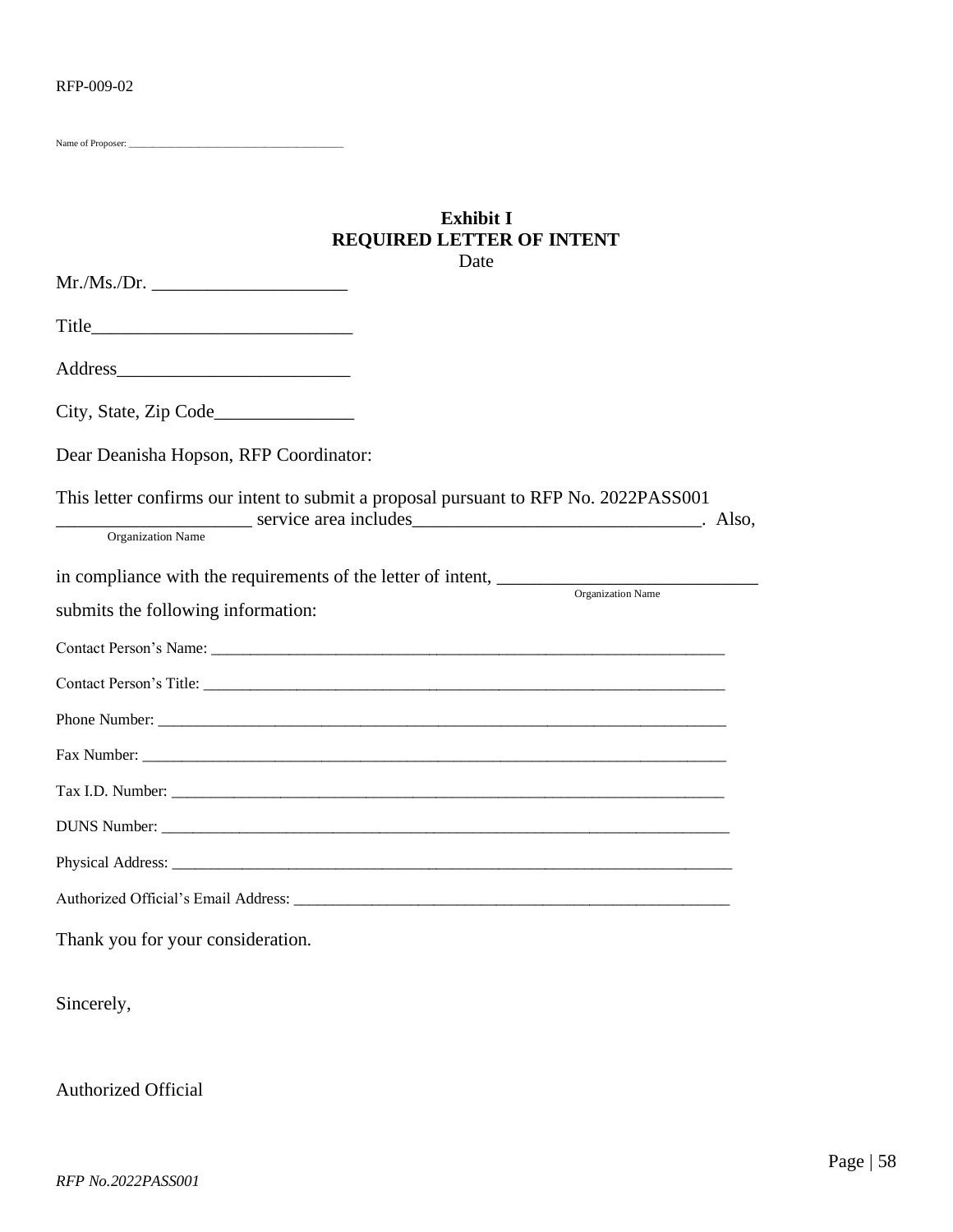<span id="page-58-0"></span>Name of Proposer:

# **Exhibit J Acknowledgement of Amendment to RFP No. 2022PASS001**

| $I_{\star}$                            |                                                                          |      | Authorized Official's Name (and Sales Control of Authorized Official's Name (and Authorized Official's Name (and Authorized Official's Name (and Authorized Official's Name (and Authorized Official's Name (and Authorized Of |
|----------------------------------------|--------------------------------------------------------------------------|------|--------------------------------------------------------------------------------------------------------------------------------------------------------------------------------------------------------------------------------|
|                                        | to include the following:                                                |      |                                                                                                                                                                                                                                |
| Date                                   |                                                                          |      |                                                                                                                                                                                                                                |
|                                        |                                                                          |      |                                                                                                                                                                                                                                |
|                                        |                                                                          |      |                                                                                                                                                                                                                                |
|                                        |                                                                          |      |                                                                                                                                                                                                                                |
|                                        |                                                                          |      |                                                                                                                                                                                                                                |
|                                        |                                                                          |      |                                                                                                                                                                                                                                |
|                                        |                                                                          |      |                                                                                                                                                                                                                                |
|                                        | proposers who submit this acknowledgement of amendment #_______________. |      |                                                                                                                                                                                                                                |
|                                        |                                                                          |      |                                                                                                                                                                                                                                |
|                                        |                                                                          |      |                                                                                                                                                                                                                                |
| Name of Company                        |                                                                          |      |                                                                                                                                                                                                                                |
|                                        |                                                                          |      |                                                                                                                                                                                                                                |
| Authorized Official's Typed Name/Title |                                                                          |      |                                                                                                                                                                                                                                |
|                                        |                                                                          |      | (No stamped signature)                                                                                                                                                                                                         |
| Signature of Authorized Official       |                                                                          | Date |                                                                                                                                                                                                                                |
|                                        |                                                                          |      |                                                                                                                                                                                                                                |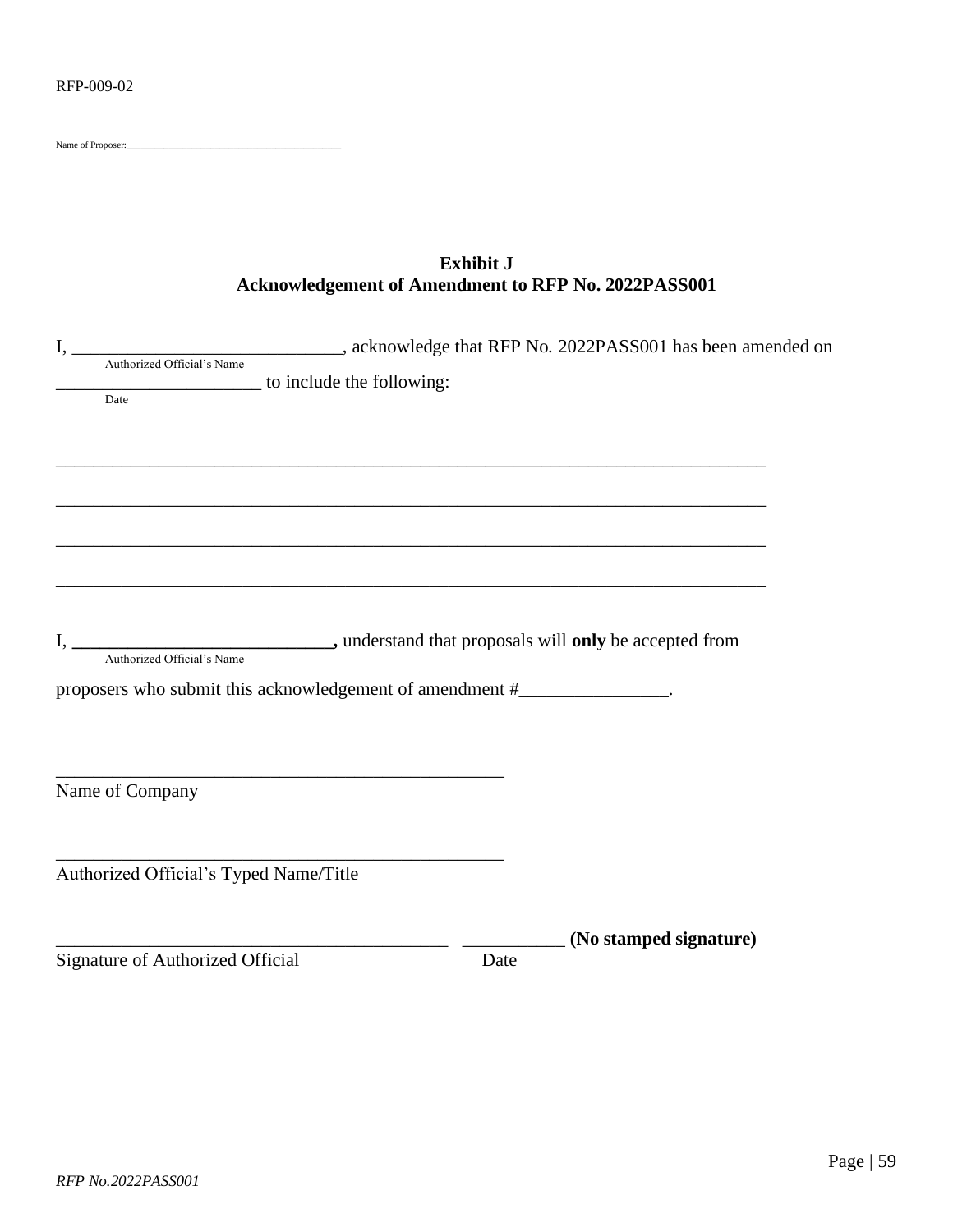<span id="page-59-0"></span>Name of Proposer:

# **Exhibit K**

# **Proposal Exception Summary Form**

# **List and clearly explain any exceptions, for all Proposal Sections and Attachments, in the table below. Indicate "N/A", if there are no exceptions.**

| <b>RFP</b> Reference | Proposer Proposal         | Brief Explanation of | <b>MDCPS</b> Acceptance |
|----------------------|---------------------------|----------------------|-------------------------|
|                      | Reference                 | Exception            | (sign here only if      |
|                      |                           |                      | accepted)               |
| Reference specific   | Page, section, items in   | Short description of |                         |
| outline point to     | Proposer's proposal where | exception being made |                         |
| which exception is   | exception is explained    |                      |                         |
| taken                |                           |                      |                         |
|                      |                           |                      |                         |
|                      |                           |                      |                         |
| 3                    |                           |                      |                         |
| 4                    |                           |                      |                         |
|                      |                           |                      |                         |
| 6                    |                           |                      |                         |
|                      |                           |                      |                         |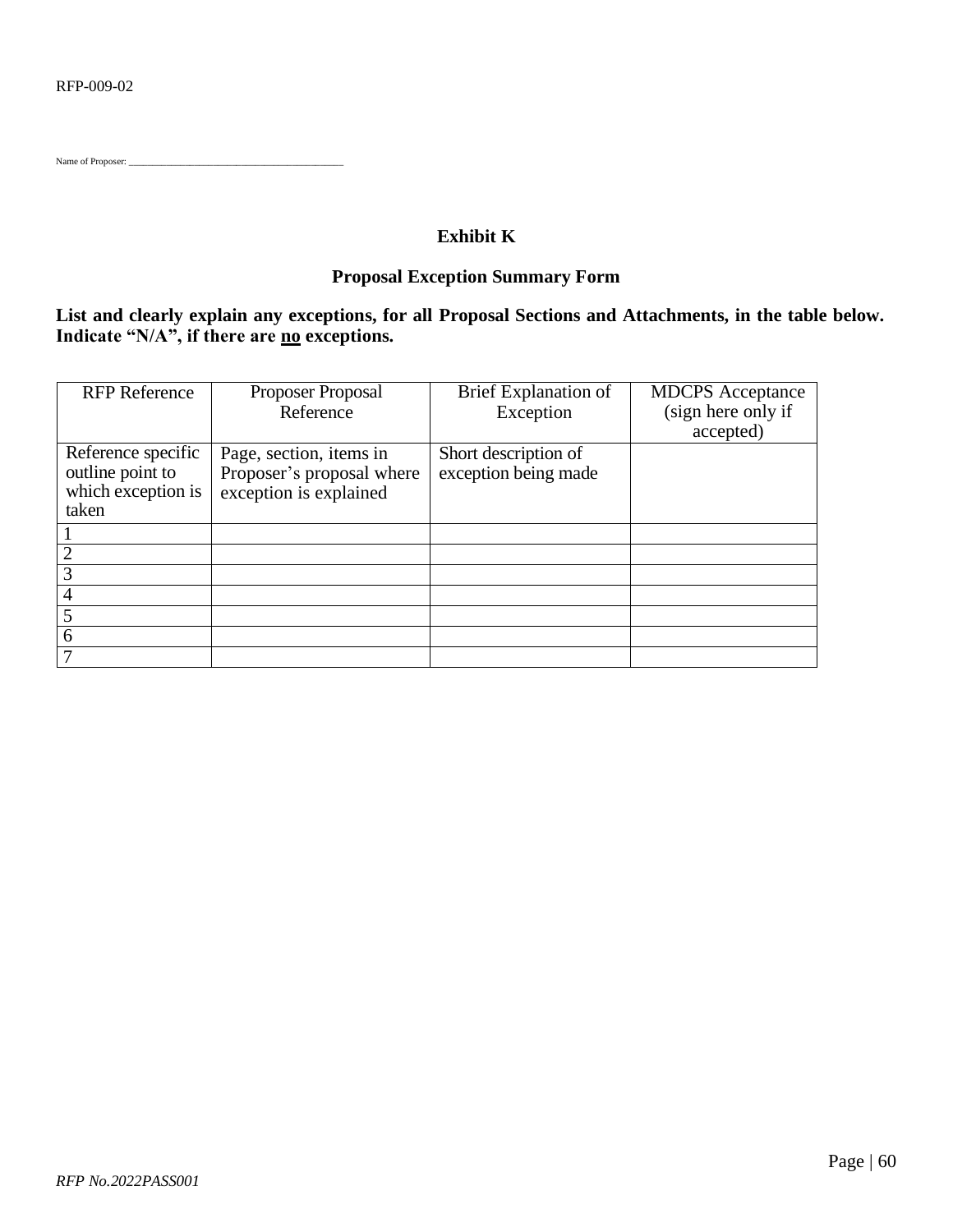<span id="page-60-0"></span>Name of Proposer:

**Exhibit L**

# **2 nd Modified Mississippi Settlement Agreement and Reform Plan**

**(See Mississippi Department of Child Protection Services Website) <https://www.mdcps.ms.gov/olivia-y-lawsuit/>**